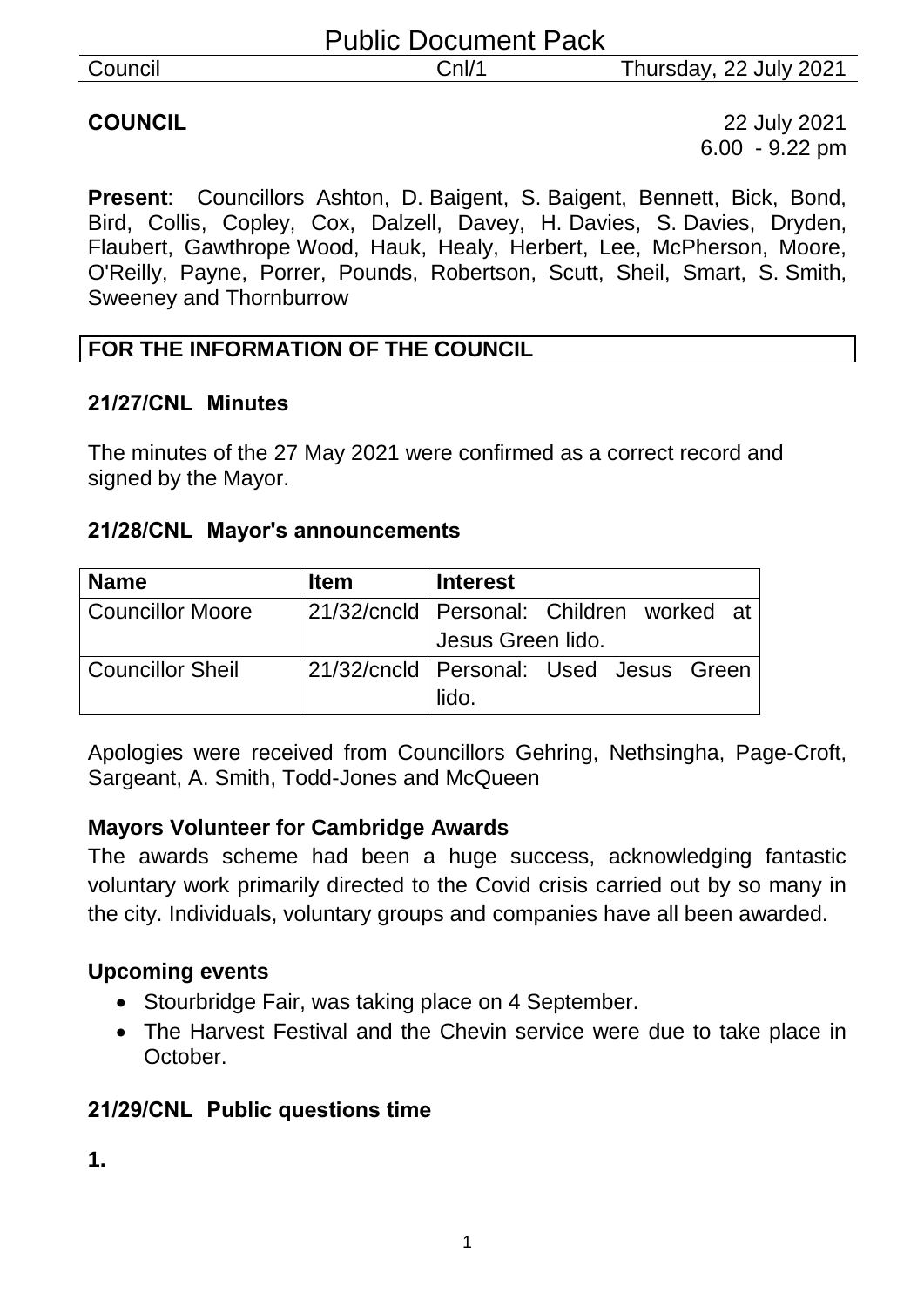| Council |
|---------|
|         |

## **Active travel and the deteriorating state and misuse of pavements in the city**

Living Streets Cambridge recently published its report, from Risky Streets to Living Streets, detailing the results of a survey of over 300

residents about their experience of using their local pavements for active travel. The report clearly emphasised the deteriorating state of footways in the city and the barriers this presents to active travel, especially for the disabled, the elderly and for parents with young children. At the same time it revealed the importance of safe walking to economic activity in the city. Will the Council take the lead in organising a joint action task force charged with making our pavements safe for walking, by escalating repair and maintenance and enforcing regulations about cycling, the use of eScooters, and pavement parking in conjunction with the County Council and the relevant agencies?

## Executive Councillor response:

Thanked the member of the public for raising the issue, had read through the findings of the report, particularly the concerns relating to pavement quality. Councillor Bird had raised this issue as Lead Councillor for Disability. The City Council was not the Highways Authority. Felt the County Council and Greater Cambridge Partnership (GCP) should lead any proposed Task Force. This had already been raised with the relevant members and officers.

The City Council was soon to recruit an Active Travel Officer and this new role would be responsible for developing and undertaking a programme of activities in Cambridge City to promote walking, cycling and the use of public transport across a range of settings including schools, colleges, workplaces, and communities.

It was anticipated that through delivery of projects, activities, events and other initiatives, the post holder would raise the profile of active and sustainable travel to support modal shift to walking, cycling and public transport and thereby help reduce the level of congestion within the Cambridge City area.

#### Supplementary question:

Felt some urgency with the issue and asked when work might start.

#### Supplementary Executive Councillor response:

Conversations had started with GCP and the County Council. They were aware of the issues that Councillor Bird had been raising and also the issue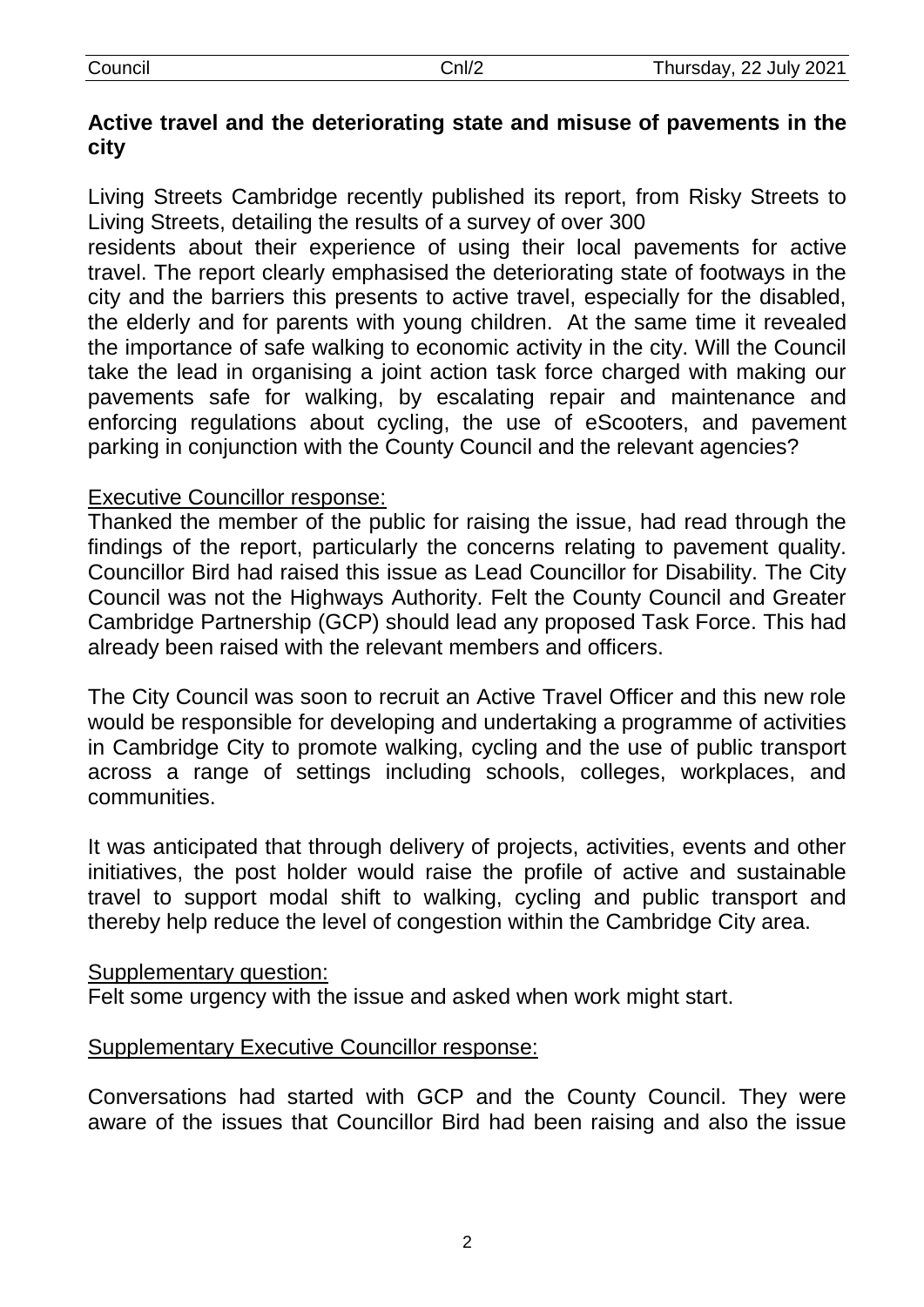| Council |  |
|---------|--|

which had been raised in the public question. Confirmed she would let them know when the Active Travel Officer was appointed.

2.

I would like to refer councillors and officers to the following documents:

"Major Facilities Sub Regional Facilities in the Cambridge Area Review of Evidence and Site Options" published Jan 2013 [\(https://files.cambridge.gov.uk/public/ldf/coredocs/RD-CSF/RD-CSF-020.pdf\)](https://protect-eu.mimecast.com/s/L-lUCXQmuMwvzVhkguZL?domain=files.cambridge.gov.uk)

and

Indoor Sports Facilities Strategy published and approved on 02 June 2016 [\(https://democracy.cambridge.gov.uk/ieIssueDetails.aspx?IId=16302&PlanId=](https://protect-eu.mimecast.com/s/vZ6RCVvgUPGrRNIzXbqt?domain=democracy.cambridge.gov.uk) [0&Opt=3#AI15718\)](https://protect-eu.mimecast.com/s/vZ6RCVvgUPGrRNIzXbqt?domain=democracy.cambridge.gov.uk)

Please can Cambridge City Council, alongside South Cambridgeshire District Council commit to undertaking a review and a progress update of both of these documents, and reporting back to the relevant committees, with specific reference to:

1) A new large concert hall - mindful of Cambridge University's recent announcement on a centre of excellence for music performance [\(https://cambridgetownowl.com/2021/03/25/the-time-for-cambridges-new-](https://protect-eu.mimecast.com/s/JoDSCWPkHyJ7WRhKvRaU?domain=cambridgetownowl.com/)

[large-concert-hall-has-arrived/\)](https://protect-eu.mimecast.com/s/JoDSCWPkHyJ7WRhKvRaU?domain=cambridgetownowl.com/)

2) A new large swimming pool - mindful that this was proposed by the University of Cambridge for their NW Cambridge site but which is yet to be delivered - despite significant actual and planned population growth.

I'm not looking for a comprehensive and detailed answer, just a commitment that such a review will take place and report back in the autumn. Otherwise, what's the point on spending a significant amount of money on the strategies in the first place if there is no intention to deliver what the strategies identify as the needs of our city.

#### Executive Councillor response:

Could not promise a formal review but would read the reports in full so they could inform her future discussions. Noted that there was now an ice rink. A lot had happened since these reports were written. There were on-going discussions between the Councils and the Shared Planning Service about the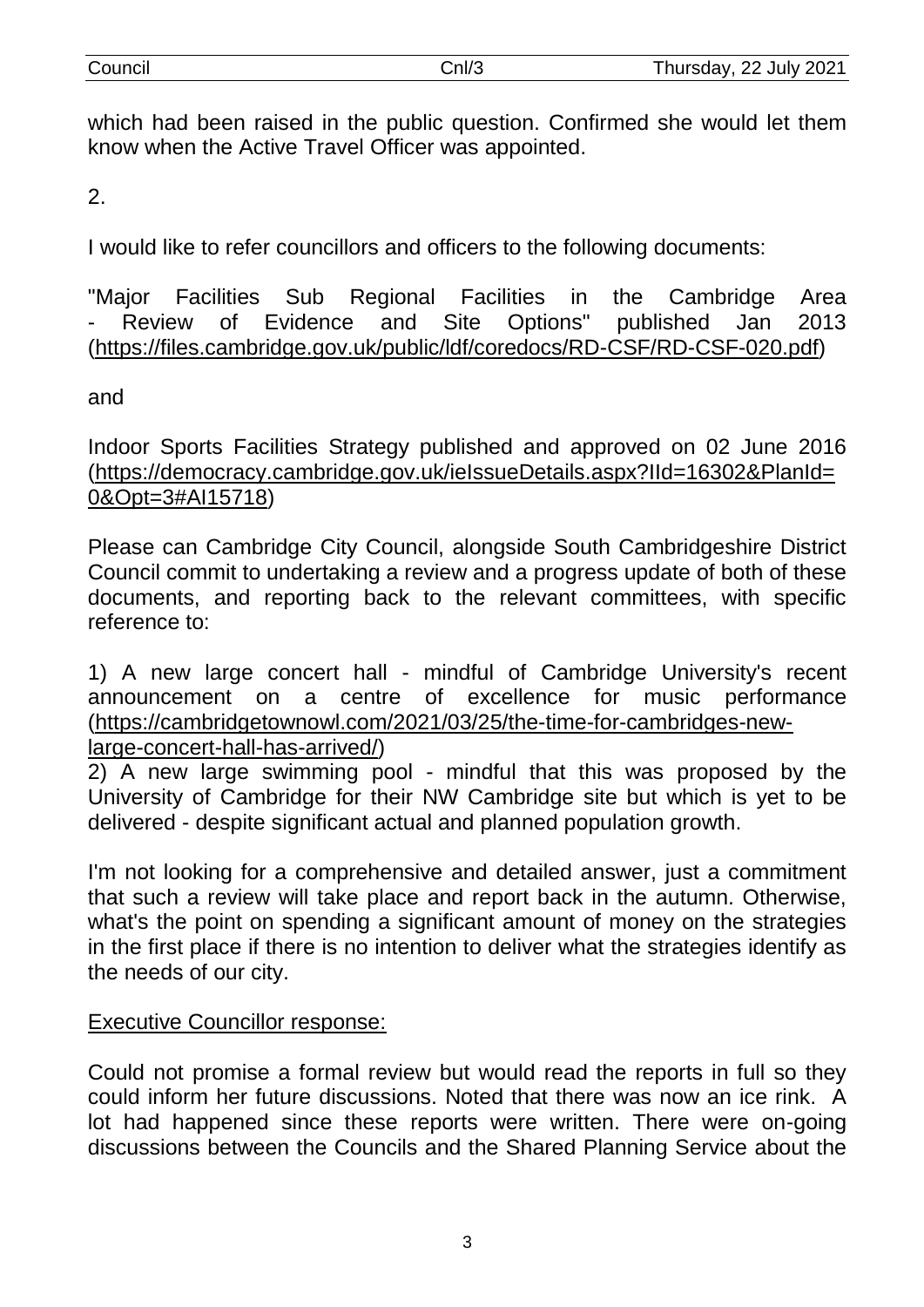| Council | `กl/4 | Thursday, 22 July 2021 |
|---------|-------|------------------------|
|         |       |                        |

commissioning of a Culture Infrastructure Strategy for Greater Cambridge. This would review the case for a new large concert hall taking into consideration the University of Cambridge's recent announcement. The Councils would be updating their Sports Strategies to support the Greater Cambridge Local Plan although timings could be delayed due to the impact of Covid. A Swimming Pool Delivery Strategy to 2041 was scheduled to start early 2022 (Duration to completion approx. 6-months). This would take into consideration a new swimming pool proposed by the University of Cambridge. It is the Councils' understanding that the University of Cambridge remains committed to providing a new swimming pool.

3.

Question submitted on behalf of Friends of the Cam. Two years ago noticed trees started to brown off and did not have enough water. This was the first sign that the springs had dried up, rivers were being maintained by pumps. Had been interested in water supply ever since.

On the 1st of July the Secretary of State for the Environment declared Cambridge Water an area of serious water stress. The Stantec Report, commissioned by Cambridge City Council and published last November, found that 'there is no environmental capacity for additional development to be supplied with water by increased abstraction from the Chalk aquifer. As things stand there was no other water in Cambridge. Even the current level of abstraction is widely believed to be unsustainable'. In view of this, should the council support a freeze on all further development?

A separate member of the public wished to register their support for this public question.

#### Executive Councillor response:

For sites to have been included in the local plan, the water companies must have committed to be able to provide enough water to service these sites. They have not indicated that this is no longer the case. There was no basis under planning law to withdraw planning consent. This was not an area where the precautionary principle could be applied. The responsible bodies needed to make clear statements of their inability to do what they had previously agreed they could do.

Stantec on behalf of the councils had produced a forecasting model that indicated the likely growth in consumption of existing local plan commitments over time. This recognised that not all of the growth within the adopted local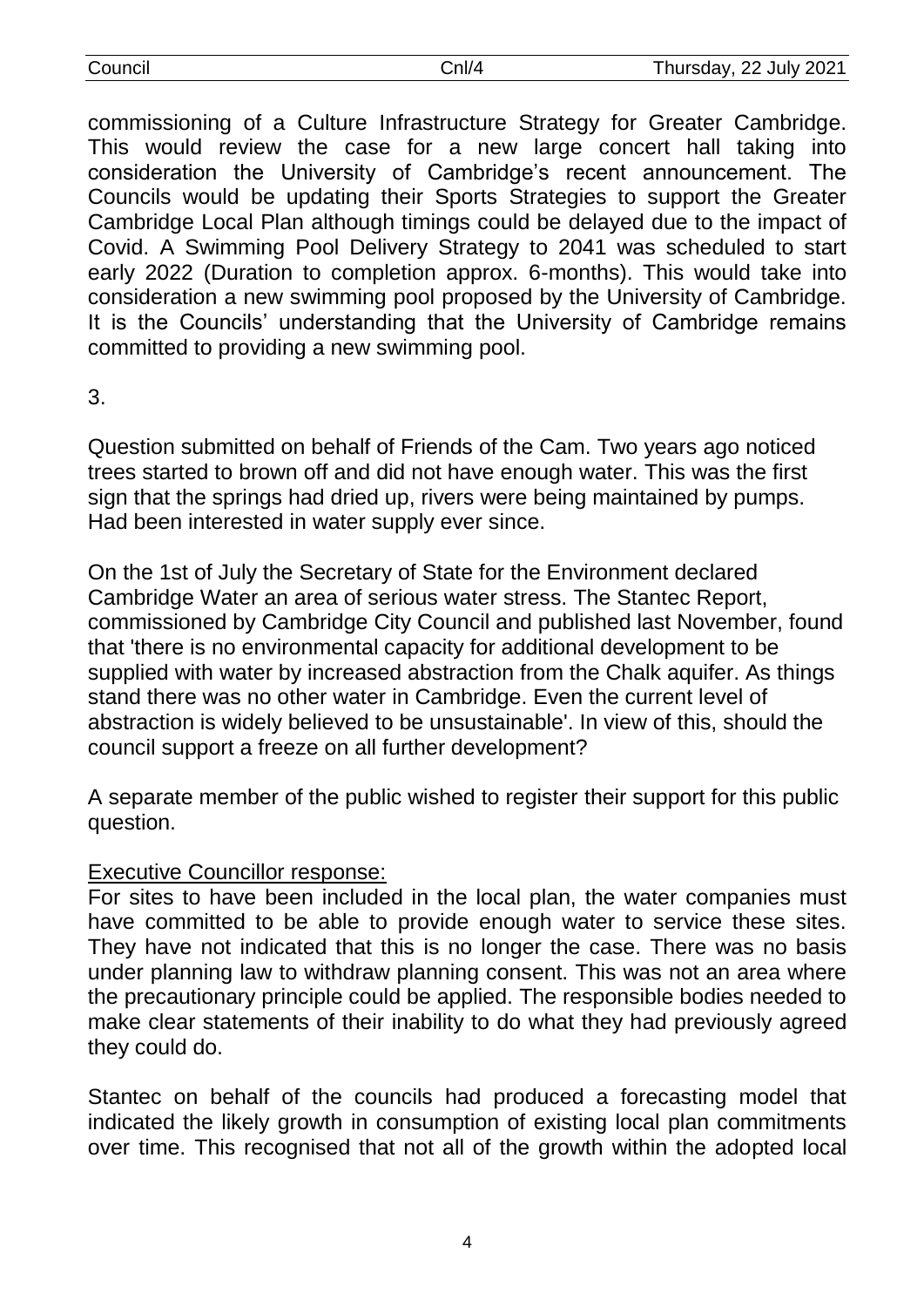| Council | `nl/5 | Thursday, 22 July 2021 |
|---------|-------|------------------------|
|         |       |                        |

plans would happen in the plan period (or even the new plan period to 2041). The conclusions suggested that growth in demand can be accommodated within the abstraction permits provided to Cambridge Water by the Environment Agency (EA).

Chalk streams were not adequately protected; potential damage to them were not planning grounds to alter planning decisions. The council was limited in what it could do. The designation as a water stressed area did not in itself change anything. It may mean Cambridge Waters' permitted extraction levels could be reduced when the licenses are renewed but we do not know that. That was a matter in the hands of the EA not the Local Planning Authority (LPA) and to date, the EA has not objected to, or advised the LPA that the planned growth in the adopted Local Plan should not be allowed to proceed.

#### Supplementary Question:

It was stated that the Cambridge Water Companies were consulted and that they could supply these developments. They can, but at what cost. Data from the Environmental Agency this year stated that Cambridge Water were over abstracting local rivers by 22 mega litres of water per day and Anglian Water were over abstracting chalk streams by 189 mega litres per day. Anglian Water spent 170,537 hours dumping sewage into the rivers in its area. There were unanswered questions from the Director of Planning. How could further development be supplied with water when water bodies are according to the Environment Agency already unable to support the ecology. Trees were drying up, ponds had been lost.

#### Executive Councillor response:

This was a very important issue. Was aware the speaker had collected information for the planning authority to include for the next local plan. There was more information coming out about research including water. Would try and keep the speaker up to date.

#### 4.

The proposed goal of building good relations seems at odds with punitive actions toward and eviction of Travellers last year. I have seen and heard city councillors speak of a 'process' when they are made aware of Travellers arriving in their wards, but it is very unclear what this process entails. I am concerned, given what we know about police racism locally and nationally, that this process involves the police in a way that causes harm to our GRT neighbours. This is particularly worrying in the context of the new Police, Crime, Sentencing and Courts bill, which strengthens police powers. What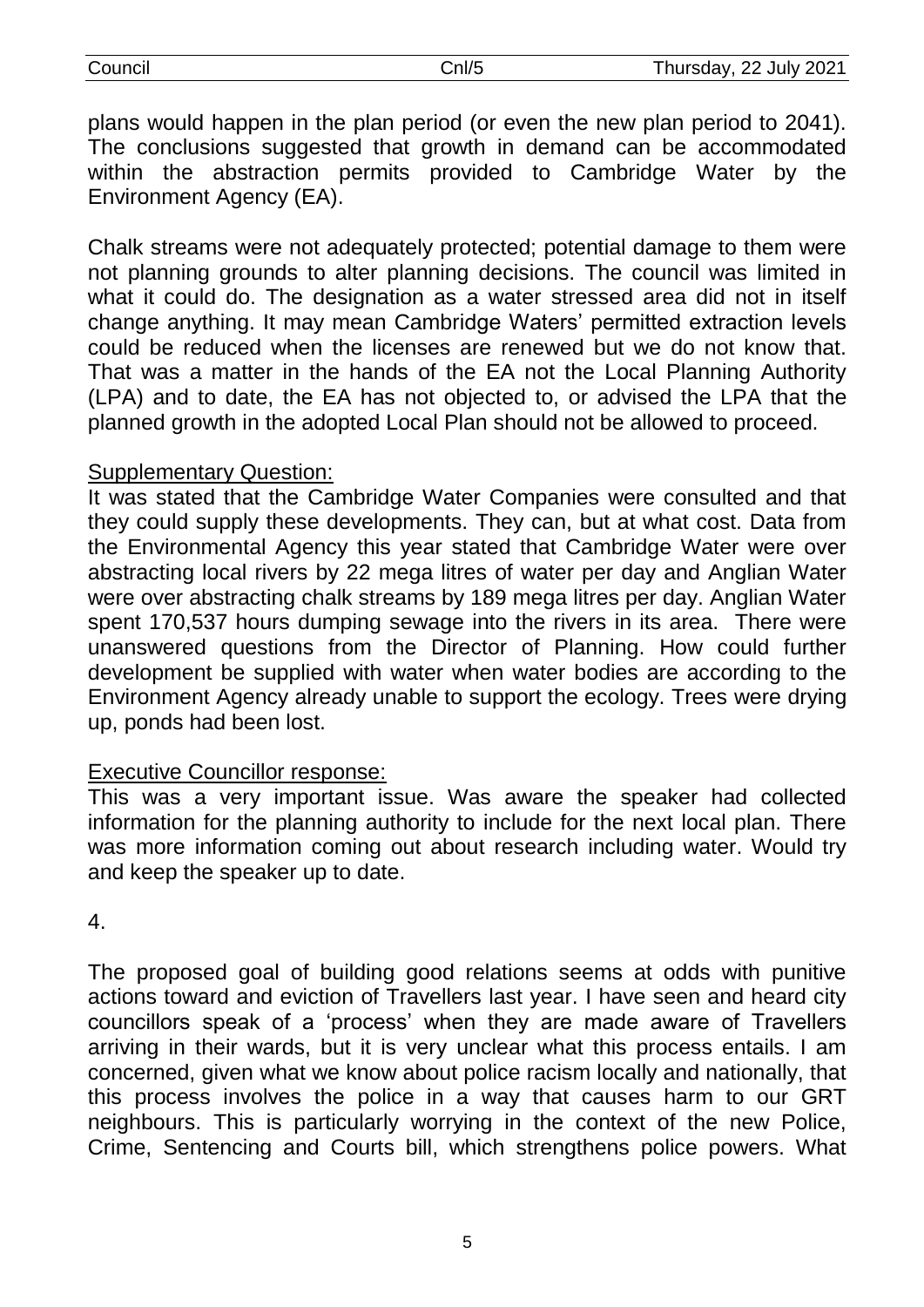| Council | Cnl/6 | Thursday, 22 July 2021 |
|---------|-------|------------------------|
|---------|-------|------------------------|

| Council |  |
|---------|--|
|         |  |
|         |  |

exactly is the process for making contact with and supporting Gypsies and Travellers when they arrive in the city, who is involved in the process, and in the last two years to date how many contacts between council officials and Traveller groups who have stopped on Council land have ended in an eviction or Police action?

Executive Councillor response:

The City Council has/will consider a Motion on the Police, Crime, Sentencing and Courts bill this evening, and similar concerns have been/will be aired and debated.

Process with regards to unauthorised encampments including the impacts on the surrounding community.

The Council operates a protocol which has been developed to help manage the impact of unauthorised encampments. The protocol considers rights of Gypsies and Travellers, our Public Sector Equalities Duties and how to make an assessment of the potential level of impact on nearby and local residents. The protocol aims are to:

• To establish effective communication between partners, and Gypsies and Travellers;

• To help strike an appropriate balance between the needs and legitimate expectations of members, residents, local businesses and other landowners, and Gypsies and Travellers;

• To set out recommended courses of action which local authorities, the police and other partner agencies should follow to provide an effective response to unauthorised encampments in the city;

• To develop a more consistent approach to unauthorised encampments across the city; and.

• To improve records of unauthorised encampments.

We have an Enforcement Officer within Streets and Open Spaces and they are the key point of contact and responsible for the liaison and contacting those present in any unauthorised encampment.

Each encampment is also considered in respect of the welfare needs of those present. We assess the reason for the visit, the intended length of stay, homelessness status, medical need, and access to services such as education and social care.

Each encampment location is considered on its own merits against criteria such as health and safety, traffic hazards, public health risks, environmental damage, and genuine nuisance to neighbours.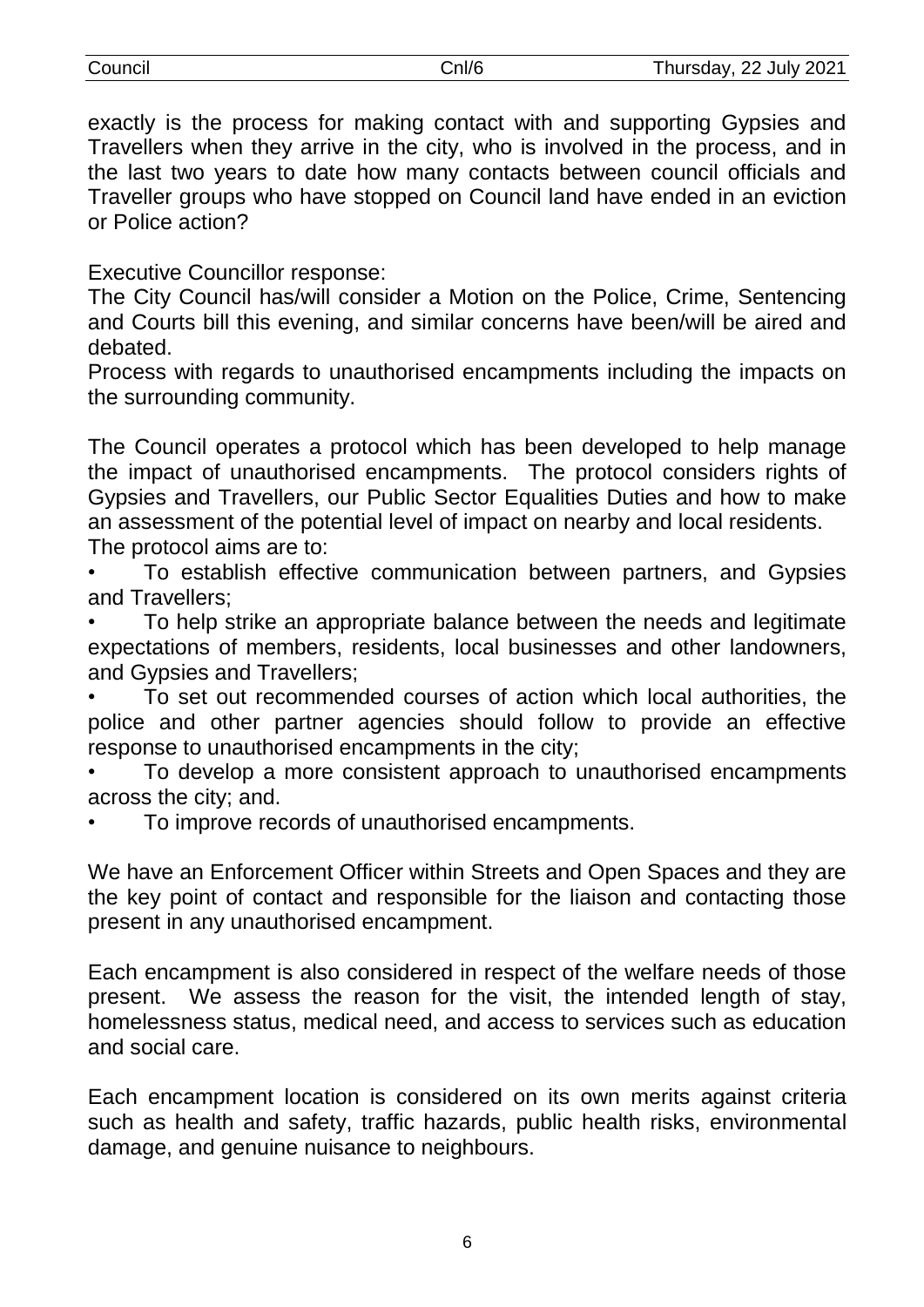This needs to be a balance of need.

Any complaints or enquiries will be handled by council Enforcement Officer, who will inform the relevant contacts and partners, including local councillors and the Police. Where appropriate the council will share information about the encampment, arrange a joint visit to the site and discuss how the encampment will be managed and supported. We only involve the Police where there is suspected criminal activity.

In the last two years we have dealt with 16 unauthorised encampments, involving 6 family groups. This did not include the most recent encampment at Arbury Town Park. All of these have resulted in evictions after having followed due process and after a Court decision.

We have made temporary accommodation arrangements where and when asked. The Council published information regarding unauthorised encampments on its website.

#### Supplementary Question:

Was involved in a number of the evictions last year which moved a family of 38 people. The immediate response of the council was a s77 order. The Enforcement Officer was responsible for giving the order to the families. The family had nowhere to go, Cambridge had no transit sites. The family were then issued with a s78 order. Was involved with a colleague in challenging this action. No elected councillors came to speak to the people. Challenged the procedure; it was a hostile procedure.

#### Executive Councillor response:

Immediate response is to talk to travellers about their welfare needs. The next steps are to apply for a s77 notice and if the notice is not complied with then a s78 order is sought.

Are looking at with neighbouring authorities at potential for stopping sites. This was an on-going process. During the pandemic, a site was provided by the depot on Cowley Road for anyone who needed to self-isolate, funding was also available from the County Council.

Agreed there was a lot more work to do but the start of the process was a lot more welfare focussed.

5.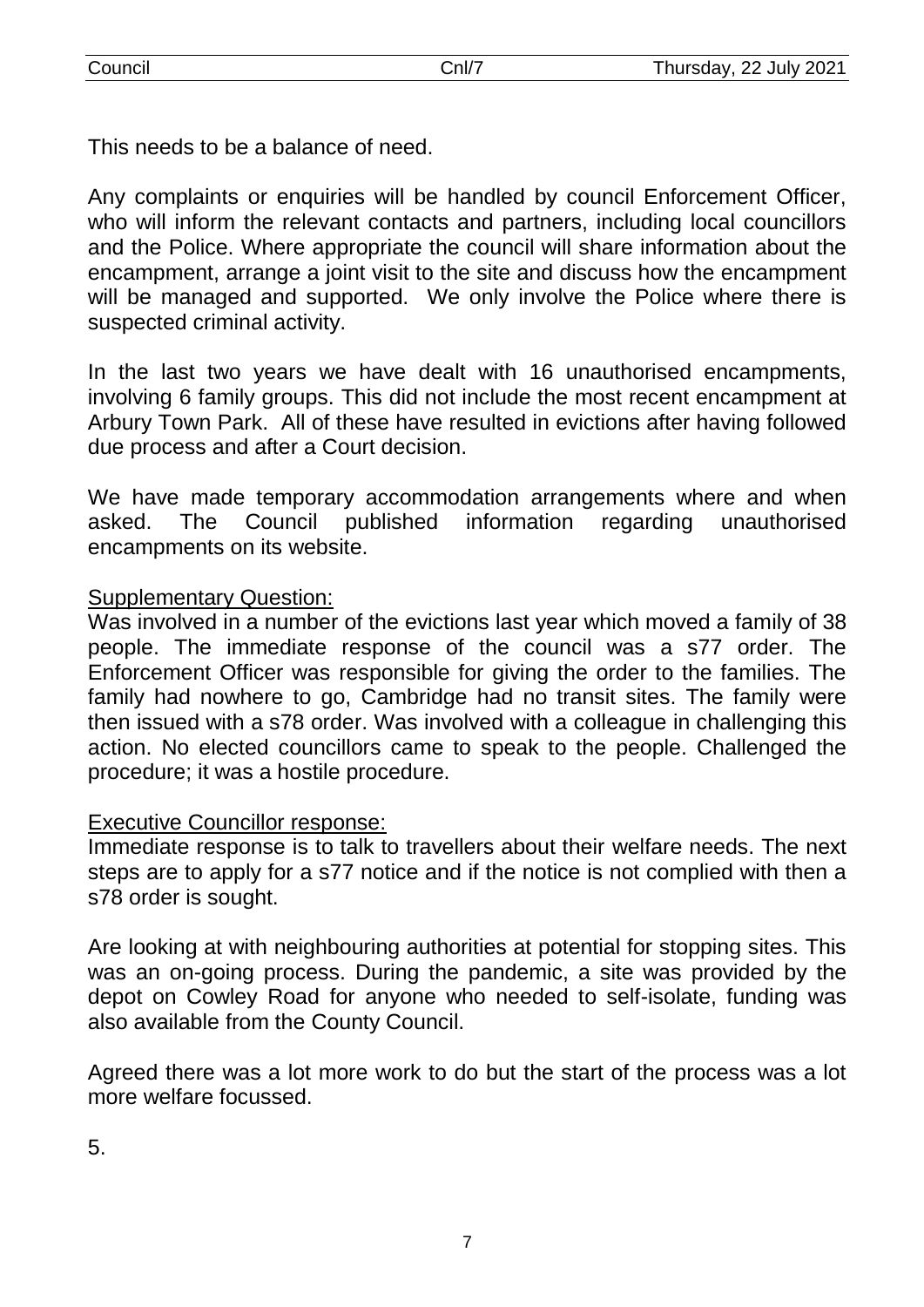## *Market Matters*

On the 19th July a message was received from the Head of Environmental Services stating that the report on the market redevelopment to the scrutiny committee has been moved from Oct 2021 to March 2022. Also that the design of a potential demountable stall will be revisited and consideration given to the types of evening events to be held. Market traders have a list of community focussed event and social engagement activities we want to present in this extra time window.

However, the aim of this question is to point out that traders have had (1) A very poor 2020 with the majority of traders unable to trade for most of the year (2) A shut down in the start of 2021 (3) A phased reopening of the market (4) Some return to 'normality' on July 19th.

As a result of this some traders have had to use food banks in place of donating to food banks. The majority of traders have managed to survive by using their savings while retaining most of their staff. A very limited number of traders managed to operate throughout this period as they sell food and other essentials, even there the situation was abnormal and not sustainable being a 'roller-coaster' of over-demand crashing to very poor weeks and months. We are happy to have helped in this period and remain committed to selling local goods, supporting the local community and welcoming residents and visitors alike.

However, Market rents will return to 'normal' (currently they are ~20% lower than normal) in the near future based on foot-fall being 'only' 18% lower than a normal year.

Both market traders and many shop owners are aware that much of the footfall are local people unable to travel far and that we are still missing the large numbers of international tourists, students, conference attendees and other visitors. Records of takings have been supplied by some shops to Market Traders and these show that there is an income gap of 50% or so compared with a normal year (based on the last 5 years), the market overall sees this kind of income gap.

Similarly any redevelopment will inevitably produce disruption and/or displacement of market traders.

Timing of the redevelopment is key to ensuring continuity for small local businesses and the incomes of many local families.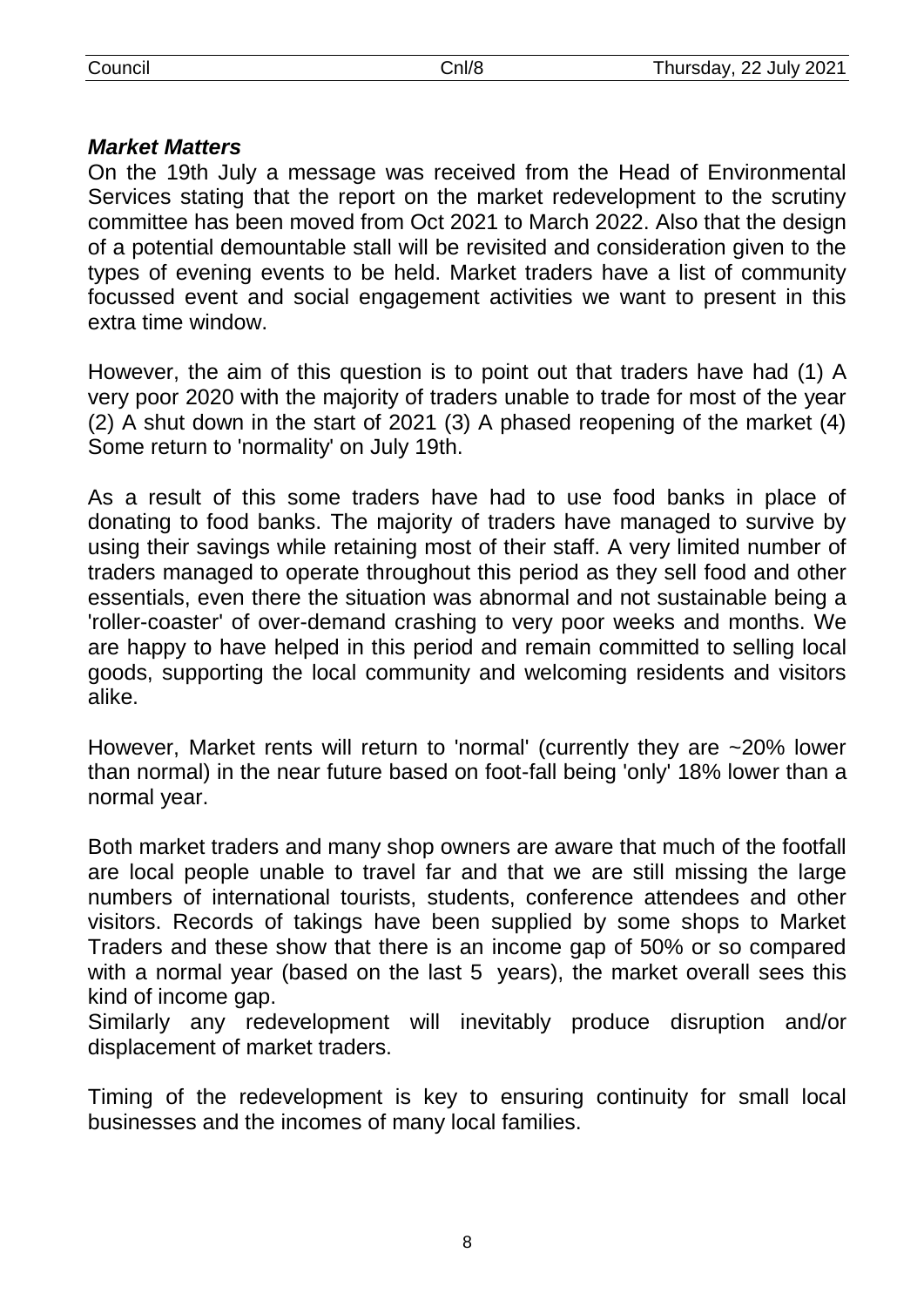*SO - can the council confirm that such factors will be considered in timing of any redevelopment, met people do not want this year to be immediately followed by another period of disruption AND can they revisit plans to return the rents to normal as will happen in the next 2 months.*

## Executive Councillor response:

Was aware of the impact of the pandemic on businesses in the city, including market traders. As you have referred to in your question the Council has provided a programme of specific support to Traders over the last year, both through grant funding and other measures such as rent holidays (*or rent free periods)* as well as pitch discounts. Council officers have

organised a number of meetings with traders and will continue to do so to discuss future rent arrangements and consideration of timing of any future development or community use of the square which fit around the market.

The timing of any future market square development will obviously need to consider a broad number of factors including its place within the wider City recovery plans. Were still in the early stages of the project and were currently consulting on the concept design. The results of this would come back to Committee in March 2022. Depending on the outcome of the consultation may then move to the detailed and technical design stage. This would need to be consulted on again before any works start. Added to this still need to find the funding and a temporary location for the market. Was still a long way off the practical side of the work. Hoped life would have returned back to the new normal by then.

6.

I have a statement and question about **Skaters' Meadow Footpath**, which County Council Highways propose to close to motor vehicles to ensure the safety of walkers and cyclists.

Do you personally know the footpath, and have you used it at different times of year? I sent photos and a short summary to councillors by email yesterday and have received responses from some.

The footpath has been used for over 200 years, and the County Council Legal Department has established that it is legally a footpath, so motor vehicles have no legal right to drive and park on it. Historically, the Footpath has been a green welcoming entrance to Cambridge's iconic Grantchester Meadows, but in recent years, commuters, builders, campervans and local residents all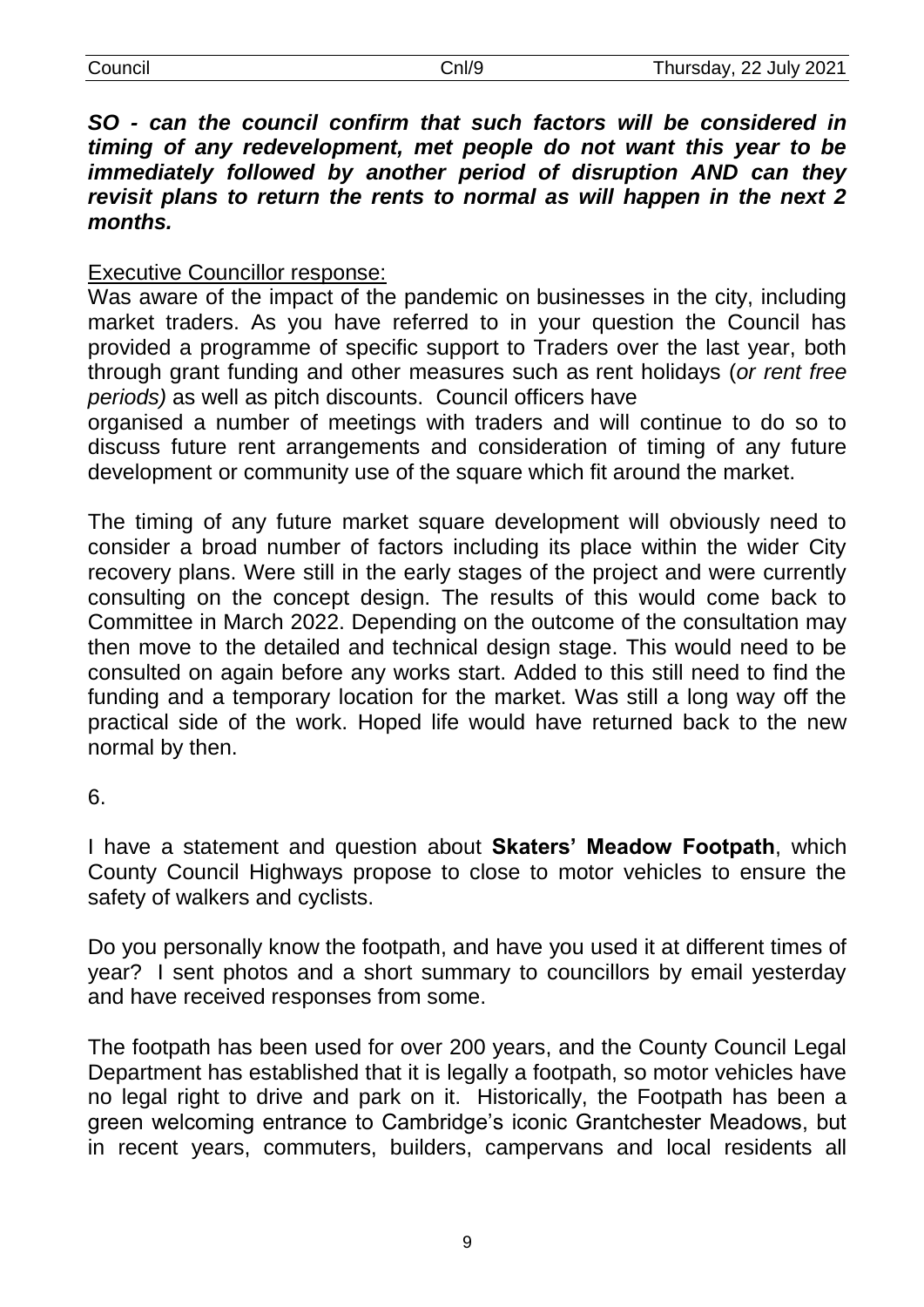| Council |  |
|---------|--|
|         |  |

seeking to avoid parking charges elsewhere have parked here, as well as visitors to the Meadows. Volunteers have formed a Friends Group that is recognised by the Council. They have watered saplings planted by the Council, and looked after the verges, sowing wildflowers to rewild the area and enhance biodiversity. Drivers have pulled up saplings to make space to park, destroyed signs about the rewilding project, driven over and pulled up protective fencing, and trashed rewilded verges.

Installing bollards as proposed by Highways upholds the law and prevents vehicles from driving and parking there, thus protecting footpath users and enabling the verges to recover. With the surface of the footpath no longer rutted by vehicles, it will be safer for all users, especially those with impaired mobility. Visitors to the Meadows by car can park for free on nearby streets (less than a 5-minute walk), ensuring access for all. Blue badge holders can park at any time without permits, and we suggest that 2-3 Blue Badge bays be placed at the end of Grantchester Meadows Road adjacent to the footpath.

The Highways initiative aligns with the City Council's policies designed to enhance biodiversity and support active travel over car transport, and would help address the Climate and Biodiversity Emergencies that the Council declared in 2019. The proposals from Anthony Browne, the MP for South Cambridgeshire, to convert Skaters Meadow Footpath into a Pay and Display car park to fund management of the Meadows as a county park, are in direct conflict with these City Council policies.

**Our Newnham Councillors have backed the Highways proposal. Can we depend on the City Council to support them and make clear to the County Council that no legal footpath in the city should be turned into a car park?**

#### **Supplementary question:**

When casting their votes, many Cambridge residents really want to know where the Council are on the Climate and Biodiversity Emergency. So, my follow up question is whether the Council is serious about the Climate and Biodiversity Emergency, if our Council Executive leaders are going to show decisive leadership or pay lip service to the emergency, and if our leaders support the rights of the pedestrian and sustainable travel on historic footpaths in line with Council policy vs the desire of motor vehicles drivers to park anywhere, regardless of the impact on the environment?

Response to follow.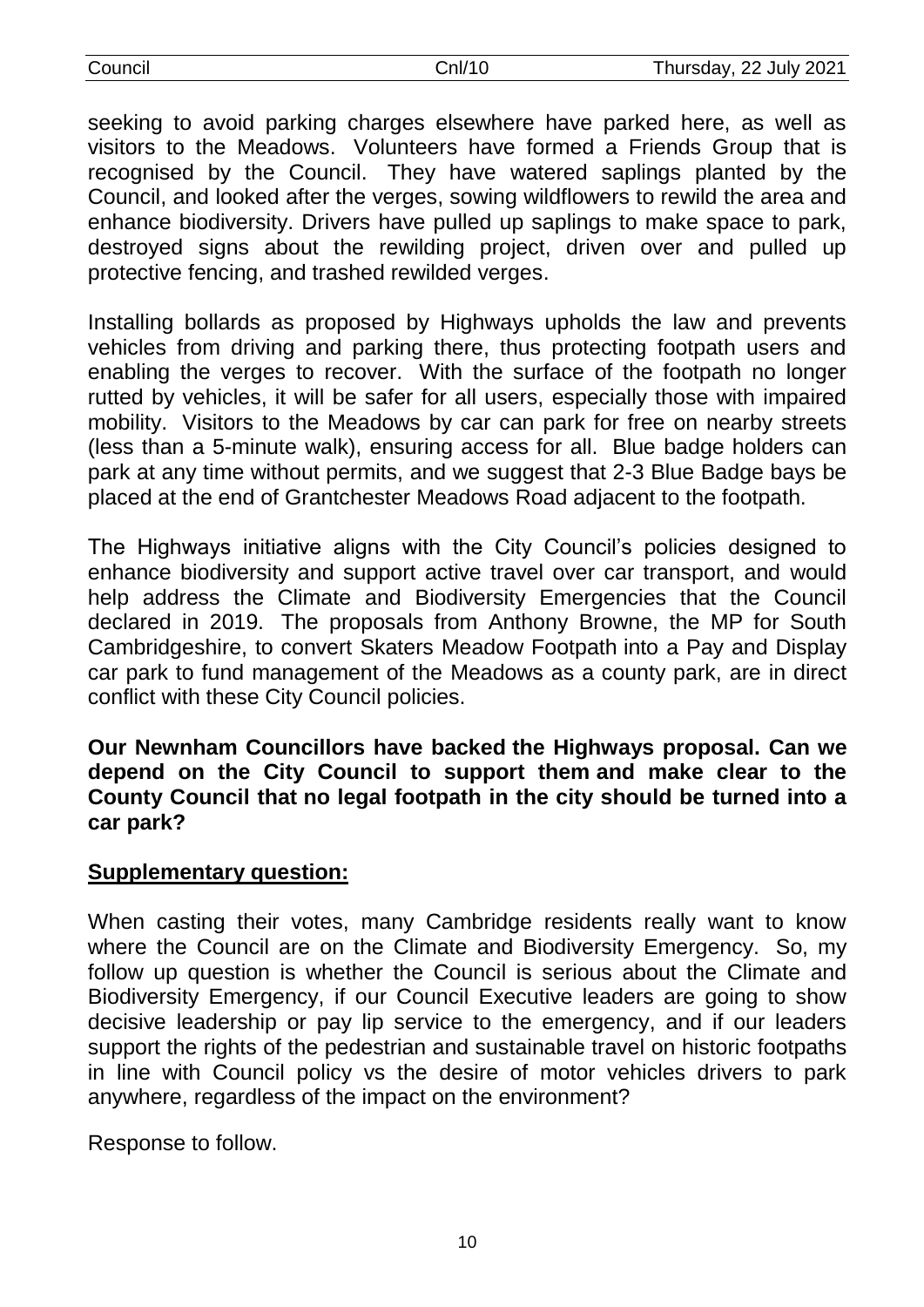## 7.

Will the City Council commit to ringfence funding to build Traveller sites within the boundaries of the Greater Cambridge Shared Planning Team? Will you also commit to working with neighbouring authorities to safeguard against the displacement of Cambridgeshire's permanent Traveller communities due to gentrification and detrimental consequences of local development projects?

Response to follow.

8.

Paid promotion of activities or products that are potentially harmful to mental or physical health or the environment, such as junk food, gambling, alcohol or the most polluting forms of transport, are very common on our television screens, radios, social media feeds and across a variety of out of home advertising media. Here in Cambridge, I have noticed in particular that there are many, many adverts for junk food on billboards and at bus stops.

There is a strong precedent for precluding such forms of advertising. Most forms of tobacco advertising and sponsorship were banned from 2003.

I learnt recently that several other councils have developed more ethical advertising policies, recognising both the public health benefits and potential savings to the public purse through restricting advertising of harmful products. Liverpool passed a "Low Carbon Advertising Policy" motion in January of this year. Bristol **Bristol City Council** became the first local authority outside of London to ban [advertising for junk food, gambling and payday loans on ad](https://protect-eu.mimecast.com/s/CdzjCXQmuM8BxAH6axne?domain=adfreecities.org.uk/)  [sites it controls.](https://protect-eu.mimecast.com/s/CdzjCXQmuM8BxAH6axne?domain=adfreecities.org.uk/) In December last year, **Amsterdam** municipality voted to end advertising for petrol and diesel cars, airlines and fossil fuel companies. Amsterdam implemented this ban on its transport network in May 2021. And in Norwich, the Labour-run council unanimously voted in June 2021 to limit harmful categories of advertising and sponsorship such as gambling, junk food and environmentally-damaging products, through developing an ethical advertising policy/. Since 2019, Transport for London has banned junk food ads on its transport, and several London councils have followed suite since then.

As a Cambridge resident, living near Newmarket Road, I've noticed that McDonalds has placed a LOT of adverts at bus stops which are of course heavily used by school children. The UK has one of the highest rates of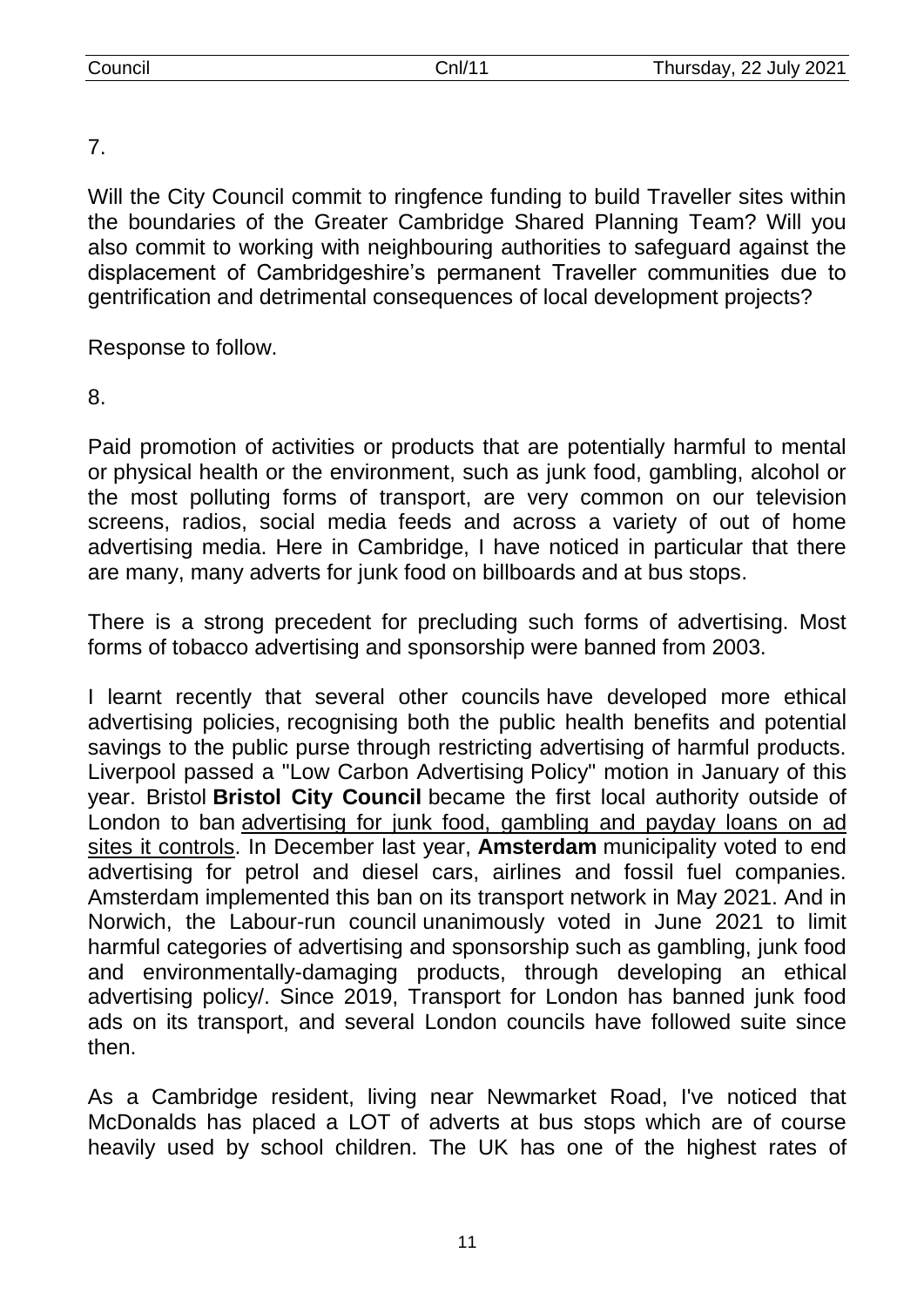| Council | Cnl/12 | Thursday, 22 July 2021 |
|---------|--------|------------------------|
|         |        |                        |

childhood obesity in the UK, and it's the NHS which has to pick up the pieces when heart conditions, diabetes etc results. It's a similar story with air pollution: as many as one in five cases of asthma in children in the UK is linked to traffic fumes and other [pollution\\*](https://protect-eu.mimecast.com/s/ieU7CY7of6nkzYuGEAEq?domain=independent.co.uk). It's great to see Cambridge council officers working hard to encourage active travel in our city, and get people cycling and walking - but the council's messaging and investment in this is undermined by car ads.

Will the city council develop an ethical advertising policy which avoids products that are potentially harmful to our communities advertising junk food, alcohol, gambling and damaging products etc. , building on the motion drafted by **Norwich** 

Council? [https://cmis.norwich.gov.uk/Live/Document.ashx?czJKcaeAi5tUFL1D](https://protect-eu.mimecast.com/s/2IX_CZ8qSokP3vCKlVcT?domain=cmis.norwich.gov.uk) [TL2UE4zNRBcoShgo=PPSsWDyo%2Btas7fUMyYUyk/bX9bOHQumaxIRT75x](https://protect-eu.mimecast.com/s/2IX_CZ8qSokP3vCKlVcT?domain=cmis.norwich.gov.uk) [pZhKfGsYCpPWUFA%3D%3D&rUzwRPf%2BZ3zd4E7Ikn8Lyw%3D%3D=pw](https://protect-eu.mimecast.com/s/2IX_CZ8qSokP3vCKlVcT?domain=cmis.norwich.gov.uk) [RE6AGJFLDNlh225F5QMaQWCtPHwdhUfCZ/LUQzgA2uL5jNRG4jdQ%3D%](https://protect-eu.mimecast.com/s/2IX_CZ8qSokP3vCKlVcT?domain=cmis.norwich.gov.uk) [3D&mCTIbCubSFfXsDGW9IXnlg%3D%3D=hFflUdN3100%3D&kCx1AnS9/pW](https://protect-eu.mimecast.com/s/2IX_CZ8qSokP3vCKlVcT?domain=cmis.norwich.gov.uk) [ZQ40DXFvdEw%3D%3D=hFflUdN3100%3D&uJovDxwdjMPoYv%2BAJvYtyA](https://protect-eu.mimecast.com/s/2IX_CZ8qSokP3vCKlVcT?domain=cmis.norwich.gov.uk) [%3D%3D=ctNJFf55vVA%3D&FgPlIEJYlotS%2BYGoBi5olA%3D%3D=NHdUR](https://protect-eu.mimecast.com/s/2IX_CZ8qSokP3vCKlVcT?domain=cmis.norwich.gov.uk) [QburHA%3D&d9Qjj0ag1Pd993jsyOJqFvmyB7X0CSQK=ctNJFf55vVA%3D&W](https://protect-eu.mimecast.com/s/2IX_CZ8qSokP3vCKlVcT?domain=cmis.norwich.gov.uk) [GewmoAfeNR9xqBux0r1Q8Za60lavYmz=ctNJFf55vVA%3D&WGewmoAfeNQ](https://protect-eu.mimecast.com/s/2IX_CZ8qSokP3vCKlVcT?domain=cmis.norwich.gov.uk) [16B2MHuCpMRKZMwaG1PaO=ctNJFf55vVA%3D](https://protect-eu.mimecast.com/s/2IX_CZ8qSokP3vCKlVcT?domain=cmis.norwich.gov.uk)

[\\*https://www.independent.co.uk/news/health/child-asthma-air-pollution-uk](https://protect-eu.mimecast.com/s/lcfFC16xtEPn7gCXaTOB?domain=independent.co.uk)[nitrogen-dioxide-children-lancet-a8865016.html](https://protect-eu.mimecast.com/s/lcfFC16xtEPn7gCXaTOB?domain=independent.co.uk)

Response to follow.

9.

We know that there are serious material issues affecting Gypsy and Traveller life expectancies and opportunities. For example, recent research showed that 74% of GP surgeries refused registration to nomadic patients during the COVID-19 pandemic. Good relations depend on the provision of adequate support for Gypsies and Travellers, including for example site provision, access to schools and medicine where needed. What concrete actions will you take to build good relations with the Gypsy and Traveller communities in Cambridge and South Cambridgeshire?"

Response to follow.

10.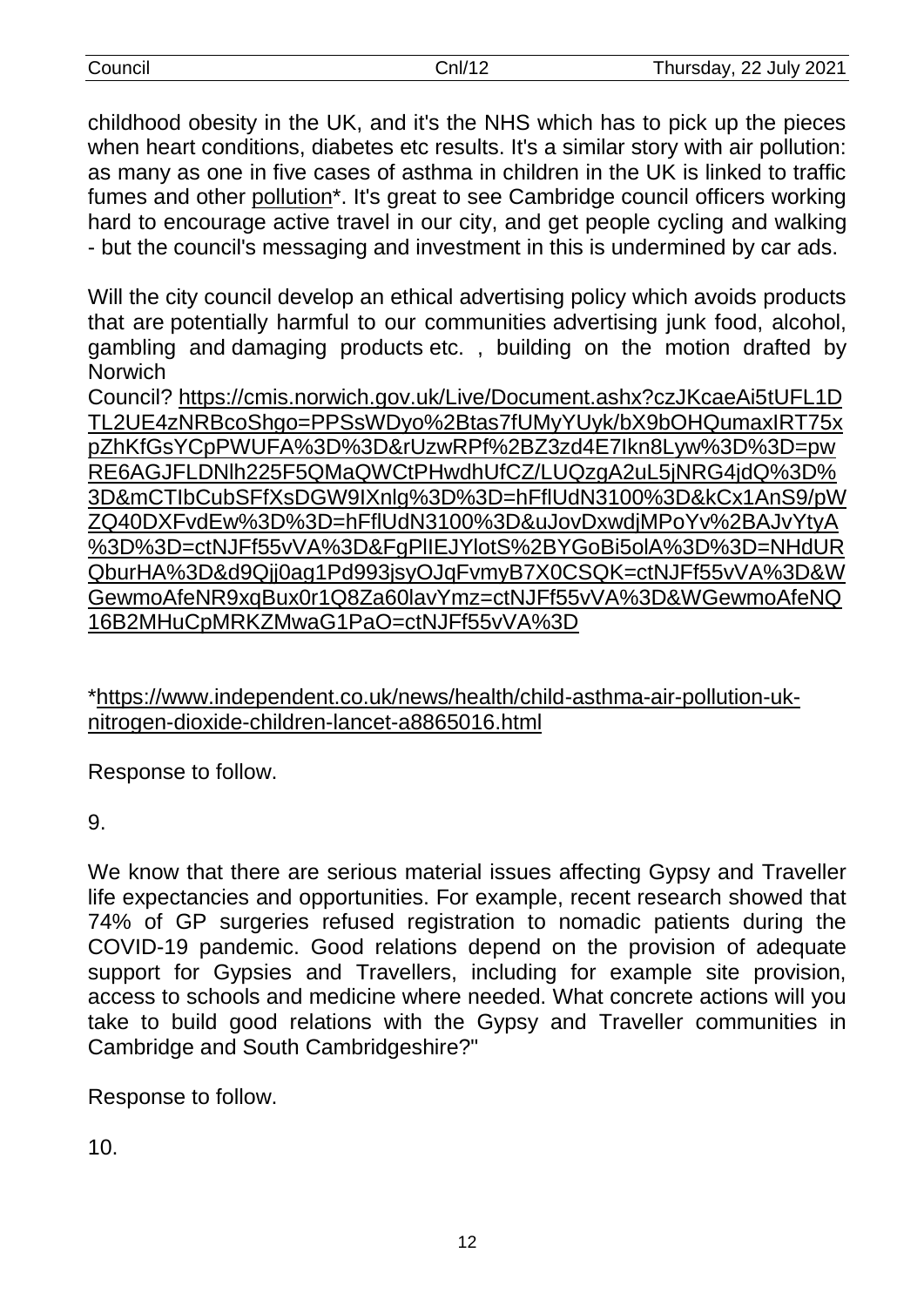I raise concerns about the way in which this very important public project has been managed and presented to you, and at the Council's failure to involve the public properly in the Market Square project, which is a matter of concern for all Cambridge people and their councillors.

I welcome 2 things:

- 1) The improving dialogue between the Council and the market traders, notably that the officers are at last talking to each trader individually; and
- 2) The postponement of the Market Square report until March 2022, after the trials of the market stalls.

# **BUT**

- 3) Can the officers please confirm by when they will have completed their current 1:1 meetings with all 150 Market Traders?
- 4) These meetings, which are essential to understand the traders' needs) should have been part of the RIBA Stage 1 briefing process.
- 5) The draft Concept Design on which the Council has been consulting is premature in the absence of this vital evidence of the traders' needs.
- 6) Both the draft Vision and the draft Concept Design are also premature in the absence of feasibility assessments, to establish which of the range of potential alternative activities set out in the Council's "wish-list" (and in question 17 of the public consultation) have realistic potential for the draft Concept Design.
- 7) All the above information is required as part of RIBA Stage 1 "Agree the brief and establish that the proposals can be accommodated on the site" – but has not been done. Instead, this project, which I can only describe as half-baked, is being presented as a Stage 2 Concept Design.
- 8) What's also missing from all of the above is the PUBLIC, as key users and ultimate clients for the Market Square project.

Turning to the extended Public consultation:

- 9) The questionnaire is very partial (for example there is nowhere in it for residents in or near the Market Square to register their particular interest);
- 10) The trial stalls which Councillors promised would be on site during the consultation only arrived on 14 July, a week after the scheduled end of the consultation;
- 11) Responses received before 14 July will not have had the chance to consider the potential stalls;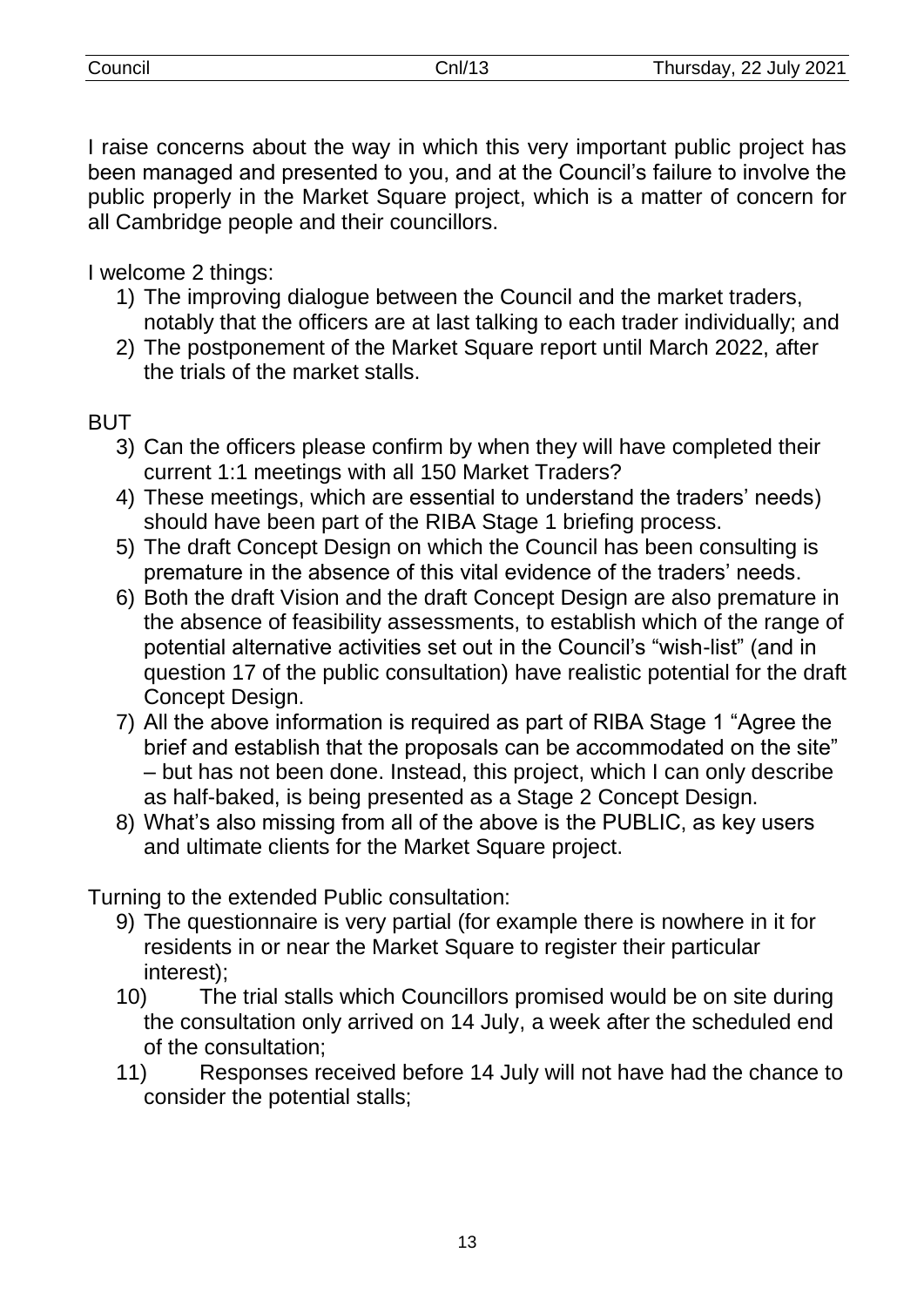| Both the main consultation and the extended consultation and<br>12)                |
|------------------------------------------------------------------------------------|
|                                                                                    |
| stalls have been very badly publicised to users of the Square. Try                 |
| walking around the Square and looking for a poster!                                |
| The Market Square Consultation page doesn't link the<br>13)                        |
| demountable stalls survey                                                          |
| https://www.surveymonkey.co.uk/r/Demountable-stall-trial                           |
| For all these reasons, the consultation responses will need to be<br>14)           |
| treated with a very large pinch of salt.                                           |
|                                                                                    |
| What is missing from all of this is any real public engagement in the Vision for   |
| the Square, and its surroundings. I hope the Council will use the time until       |
| March 2022 not only to pursue the vital practical feasibility issues, but also to  |
| involve its public actively in visioning exercises for their Market Square and its |
|                                                                                    |

Council Cnl/14 Thursday, 22 July 2021

Executive Councillor Response:

surroundings.

We welcome your comments about improved communications. We believe that the current consultation has been widely promoted through media and other routes as outlined in my response to your question at Environment and Communities committee, and that there are plenty of opportunities to feedback, including an initial view of the demountable stalls trial, by the extended deadline of 31<sup>st</sup> July. There will also be further opportunities for stakeholder feedback as more detailed work on the wider city centre recovery is developed, and the project itself progresses.

The proposal to postpone the next report is to help ensure that we have fully considered the points you and others have raised at Council and Committee meetings. Senior Council Officers have met with you and I know there are further meetings being planned and I would like to suggest that they pick up more detailed consideration of your points at those meetings. The Chief Executive also met with you on  $2<sup>nd</sup>$  July for a tour of the market and to have an initial discussion of the issues raised in your questions. CEO and other senior officers have offered a subsequent meeting to you and other key market stakeholders to discuss the issues raised in more detail.

Some of the points you have asked here, have been superseded or are out of date following officer engagement with market traders and recent council announcements.

11.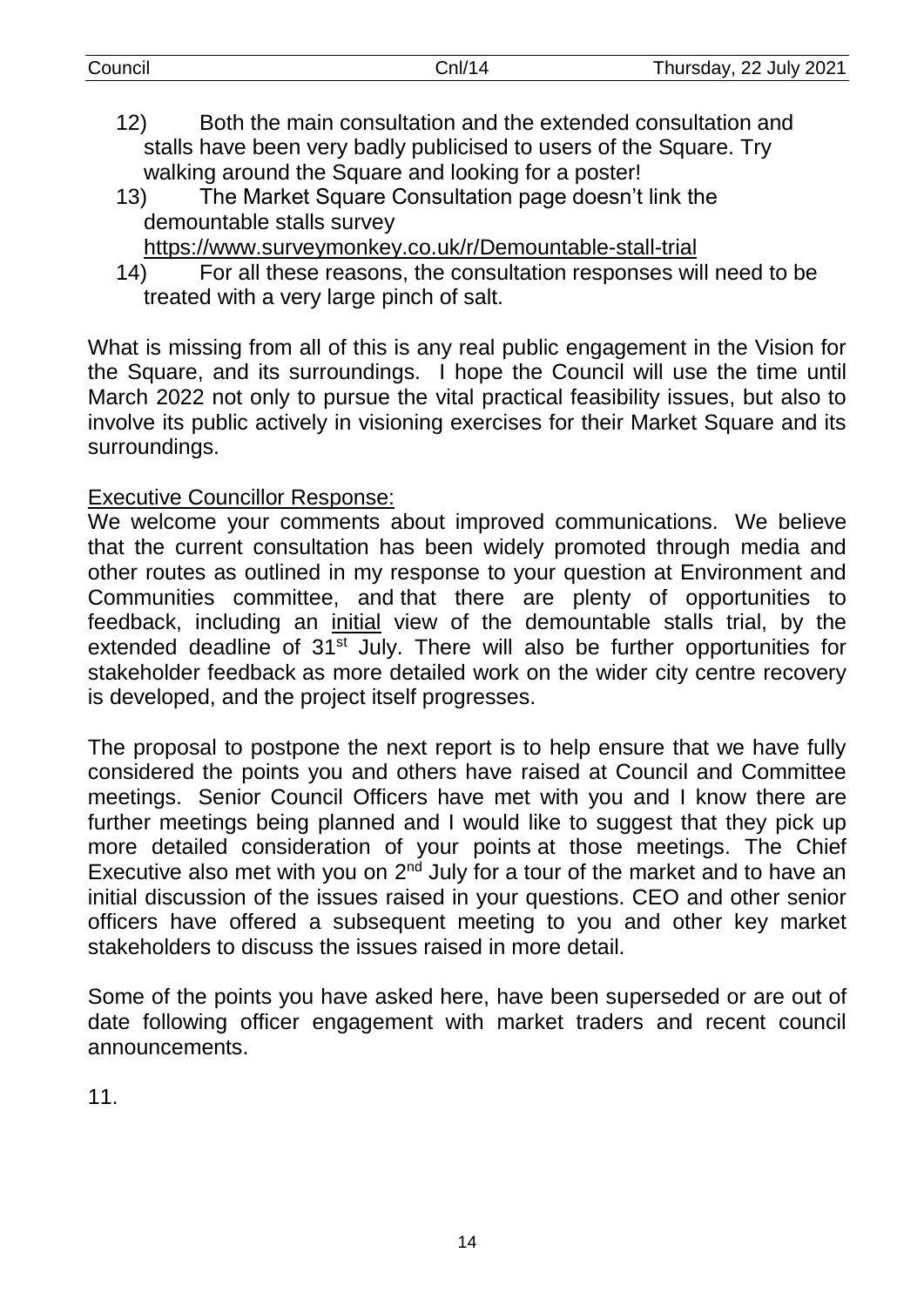| Council | Cnl/15 |
|---------|--------|
|         |        |

While welcoming Cllr Healy's Motion on the Policing Bill to be put to the full Council meeting on Thursday, 22 July 2021, it comes at a time of grave concern for the Gypsy, Roma and Traveller Communities living within Cambridge and travelling through it. **This Bill will pass**. Its second reading on the 5 July passed in the House by 359 to 263 and will eradicate nomadic life in Britain – this despite the fact it is opposed by the majority of police forces in the country. What is of critical importance, therefore, is what the Council resolves to do in Cambridge. The precedents are not encouraging. To have a Labour Council chasing and evicting an extended family group of Travellers composed of 18 adults and 20 children around Cambridge last summer, is not a good look.

You do not have to wait for the results of a Gypsy & Traveller Accommodation Needs Assessment (GTANA) to recognise need, which only seeks to identify need for permanent sites. Yet the lack of permanent and transit sites is a continual source of flash points between the GRT community and the settled population of Cambridge. Travellers have a close relationship with Cambridge due to the importance of the 800 year-old Royal Chartered Midsummer Fair within their culture – it is not an 'event' but a gathering of the tribes. Until the Council challenges the systemic racism towards this community and within itself, there will be no improvement in this relationship.

Question: With the imminent threat of the criminalisation of trespass, will the Council now prioritise, with immediate effect, the provision of transit sites in and around Cambridge through the Greater Cambridge Shared Planning Team?

Response to follow.

12.

I'm very glad to see that Cllr Healy has put forward a motion to this meeting with the goal of putting pressure on the national government to fulfil their human rights obligations with regards to Travellers. However, the council also has human rights obligations to GRT communities at a local level, and they have repeatedly broken these with Traveller evictions during a pandemic that has disproportionately affected GRT people both directly and indirectly. Speaking as an infectious disease epidemiologist, evictions and a lack of access to safe, adequate, and legal sites are dangerous to public health. Will Council commit not to evict any more Travellers who stop on public land until adequate sites have been provided and access to health services ensured for GRT communities?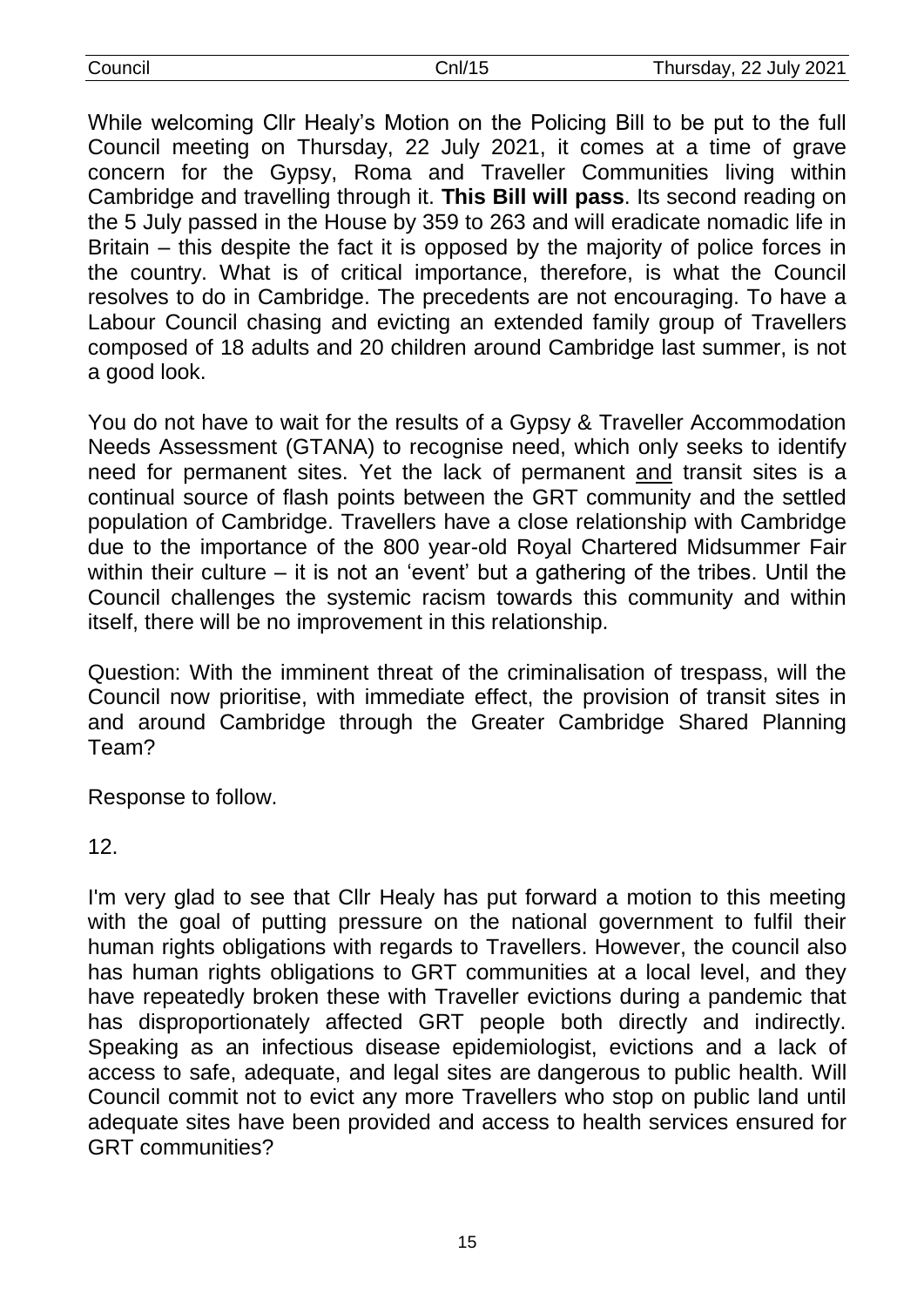Response to follow.

## **21/30/CNL To consider the recommendations of the Executive for adoption**

**4a** 2020/21 Revenue and Capital Outturn, Carry Forwards and Significant Variances – Housing Revenue Account (Executive Councillor for Strategy and External Partnerships)

## **Resolved (by 25 votes to 0) to:**

Approve carry forward requests of £18,610,000 in HRA and General Fund capital budgets and associated resources from 2020/21 into 2021/22 and beyond to fund re-phased net capital spending, as detailed in appendix D of the report and the associated notes to the appendix.

**4b** Annual Treasury Management (Outturn) Report 2020/21 (Executive Councillor for Finance & Resources)

## **Resolved (by 32 votes to 0) to:**

Approve the report with the Council's actual Prudential and Treasury Indicators for 2020/21.

**4c** 2020/21 General Fund Revenue and Capital Outturn, Carry Forwards and Significant Variances (Executive Councillor for Finance and Resources)

## **Resolved (by 26 votes to 0) to:**

i) Approve carry forward requests totalling £658,670 of revenue funding from 2020/21 to 2021/22, as detailed in Appendix C of the officer's report.

ii) Approve carry forward requests of £49,211,000 of capital resources from 2020/21 to 2021/22 to fund rephased net capital spending, as detailed in Appendix D of the officer's report.

iii) Approve the addition of £85,000 capital funding in 2021/22 to undertaken works to the Council Chamber/Committee Rooms to stream meetings/enable hybrid meetings.

## **21/31/CNL To deal with oral questions**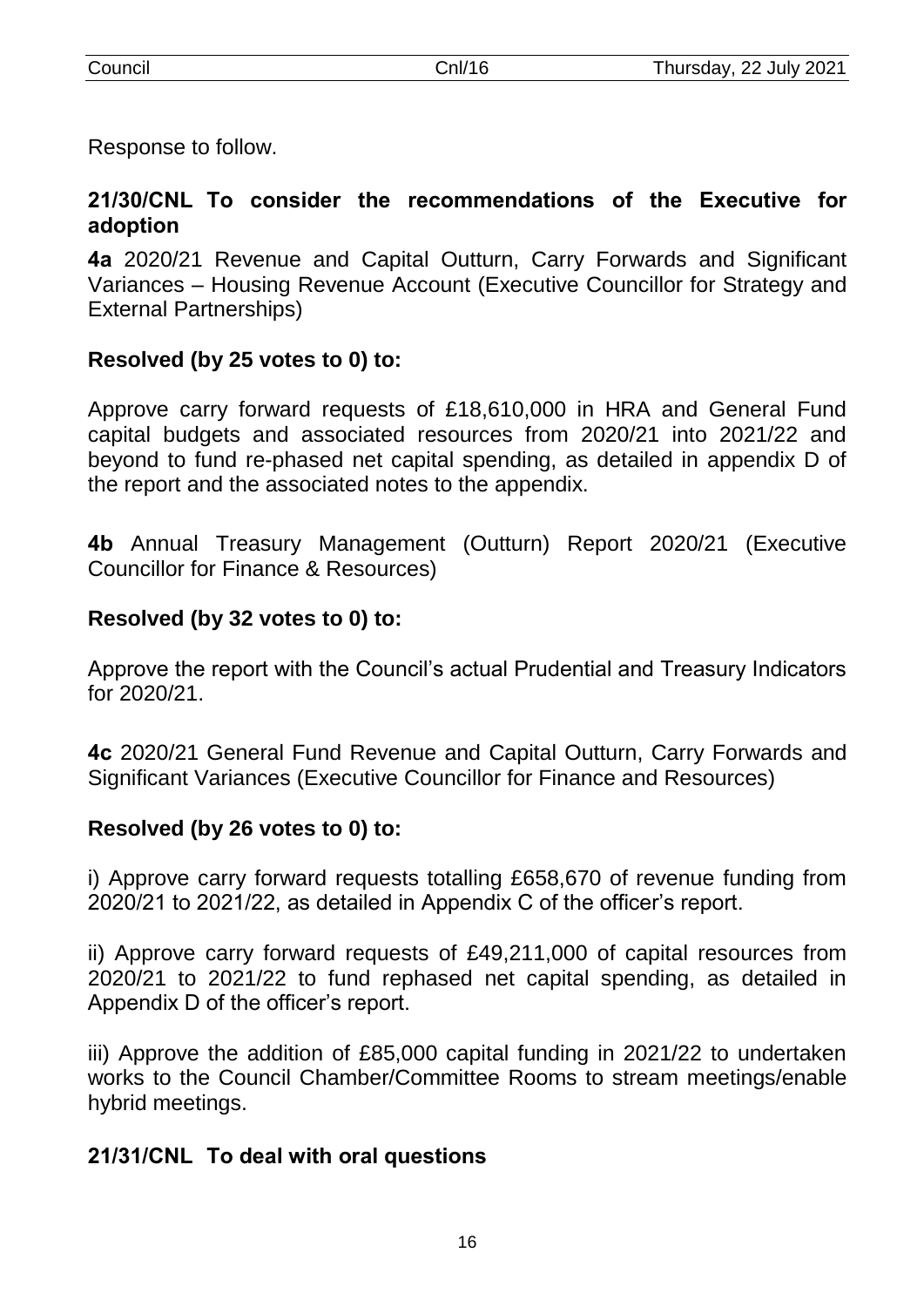## **Question number 1**

**From** Councillor K Porrer

**To** Executive Councillor for Climate Change, Environment & City **Centre** 

## **Question**

Given the current heavy use of our open spaces throughout the day and into the evening, and in particular those around the city centre, would the Executive Councillor agree to the later opening of the public toilets on Jesus Green to 10 pm during the summer period, and to at least 8 pm in the winter period.

Executive Councillor response:

The Council had already responded to recent public demand to make a variation to the opening time at Jesus Green public toilets from 6pm to 8pm during the summer months.

This new arrangement became operational from Monday 19th July and brought this facility in line with other city centre toilet closing times. Summer opening is from the 1 April to the 31 October. Would continue to monitor usage of all public toilets and extend or reduce opening hours as appropriate. Monitoring would also be done during winter usage but the operational closing time of 6.00pm in the winter based on historic usage is deemed sufficient given local availability of Quayside and Victoria Avenue facilities until 8.00pm.

## **Question number 2**

**From** Councillor R Robertson

**To** Leader of the Council and Executive Councillor for Strategy and External Partnerships

## **Question**

What is the Council's response to Government claims that last Monday was "Freedom Day"?

Executive Councillor response:

Unclear advice was provided to the public. The review of the pandemic situation on a 5 weekly basis was good provided that the current sitation was taken into consideration. Ahead of 19 July the current situation was not taken into consideration. Naming the 19 July as 'freedom day' was irresponsible and failed to recognise that there was still a severe risk with covid cases still rising. The Council's position was that face masks should still be worn and people should be advised to wear them. Cases were still rising, there were 15 cases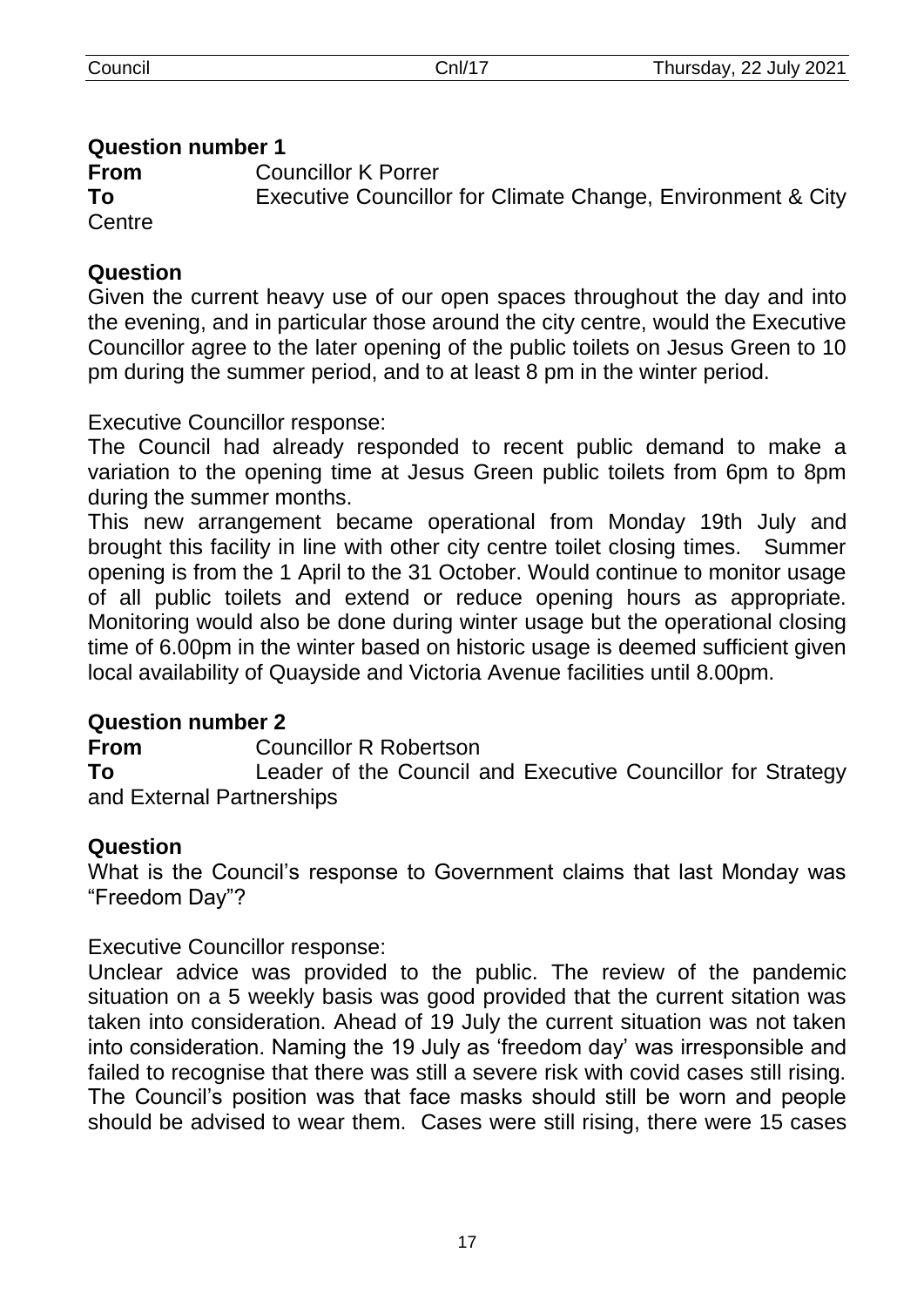of people with Covid at Addenbrooks. Self-isolation, vaccination and testing were all still vital.

## **Question number 3 From** Councillor J Dalzell **To** Executive Councillor for Open Spaces, Sustainable Food and Community Wellbeing

#### **Question**

Important trees on Alexandra Gardens are currently under threat of significant and irreversible damage in proposals that seek to protect the Council against potential legal claims from an insurance company. This claim primarily arises from an extension that was approved and built long after the trees had been established, with similar issues arising in wards across the city. What steps will the Council take to try to limit such issues arising in the future?

Executive Councillor response:

Clarified some of the detail in the question. While building extensions and conservatories are more at risk of tree related subsidence, the situation at Alexandra Gardens did not involve damage to an extension but to the main body of the building

In response to the question:

Policies were published in relation to subsidence in the City Council's Tree Strategy and safeguarding urban forest sustainability.

The Council would not normally remove or hard prune a healthy tree. A commitment had been given to increasing the city's tree canopy cover, the default position was to protect trees wherever possible. However, occasionally healthy trees did need to need to be managed for example in the case of Alexandra Gardens and circumstances where the tree has caused damage to property.

Policy GM9 set out the key principles that the Council would manage all claims directed at Council owned trees, and that we would challenge unwarranted claims based on poorly investigated or inaccurate evidence.

In this case Officers have followed Policy GM10 which set out a range of information the claimant/property owner or their building insurers must provide the Council.

Insurance claims were dealt with on a case by case basis, each case dealt with on its own merits and a tree would not necessarily be felled because of a claim.

#### **Question number 4**

**From** Councillor D Baigent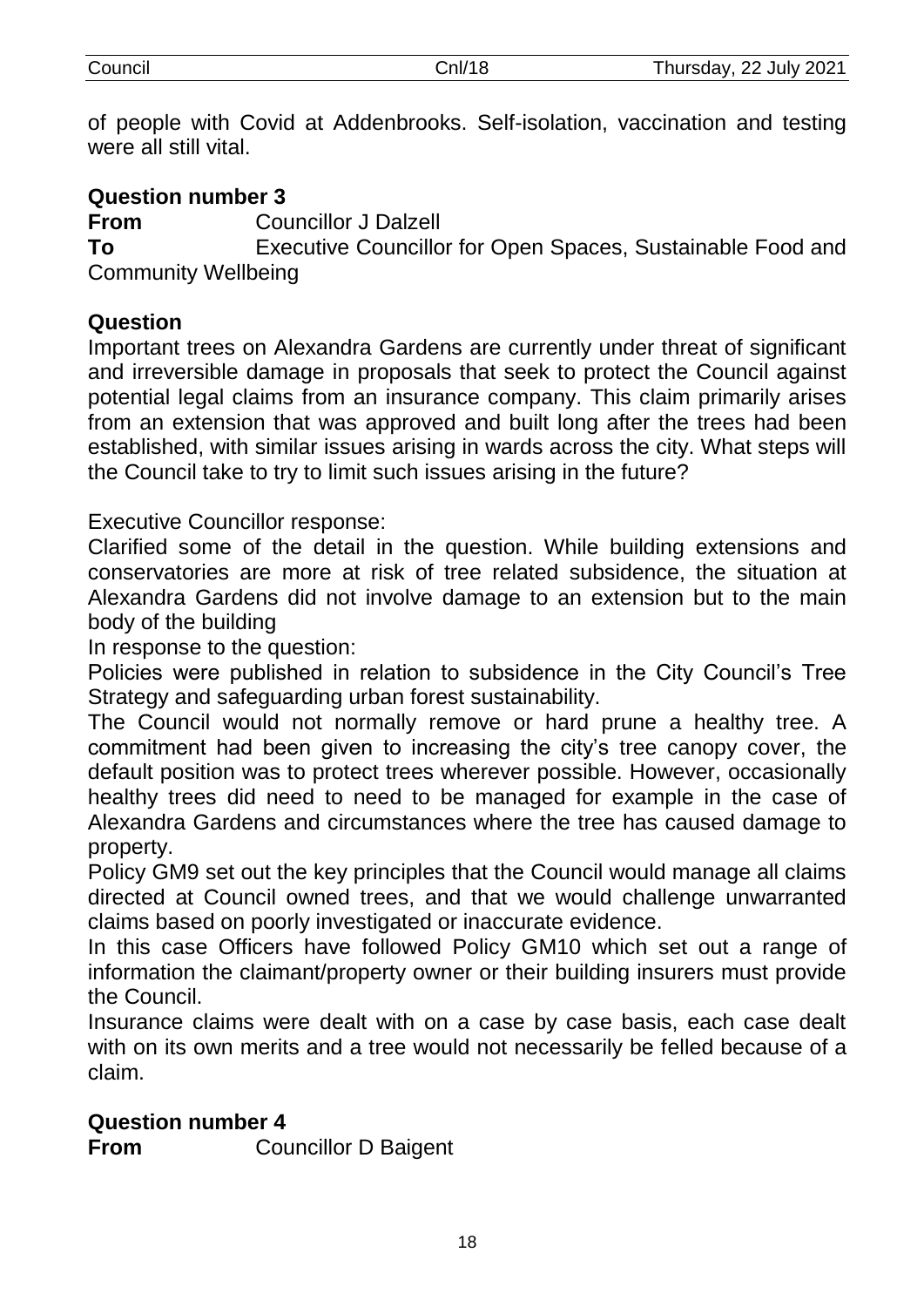# **To** Executive Councillor for Planning Policy and Transport

## **Question**

Does the Council support the report by Professor Jo Ulanowski on the impact of traffic restrictions on pollution?

## Executive Councillor response:

The data was generated by a Cambridge City trial of low cost sensors which was intended to evaluate both the effectiveness of the sensors and the impact on air quality of traffic changes including the bridge closure and elsewhere in the city. The results had been used in that paper. The report stated that PM10 and 2.5 are more local pollutants and that there is no air quality data available for Mill Road outside the 2019 study. This was not born out by other studies and information they had. An overall drop in vehicle pollution in the lockdown was also shown in a report from the GCP dated January 2021, which used data from the City Council's continuous sensors. These provided the most accurate measurements for nitrogen dioxide. Overall supported the report as adding valuable analysis pollution data but it was not in itself conclusive and must be considered with the many other reports some of which were based on far more sensitive recording equipment.

## **Question number 5**

**From** Councillor C Payne **To** Executive Councillor for Climate Change, Environment & City Centre:

## **Question**

Can the Executive Councillor please give us her reaction to the trial demountable stall currently on the market square?

## Executive Councillor response:

Were in the very early stages of one type of demountable stall trial, which they were able to hire 'off the peg' at short notice. As they were still only in the concept design stage of the project they did not plan to trial the stall designs at this stage as they expected to do that at the detailed design stage if there was support from the current public consultation. Due to concerns of the traders on the design of the stalls, they had brought forward possible designs of demountable stalls. The stalls on display in the market square were a sample product and smaller than the proposed design of 3m x 3m. No decisions had been made regarding the colour of the awning.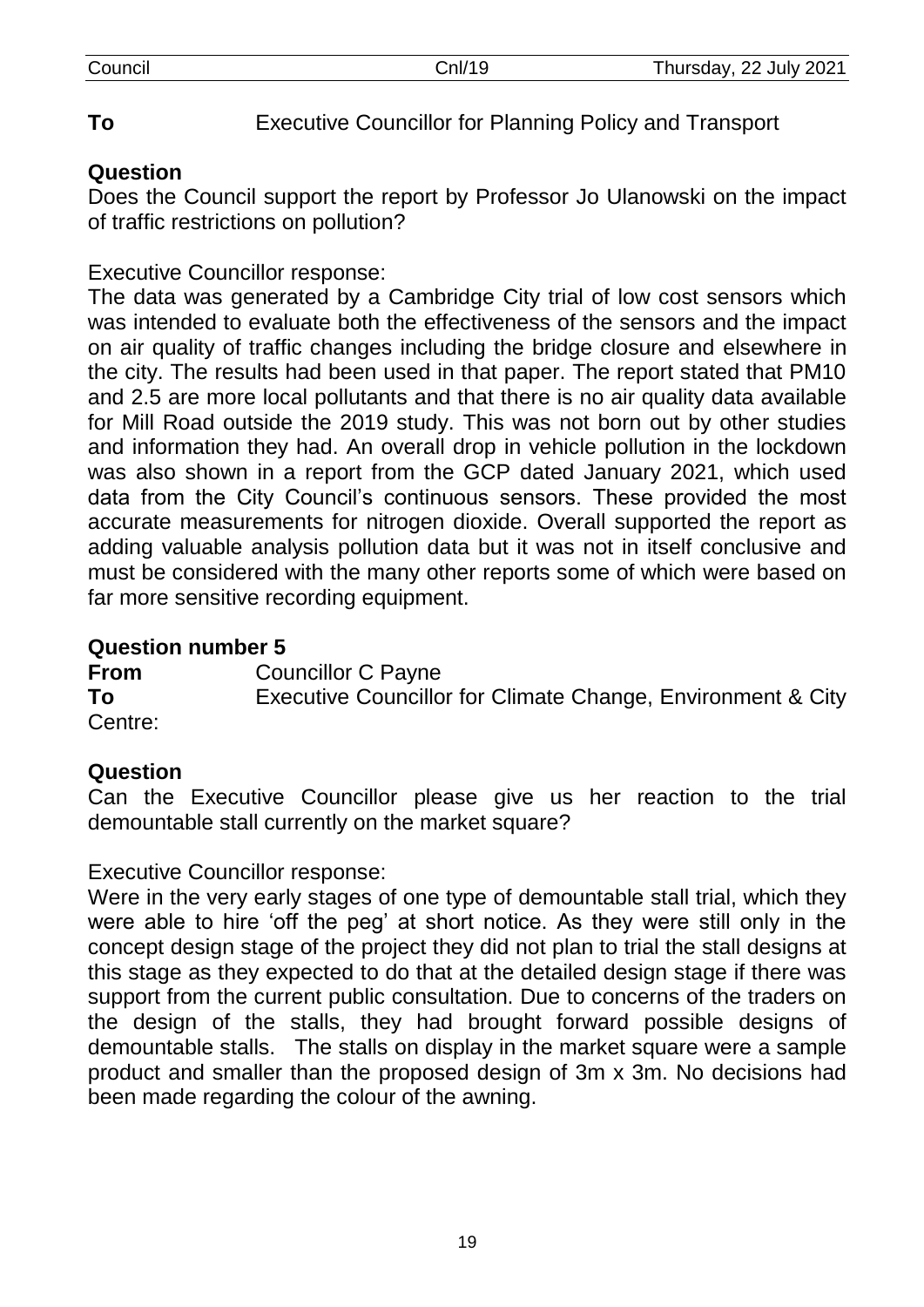| Council | Cnl/20 | Thursday, 22 July 2021 |
|---------|--------|------------------------|
|         |        |                        |

Were in talks with a council who had had their own demountable stalls made. Were still open to having own prototypes made if none of the readily available ones were found to be suitable. In the coming months would trial one or a number of styles of stall in use on the market including over the winter months.

#### **Question number 6**

**From** Councillor H Davies

**To** Executive Councillor for Open Spaces, Sustainable Food and Community Wellbeing

#### **Question**

Can the Executive Councillor give an update on the click and collect trial for verge management?

#### Executive Councillor response:

The Operations Team had been trialling an Iseki Cut and Collect machine, on a 6 month hire contract. The trial began in May 2021 and will run through to November. The machine was similar in scale and operation to the existing gang mowers that cut our smaller parks, play areas and road verges, however it could collect the arising to be disposed of, either in a designated area on a space or off site for green waste collection. The advantage of this approach is that over time the removal of cuttings depletes the nutrients in the soil, resulting in reduced grass vigour and less cuts in future years. In addition to financial savings, less cuts of lower nutrient verges favours native wildflower species so should lead to increased biodiversity. This had been successfully demonstrated by Dorset County Council who now had a fleet of similar machines.

Early results identified some issues with this machine, primarily with length of grass that could be cut without risk of blocking the chute that fed the hopper. Initial frequency of cuts would need to be reviewed to address this. Also planned to trial the cut and collect machine in the management of the pictorial meadows and Local Natures Reserves this autumn.

#### **Question number 7**

| <b>From</b> | <b>Councillor M Healy</b>               |
|-------------|-----------------------------------------|
| To          | <b>Executive Councillor for Housing</b> |

#### **Question**

Can the Executive Councillor update us on the progress that is being made towards meeting our commitment to house more Syrian refugees.

Executive Councillor response: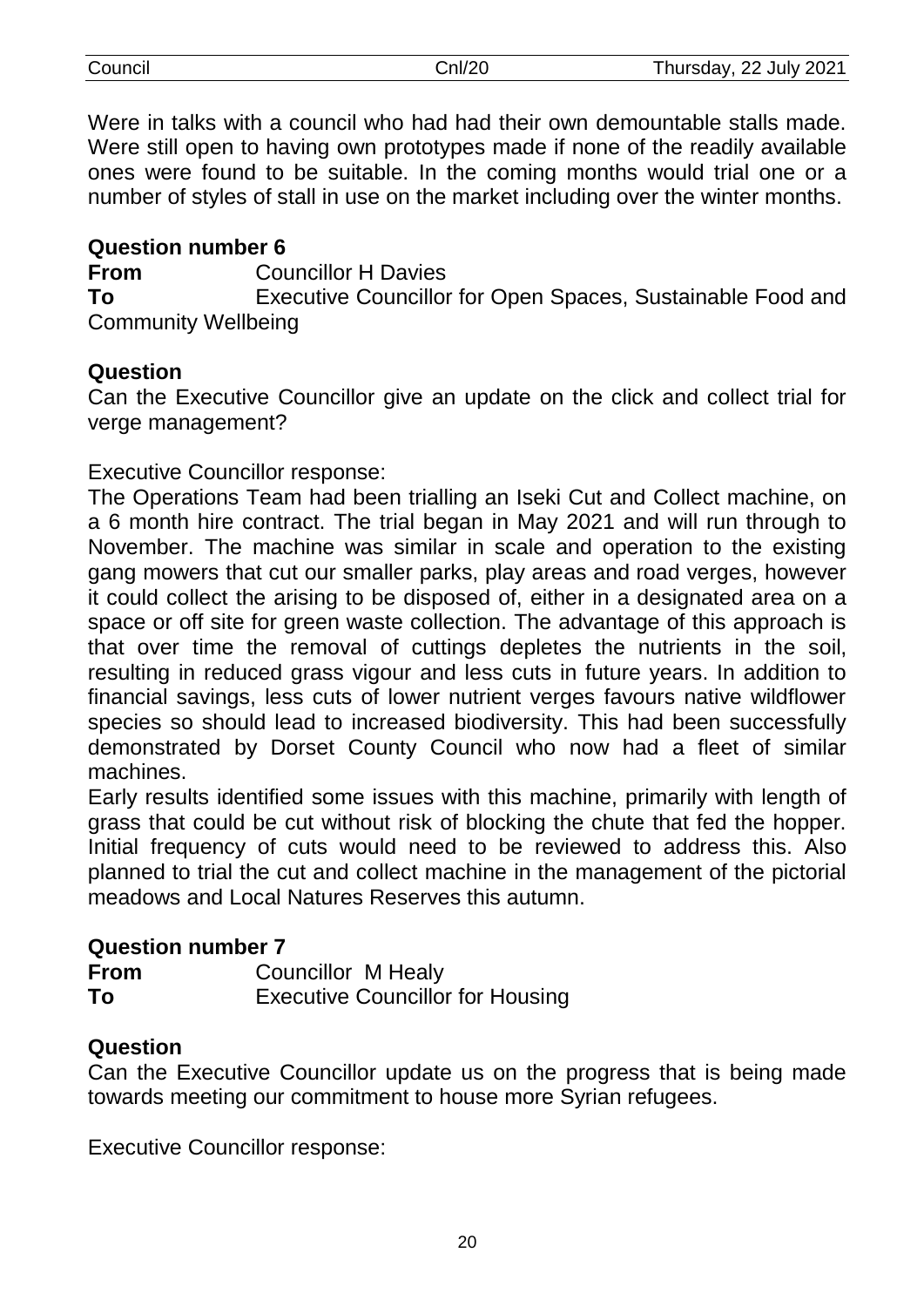| Council |  |
|---------|--|
|         |  |

At a previous Council meetings the Council had unanimously agreed to support Syrian Refugees with South Cambridgeshire District Council. The Home Office Syrian Vulnerable Peoples Relocation Programme and Vulnerable Children Relocation Programme had pledged to support 200 further syrian people to relocate to Cambridge and South Cambridgeshire over the next 5 years. Eight houses needed to be provided per year and one house had been provided since the pledge was made. The City Council and South Cambridgehsire District Council provided the housing and other agencies provided further support services for example education, health care etc.

#### **Question number 8**

**From** Councillor R Dryden **To** Executive Councillor for Communities and Statutory Deputy Leader

#### **Question**

What are the current plans for reopening sport and leisure facilities?

Executive Councillor response:

Many of the council's facilities were open in some capacity and many outdoor facilities had been open since late March. This included outdoor gyms, courts and the lido. Abbey and Parkside Pools had been open at reduced capacity and exercise classes had been running at reduced capacity since 17 May. The lifting of restrictions was often about increasing capacity or improving ease of access. For example Abbey and Parkside Pools would now be able to be open at 80% capacity as well as the lido. The flumes at the pools were opening for the first time at the weekend and paddling pools had been opened that week. Were also planning to open the Kings Hedges and Sheeps Green learning pool. There were exceptions, the Cherry Hinton Village Hall remained a vital part of the vaccination programme, which meant re-opening was more limited. Thanked the residents of Cherry Hinton for their pateince during this time. They were doing all that they could to ensure that venues opened in a safe way. Leisure Centres were recommending masks, sanitiser stations and cleaning regimes and are maintaining increased ventilation. A cautious approach was being taken to opening the Corn Exchange bearing in mind the vaccination programme. They were working towards this being opened on 31 August, based on public health advice and risk assessments.

#### **Question number 9**

**From** Councillor N Bennett **To** Executive Councillor for Open Spaces, Sustainable Food and Community Wellbeing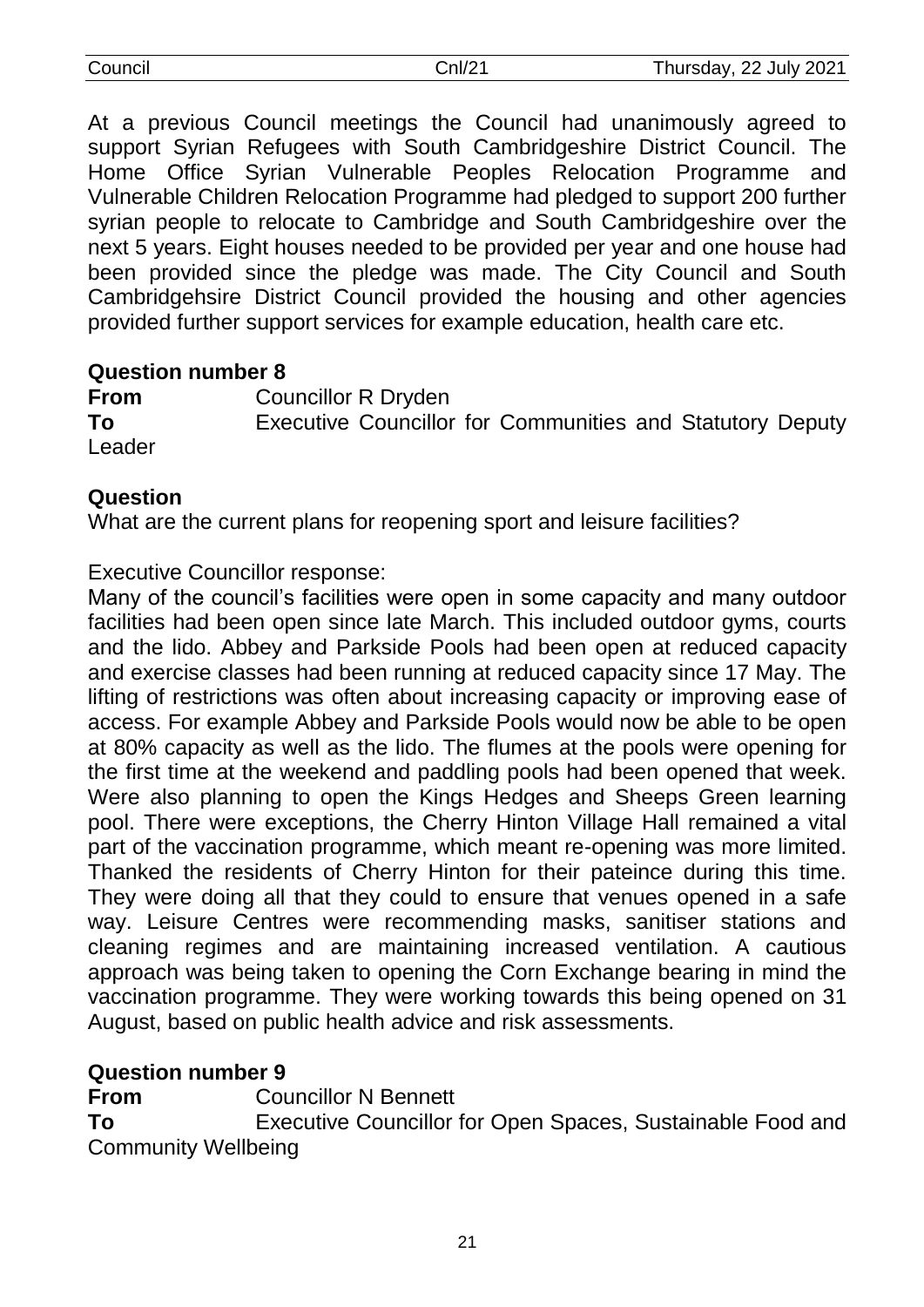## **Question**

I think all councillors will be well aware that drug dealing and linked antisocial behaviour have increased under lock down and also spread to different streets

. This means that many residents are having to report drug related anti-social behaviour for the first time . Unfortunately, many residents are struggling with the reporting process and this means that problems are not being reported fully -if at all. Lack of information means that the limited police resources are not allocated efficiently and the opportunity to catch these problems early is lost. Some wards have high levels of digital exclusion and cannot access the internet based information on how to report incidents.

Residents are also not well informed as to what information is shared between council and police. This makes it more likely that incidents won't be reported comprehensively. Residents then don't see an adequate police response and lose faith in the reporting process leading to even more under-reporting, fewer resources being allocated and further loss of confidence.Will the council (in conjunction with the police) undertake the following steps to make the reporting process easier and more effective ?

1 Put a simple one page guide in Cambridge Matters and Open Door to reporting used needles, anti social behaviour and related criminal behaviour together with up to date information on local needle exchange services ,preferably on a separate sheet that can be used as a poster.

2 Change the web based reporting so that there are Question prompts and click button links between council needle reporting, council antisocial behaviour reporting and council crime information.

3 Resolve the GDPR issues that inhibit sharing information between council and police by giving users a clear choice via suitably annotated tick boxes on the web pages as to whether information goes to council, police or both.

4 Ensure that there is a clear anonymous reporting option on all web forms

Executive Councillor response:

Acknowledged levels of digital exclusion. Would take all 4 issues back to the Anti-Social Behaviour Team and would keep Cllr Bennett informed.

## **Question number 10**

**From** Councillor O Hauk

**To** Executive Councillor for Open Spaces, Sustainable Food and Community Wellbeing

#### **Question**

Several residents have raised repeated concerns to me about failing trees in the new developments of Trumpington (Abode specifically). This is a very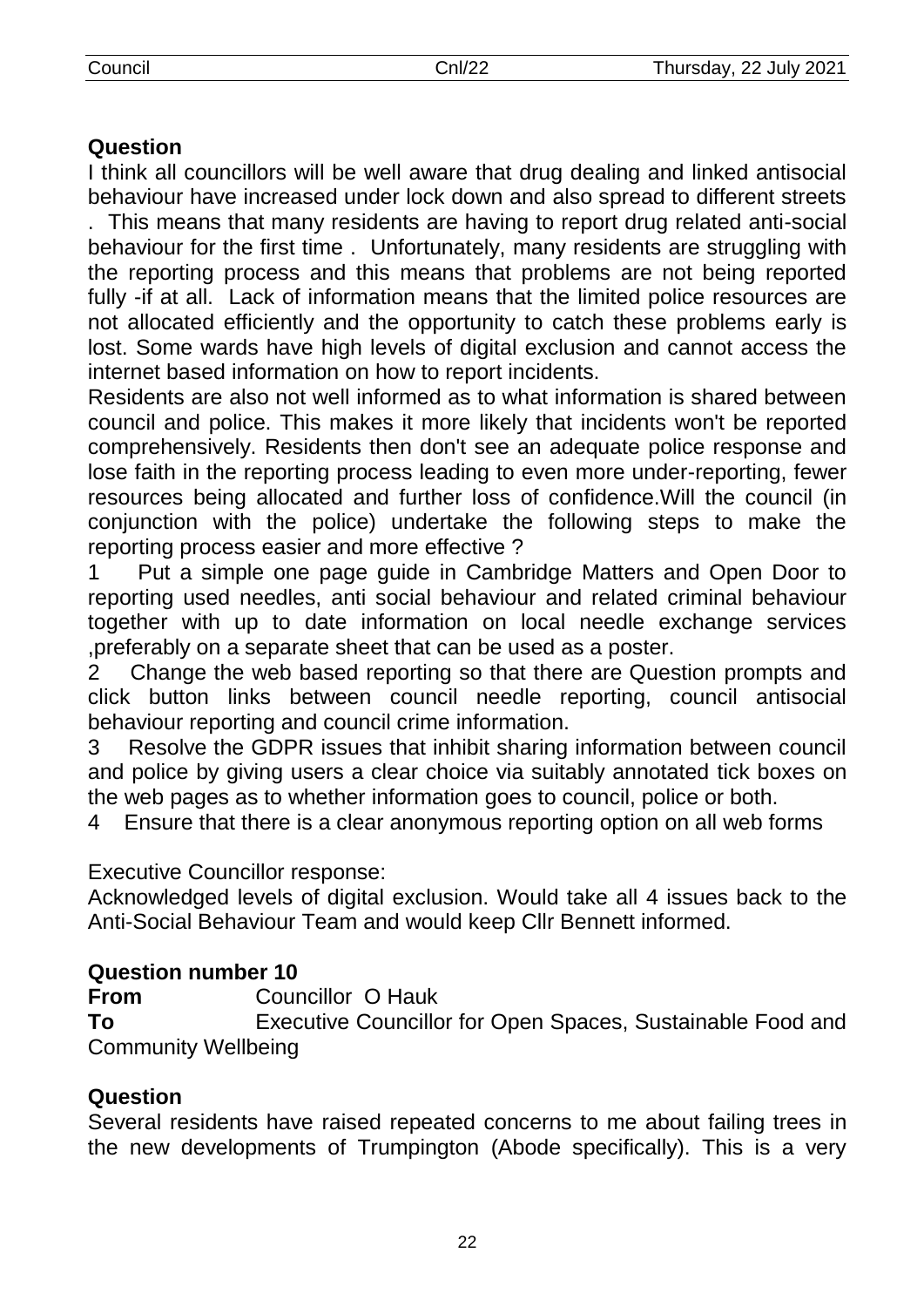| Council | Cnl/23 | Thursday, 22 July 2021 |
|---------|--------|------------------------|
|         |        |                        |

understandable and urgent concern in the light of our climate and biodiversity crises. Some of these trees are still owned by the developers (e.g. Countryside), while some have been or will be adopted by the County or City Council. Can the Executive Councillor explain how the council plans to work with developers to ensure that any replacement trees that the developers are still responsible for will be replaced and appropriately cared for?"

## Executive Councillor response:

The trees on new developments are secured through the planning process and the provision often relates to conditions in the planning approval notice. Where trees are of concern on sites, that we will not adopt the Planning Enforcement team can and do discuss planning breaches with Developers.

Where sites are to be adopted by the City Council, for example on parks and open spaces, Officers within Streets and Open Spaces follow a land transfer process which signs off key stages of the design, build, maintenance and transfer of new sites. These stages afford us opportunity to pick up defects and seek corrective actions, such as dead, diseased, or poor health trees.

Officers within Streets and Open Space and the Shared Planning Service monitor defects in the land to be transferred and these are raised directly with the Developers as part of the ongoing dialogue and working relationships where sites have been adopted they will be managed under City wide Tree Strategy and added to 3 year cycle of inspection, maintenance and replacement planting to ensure continuity and development of tree cover.

#### **Question number 11**

**From** Councillor I Flaubert **To** Executive Councillor for Climate Change, Environment & City Centre

#### **Question**

Would the Exececutive Councillor agree to continue the reduced rent for our valued market traders past the recently announced cut-off date of 31st July 2021

Executive Councillor response:

Acknowledged it had been a difficult year for many traders as it had been for other businesses. Apprecaited that trade would not be back up to speed yet. Would not be able to commit to a blanket rent holiday in the council meeting. Negotiations took place individually with commercial tenants based on their accounts, income and grant funding. It was important for the Council to understand the ongoing financial impact before making any decision and would like to take the opprtunity to do that through separate meetings. The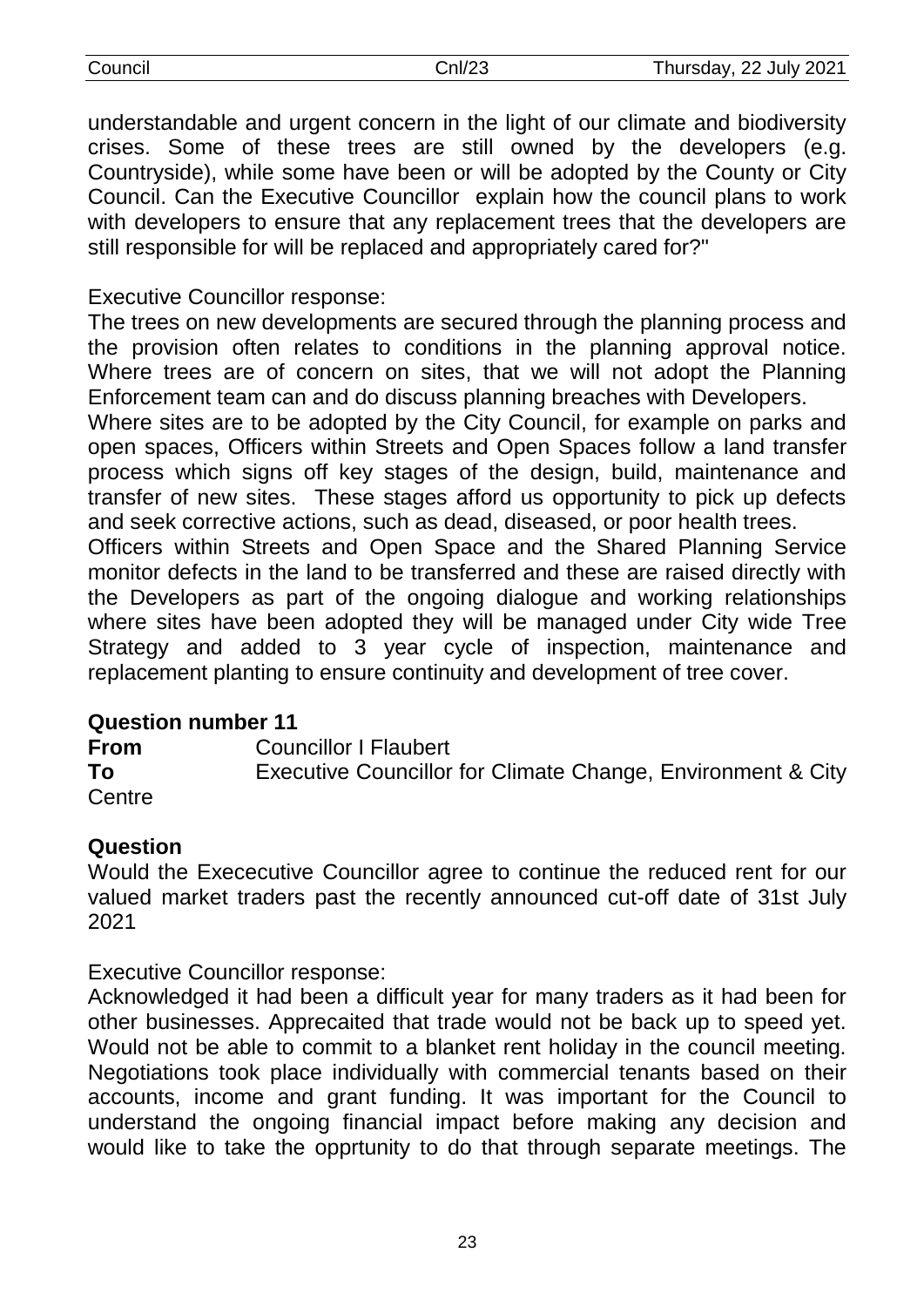| Council | n/24 | Thursday, 22 July 2021 |
|---------|------|------------------------|
|         |      |                        |

traders had been treated as a specific group during the last year, needed to be fair to all businesses in applying any further discounts.

The following oral questions were tabled but owing to the expiry of the period of time permitted, were not covered during the meeting. The Mayor asked Executive Councillors if a written response could be provided to those questions that had not been covered. Answers received have been included in the minutes.

#### **Question number 12**

**From** Councillor A Gilderdale **To** Executive Councillor for Open Spaces, Sustainable Food and Community Wellbeing

#### **Question**

Can the Executive Councillor please advise members on measures taken in anticipation of the expected Midsummer weekend gathering on our city centre open spaces?

Executive Councillor response provided following the meeting:

As part of the planning for the weekend we established the following objectives: -

- Ensure the City Centre including its parks and open spaces are a safe and well-managed environment.
- Ensure Midsummer Common/ Jesus Green and their immediate neighbourhoods are safe and managed.
- To support and encourage business as usual over the weekend.
- Ensure members of the staff, public, councillors, and associated businesses are kept appropriately informed.
- Help ensure that disruption to the City Centre and key areas is minimised.
- Ensure that the City Council are prepared and can support the Police where it is requested.
- Ensure that we are prepared and able to clean up a potential range of scenarios post the anticipated activities and return the city to business as usual as swiftly as possible.

Our focus over the weekend was: -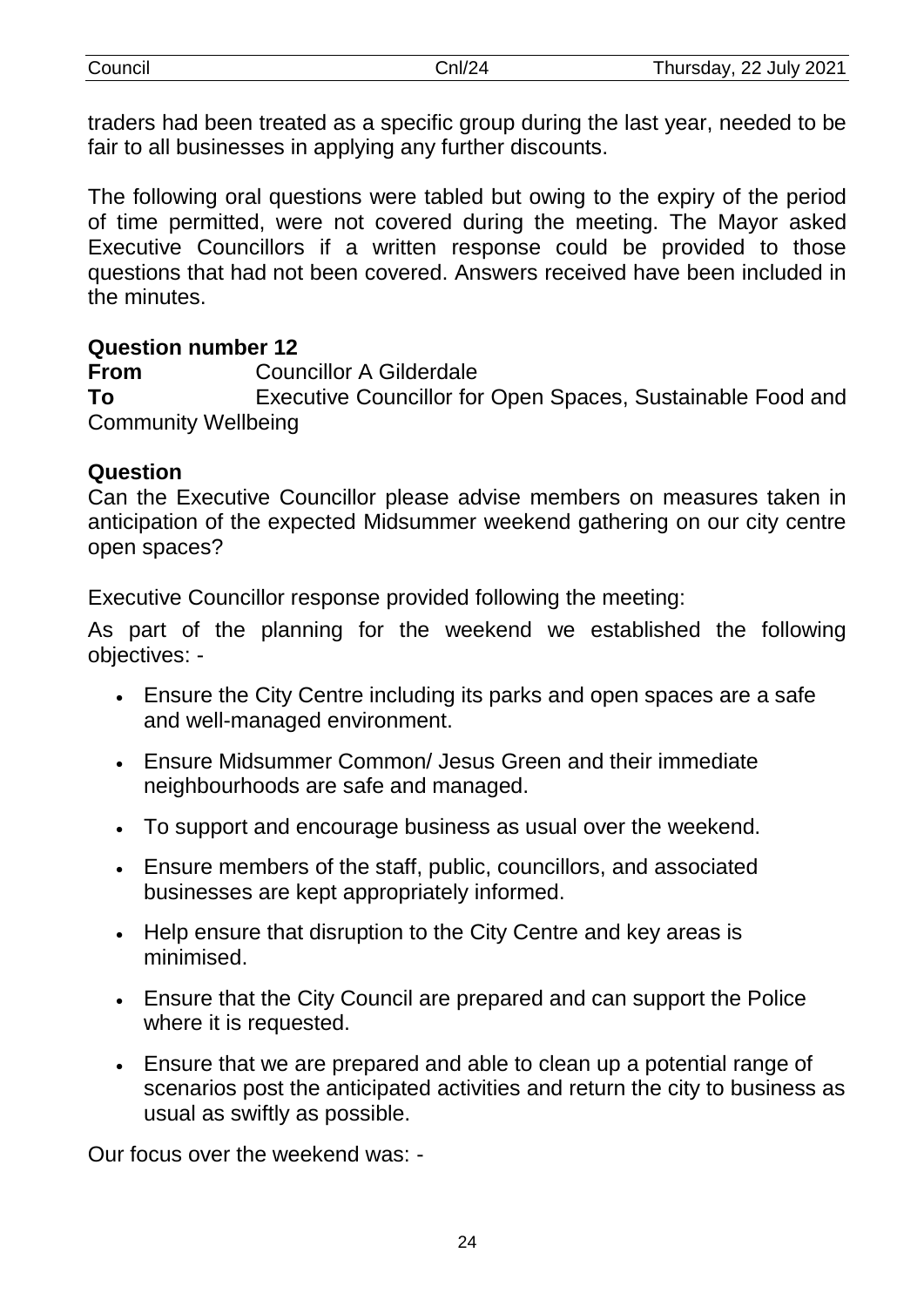| Council | Cnl/25 | Thursday, 22 July 2021 |
|---------|--------|------------------------|
|         |        |                        |

To work collaboratively with Cambridgeshire Police and in conjunction with advice from Cambridgeshire County Council Highways team.

- To provide a planned response and contingency approach across Council service areas that maybe required to achieve the objectives.
- To communicate factual messages across the Council in response to the anticipated activities/ pressures and their impacts.
- To communicate clear messages to the local community in response to the anticipated activities/ pressures and their impacts

The City Council participated in the advance planning for this weekend along with Cambridgeshire Police, the Highways and Parking Enforcement teams from the County Council.

The Eastern Region Section of the Showmen's Guild of Great Britain also assisted with communications to the Gypsies and Roma Traveller Community that the Midsummer Fair for 2021 had been cancelled, and therefore permission to use the land was not granted.

As part of the advanced planning all partners consider the local resident requests following the 2019 unauthorised event. This included

- Closure the Ft. St. George bridge (as we do during the Midsummer Fair).
- Limit road traffic into the neighbourhood and professionally signpost and control access at Ferry Path by the Light Blue Bike shop & De Freville Ave.
- Provide Car parking.
- Provide a visible security presence.
- Provide toilets and rubbish containers.

As part of the planned response to the anticipated activities of the weekend we wrote and advised the local residents the following.

*The Police, County and City Council have resourced our responses to support business as usual in the city as follows: -*

- *A community hub based at Wesley Church from 8am until 8pm or later if required and a contact point was made available.*
- *Additional toilets and litter bins on Midsummer Common, with additional cleaning programmed for Sunday morning. Additional cleaning of both Jesus Green and Midsummer Common permanent toilet blocks*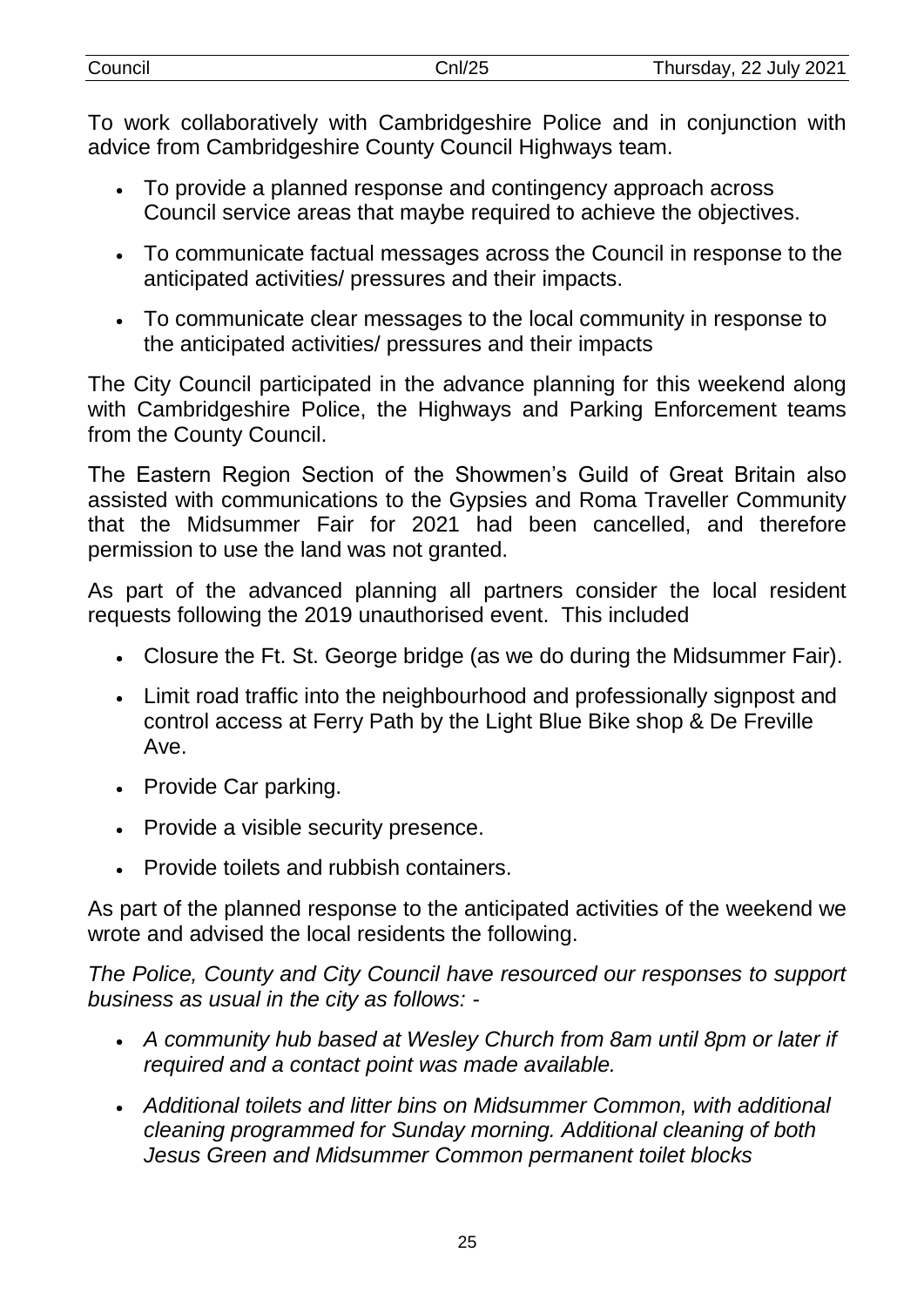| Council | Cnl/26 | Thursday, 22 July 2021 |
|---------|--------|------------------------|
|         |        |                        |

- *Police support will be given to the traffic enforcement team to allow them to carry out their duties.*
- *There is support from County Council Officers to update traffic information signs.*
- *A licensing officer on duty to deal with the supply and sale of alcohol in and around the area.*
- *A rapid response team to deal with wash down and areas that need deep cleaning.*
- *A joint letter from the Universities and Public Health encouraging students to maintain COVID safety measures.*
- *A range of social media assets to be used by partners to remind users of parks and open spaces and city visitors about COVID safety measures.*

All these activities took place over the weekend.

- The hub received 10 contacts from members of the public, and we respond to these matters on the same day.
- The additional toilets where used after being reset after vandalism and significantly reduced the numbers or urination incidents.
- The traffic enforcement team issued 287 parking tickets on Saturday and 144 on Sunday.
- The highways team did not need to deploy.

-

- The licensing officer attended all the licensed premises around the immediate area.
- We used the rapid response team five times to deal with broken glass reports.
- The University letter was successful in discouraging large gatherings of students on the Sunday
- The Partners repeated social messaging over the weekend.

We had previously explained to residents as to why the bridge could not be  $closed<sup>1</sup>$  and it is accepted that this did contribute to being able to effectively remove anti-social behaviour in a residential environment, however the Police where present and did respond to any Hub, 101 and 999 enquiries.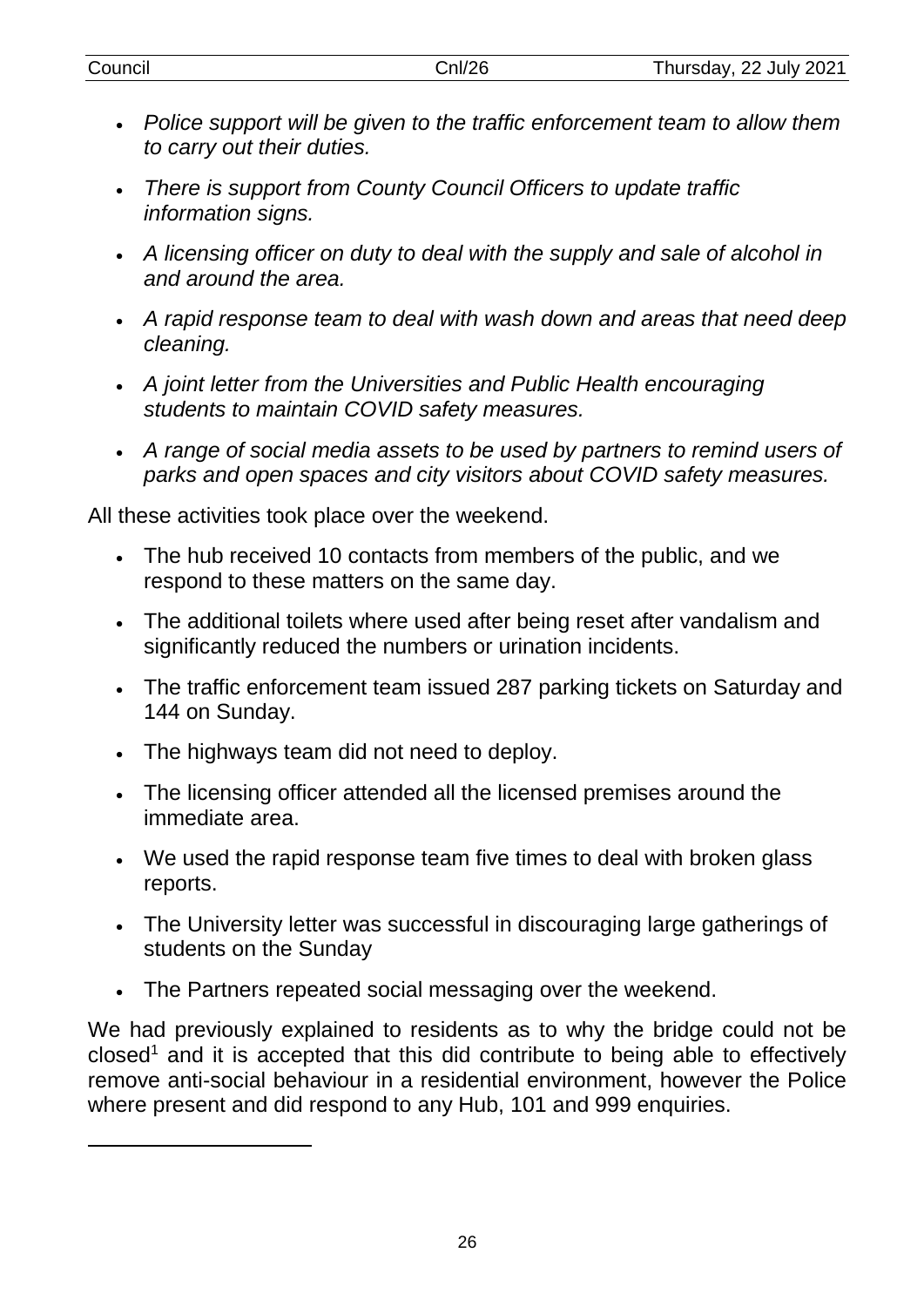| Council | Cnl/27 | Thursday, 22 July 2021 |
|---------|--------|------------------------|
|---------|--------|------------------------|

It is our intention to debrief with all Partners and review the planned response effectiveness in relation to this weekend. We will use the log we took of all complaints and requests. We will also discuss with the Showmen's Guild how we can support the return of Midsummer Fair and the levels of resource they require in respect of their management of the event.

Ward Councillors have been updated and they too have raised issues with us that will part of the debrief but also the planning for 2022.

## **Question number 13**

**From** Councillor J Gawthrope Wood

**To** Leader of the Council and Executive Councillor for Strategy and External Partnerships

## **Question**

What does he anticipate will be the Government's proposals for devolution?

## **Question number 14**

**From** Councillor P Sheil

**To** Executive Councillor for Planning Policy and Transport

## **Question**

What are your transport priorities for Cambridge and for the GCP over the next three years?

## **Question number 15**

**From** Councillor N Sweeney

**To** Executive Councillor for Open Spaces, Sustainable Food and Community Wellbeing

## **Question**

Can the Executive Councillor let members know what progress there has been in discussions of continued public access to Grantchester Meadows, and what the City Council's involvement has been?

## **Question number 16**

**From** Councillor D Lee **To** Executive Councillor for Planning Policy and Transport

## **Question**

With the pandemic leading a revolution in how and where people work, with a notable increase in hybrid and home working, could the Executive Councillor confirm whether the council will be reviewing the need for so many office blocks around the city that at the moment lie vacant and when occupied tend to generate congestion?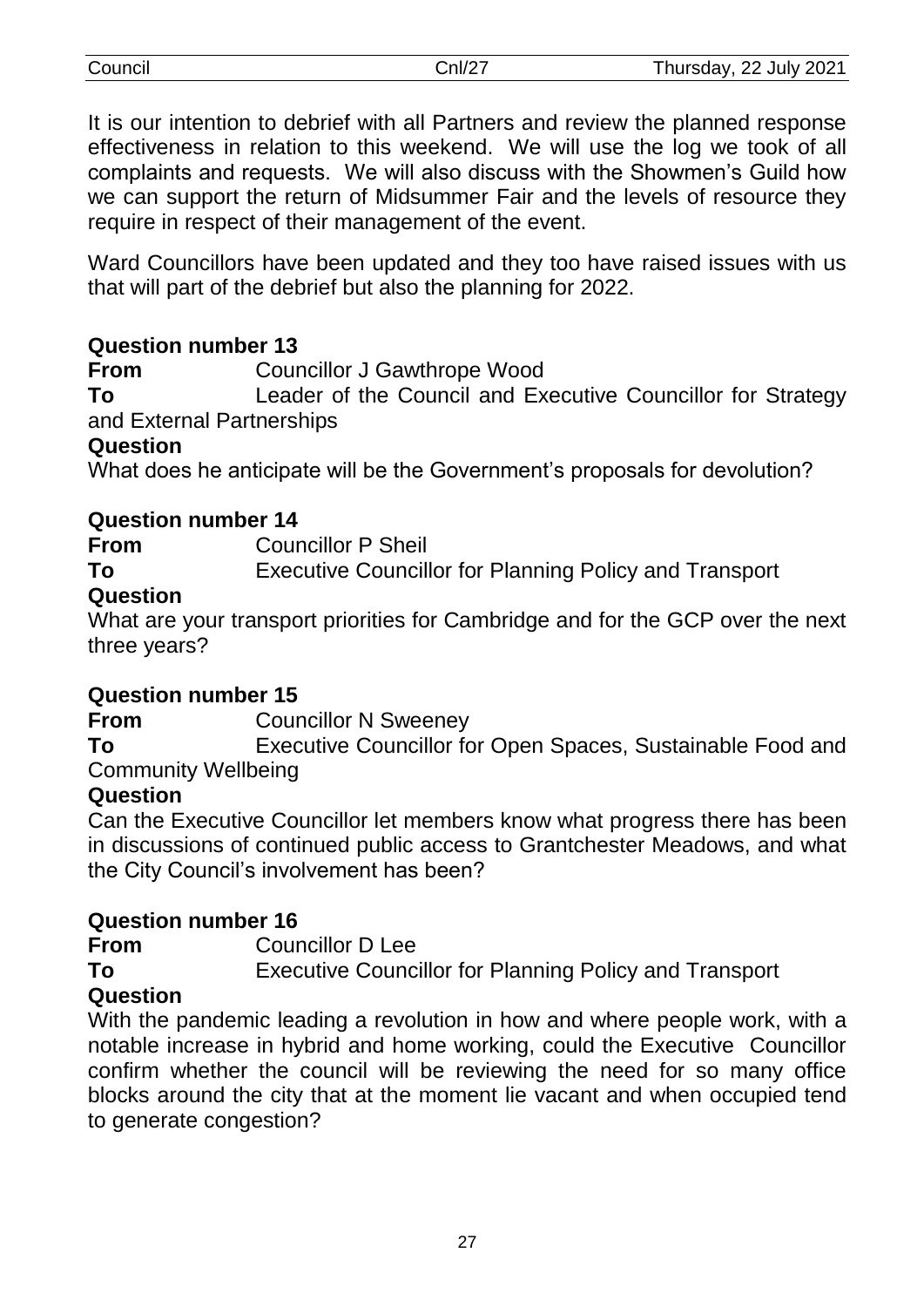#### **Question number 17**

**From** Councillor C McQueen

**To** Executive Councillor for Housing

## **Question**

What support can the council provide for private renters?

## **Question number 18**

**From** Councillor T Bick **To** Executive Councillor for Finance and Resources

## **Question**

In the interests of clarity for the public and all the many stakeholders, could the executive councillor clarify whether the council is now undertaking an exercise to re-imagine the city centre to take account of the long term changes in the retail sector accelerated by Covid, as proposed in my proposal to council on 1st March and to Strategy & Resources Scrutiny Committee on 12th July, despite rejecting the suggestion on both occasions?

## **Question number 19**

**From** Councillor A Cox

**To** Executive Councillor for Climate Change, Environment & City

#### Centre **Question**

Given the recent interest in the Cows About Cambridge art trail, could the Exec Councillor for the Climate Change, Environment and the City Centre confirm whether there are any plans to extend these locations outside the central areas of Cambridge and into many of our other wards across the city?

Executive Councillor response provided following the meeting:

The Cows and about Cambridge is a partnership predominately funded and led by Cambridge Bid as principal partner and its sponsors. The Cows are a temporary installation and will leave on the 4<sup>th</sup> September.

There are 44 large cows each one individually designed by an artist and sponsored by a business, and a further 46 mini moos created by schools and community groups around Cambridgeshire.

You can visit the cows using a trail app and the intention is to encourage visitors to the City Centre.

Their website says Trail explorers young and old will have fun rediscovering their city, learning about the artwork, and spending time together. They will get outdoors, walk more, and share their stories.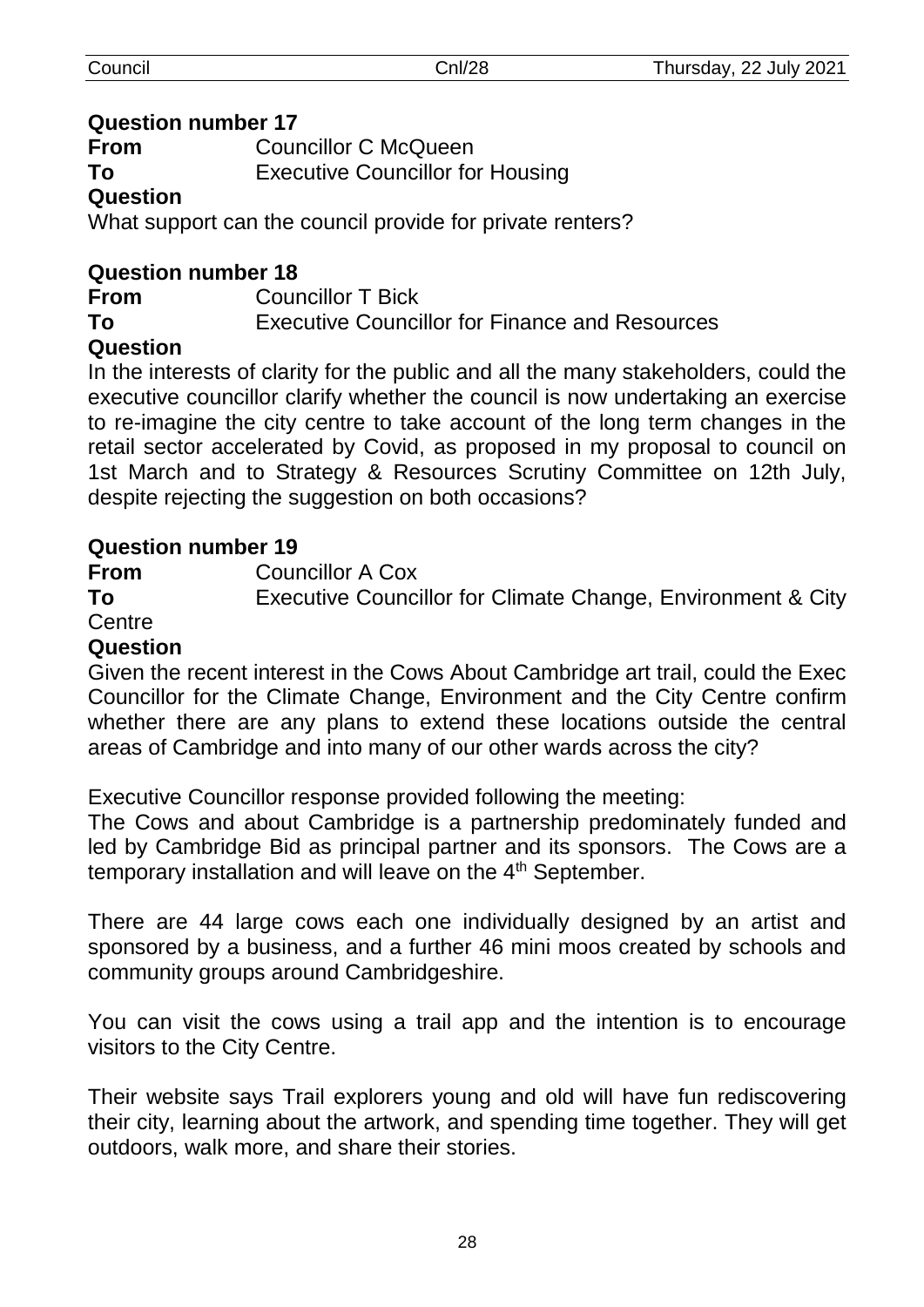There is no further intention to move the Cows to Ward however the mini moos are visiting a range of schools and across the County*.*

## **Background**

*The mini moos are visiting these locations*

*Cambridge Academy for Science and Technology | Arbury Primary School | Cromwell Community College | North Cambridge Academy | St Faith's School | Great Abington Primary School | Melbourn Primary School | Stapleford Community Primary School | Girlguiding Cambridgeshire East | Gretton School | Marshland High School | St Peter's Junior School | The Bellbird Primary School | Bottisham Community Primary School | Barrington C of E Primary School | Thorndown Primary School | St Mary's Cambridge | St Matthew's Primary School | The Grove Primary School | Great Wilbraham Primary School | Break Charity – Burrowmoor Road | On Track Education | Little Paxton Primary School | Studio Cambridge | Mind | The Meadow Primary School | Downham Feoffees Primary Academy | The Museum of Cambridge | Coates Primary School | Swavesey Primary School | Cambridge Junction: Total Arts | Bottisham Village College | Hauxton Primary School | Histon Early Years Centre | The Spinney School | Trumpington Park Primary School | Break Charity – Staying Connected Team | Swavesey Village College | Hills Road Sixth Form College | Pendragon Community Primary School | St Laurence Catholic Primary School | Colville Primary School | Trumpington Community College | The Netherhall School and St Alban's Catholic Primary.*

#### **Question number 20**

**From** Councillor G Bird

**To** Executive Councillor for Communities and Statutory Deputy Leader

#### **Question**

Where can people who are self-isolating or who still need to shield go for support?

Executive Councillor response provided following the meeting:

Cambridge City Council continue to provide financial support to those who are required to isolate following a positive test, contacted through track/trace or via the NHS App.

Eligibility criteria and guidance on how to apply can be found on our website [Test and Trace Support Payment -](https://www.cambridge.gov.uk/test-and-trace-support-payment) Cambridge City Council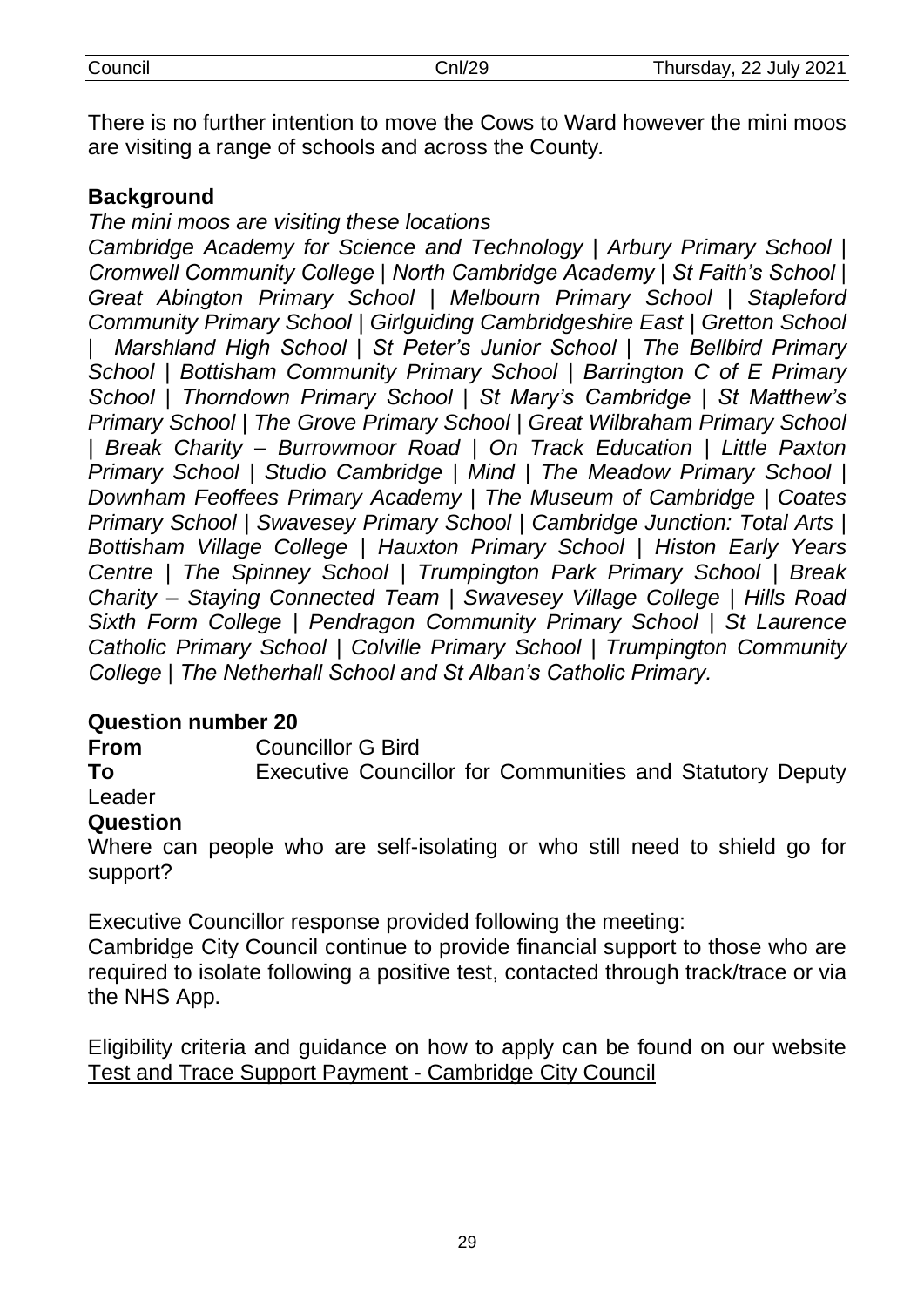| Council | Cnl/30 | Thursday, 22 July 2021 |
|---------|--------|------------------------|
|         |        |                        |

Due to increasing case rates locally, we're experiencing a high volume of applications at present. Assessments are completed as soon as we can, but may take up to 7 days.

We continue to work with partners in the voluntary sector to provide funding and staff resource to enable support for those who are isolating, including to those who require food parcels.

Cambridge Sustainable Food continue to support emergency food parcels delivered direct to those in need. Self-referrals can be made online, or through the food hub phoneline.

Support is also available via our customer services team and via the county council hub. Each individual case is assessed and appropriate support arranged. This might be an emergency payment, an emergency food delivery or a referral for more specialised support.

Whilst the national directive on shielding for Clinically Extremely Vulnerable (CEV) is no longer in place, there will be some vulnerable members in the community who continue to need to take extra precautions and shield themselves at home.

Community groups, the local voluntary sector and council services continue to work together to provide support and guidance for those who require assistance.

#### **Question number 21**

**From** Councillor J Scutt

**To** Executive Councillor for Open Spaces, Sustainable Food and Community Wellbeing

#### **Question**

Can the Executive Councillor update members on progress towards making Cambridge a herbicide free city?

#### **Question number 22**

**From** Councillor Hannah Copley

**To** Executive Councillor for Open Spaces, Sustainable Food and Community Wellbeing

## **Question**

Abandoned needles and drug-related litter are frequently reported by residents and represent a real health hazard until both reported and safely collected. The Council has clear reporting mechanisms available for residents to report such items, but not a mechanism for residents to monitor and learn of hotspots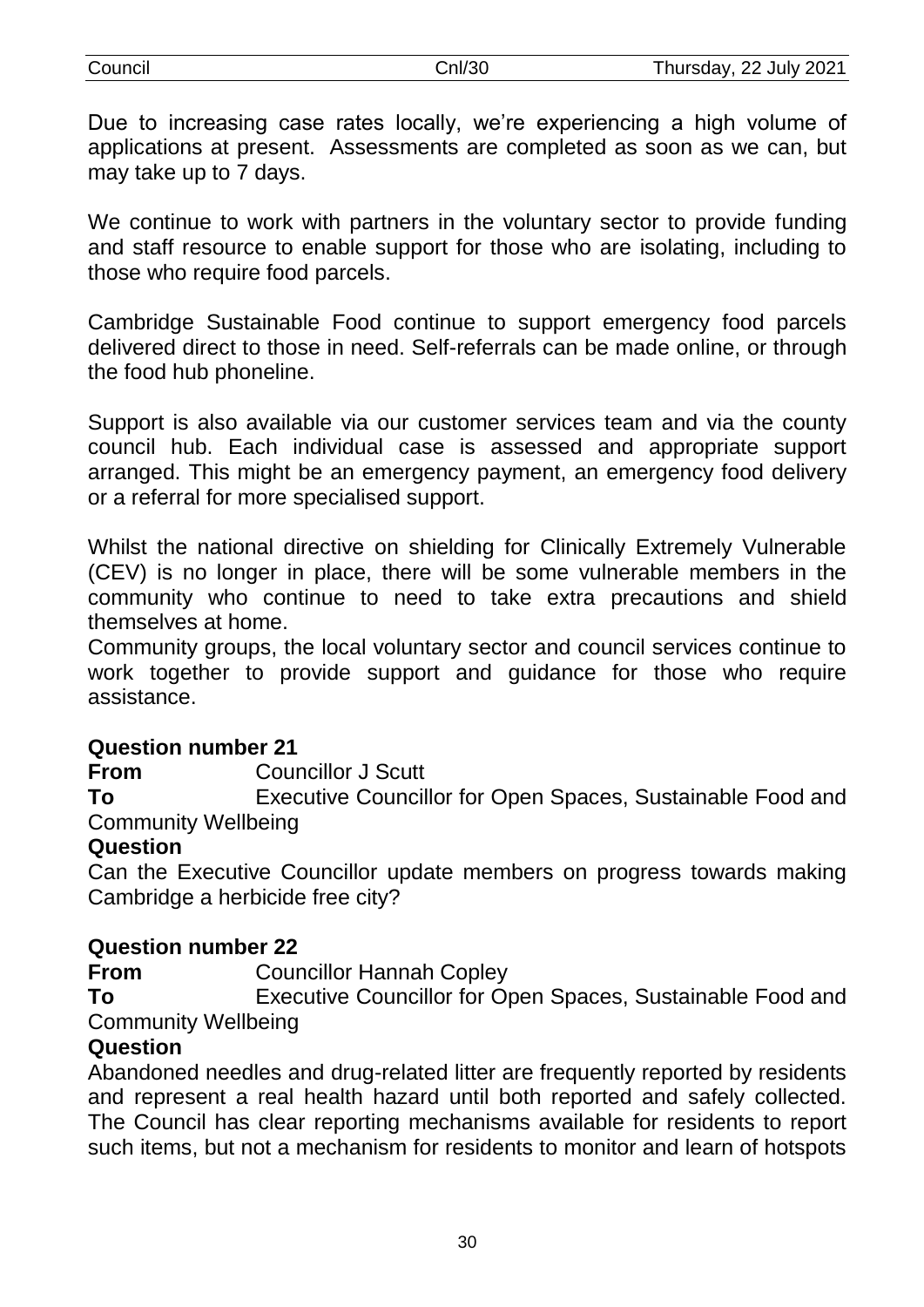where these items are found, which may be close to their houses or near to where their children play. Would the City Council create an online map updated in real time for residents to see where reported needles are/were located, in order to inform themselves about the safety of locations in which they want to spend time, and to be extra-vigilant in areas which are emerging hotspots?

## **Question number 23**

**From** Councillor S Davies

**To** Executive Councillor for Open Spaces, Sustainable Food and Community Wellbeing

#### **Question**

Of 100 trees planted on the Ninewells development in the last five years, 11 are dead and several others have already had to be replaced for the third time, having been killed off by strimming damage or lack of watering. What further action does the Executive Councillor believe can be taken by the City Council to ensure that developers are obliged to not only plant, but also nurture to maturity, trees on new build estates in the city?"

Executive Councillor responses provided following the meeting:

British Standard 8545 (2014) **Trees: from nursery to independence in the landscape – Recommendations** states the following:

"It has been a widely recognized fact that a significant proportion of newly planted trees fail to survive to maturity. The Trees in towns II report [1] commissioned by the Department of Communities and Local Government highlighted that as much as 25% of all planting undertaken in the public sector actually fails. Although there has not been any comparable survey undertaken in

the private sector, anecdotal evidence indicates that the failure rates are similar."

It indicates the vulnerability of transplanting young trees and difficulty in ensuring high rates of survival beyond the establishment period.

Best practice, such as that set out in this document can reduce tree failure rates but their vulnerability to both biotic and abiotic pressures suggest 100% success would be difficult or costly to achieve except in all but the most benign circumstances. Products such as strimmer guards can increase protection from damage, and irrigations bags increase the cost effectiveness of watering.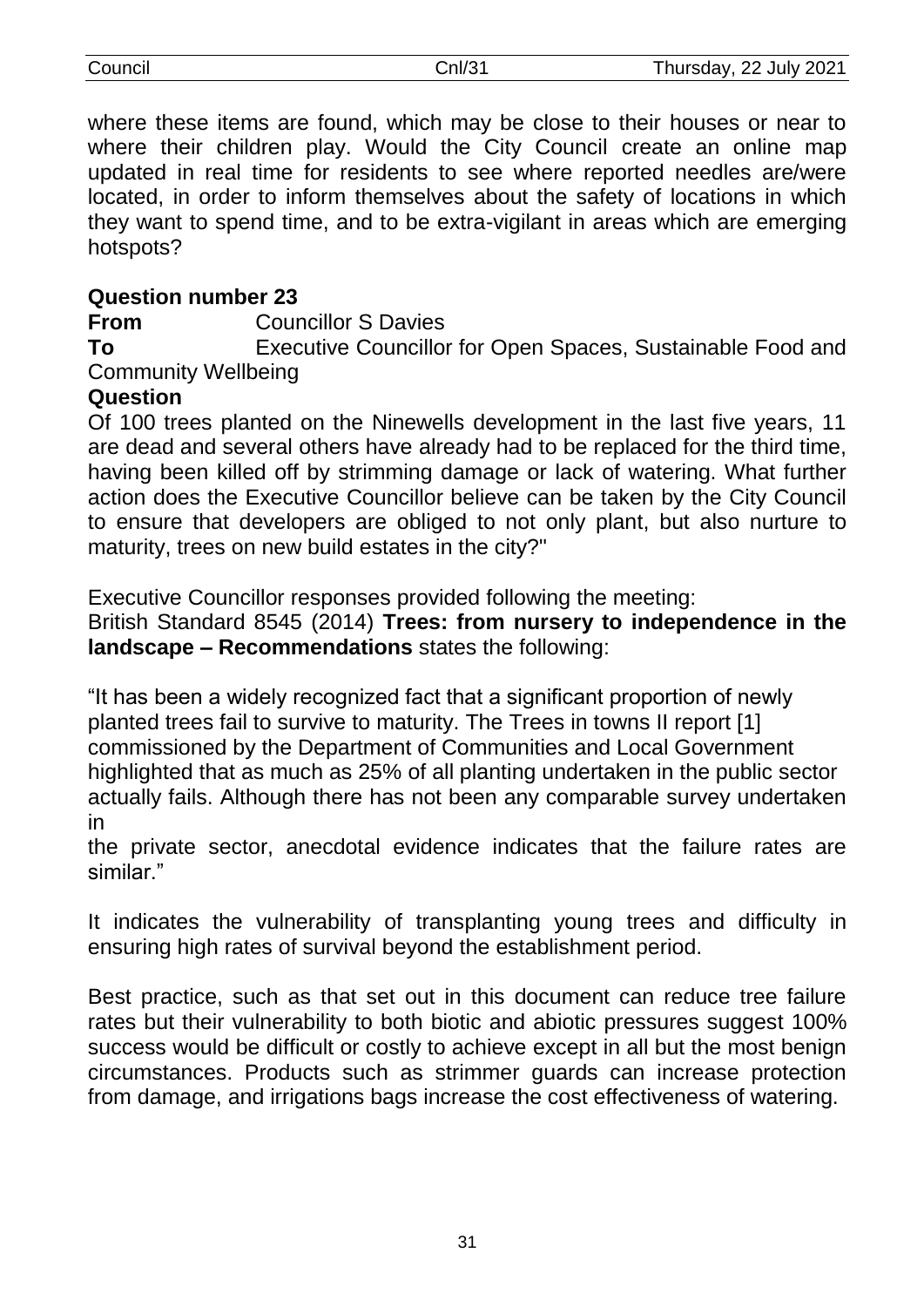| Council | Cnl/32 | Thursday, 22 July 2021 |
|---------|--------|------------------------|
|         |        |                        |

Consents for development require landscaping details to be submitted as part of the validation process. Species selection, location and planting techniques will generally be submitted up front prior to consent, with details of how successful establishment will be ensured delivered as part of a management plan under condition. Submissions will be required to conform or exceed current best practice to ensure high standards of care are delivered.

#### **Question number 24**

**From** Councillor S Baigent

**To** Executive Councillor for Communities and Statutory Deputy Leader

#### **Question**

Can the Executive Councillor update us on developments in the period poverty initiative?

#### **Question number 25**

**From** Councillor S Smith

**To** Executive Councillor for Planning Policy and Transport

#### **Question**

How do you expect the Council will respond to Government planning reform legislation?

#### **Question number 26**

**From** Councillor D Pounds

**To** Executive Councillor for Planning Policy and Transport

#### **Question**

What are the opportunities and challenges for Cambridge from the Government's Arc strategic planning framework, and future consultations?

Second questions

From Cllr Copley

To Executive Councillor for Strategy and External Partnerships

1. Some local residents who would like to take part in public meetings that are currently in person have asked if a hybrid meeting would be possible for them, so that they can have a right of reply during the Public Questions section of full council meetings. Will the council explore a hybrid meeting format for the "Public questions time" section of full council meetings, such that residents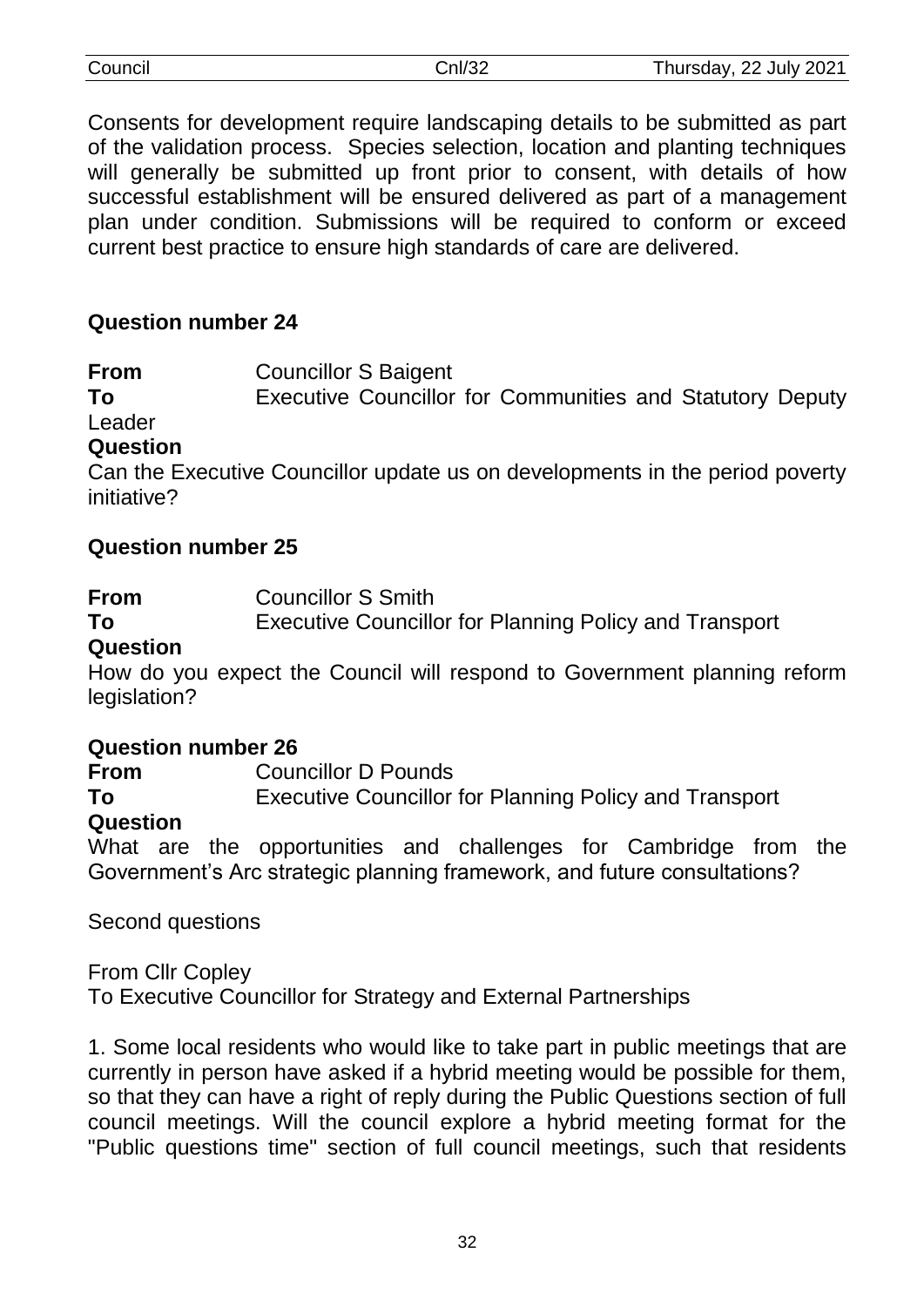response?

## **21/32/CNL To consider the following notices of motion, notice of which has been given by:**

**6a** Councillor Collis: The Glasgow Food and Climate Declaration Councillor Collis proposed and Councillor H.Davies seconded the following motion:

The [UN Environment Programme Food Waste Index Report \(2021\)](https://www.unep.org/resources/report/unep-food-waste-index-report-2021) highlighted the extent and environmental impacts of food waste, noting that if food waste were a country it would be the third biggest source of greenhouse gas emissions. This makes it a major factor in 'the three planetary crises of climate change, nature and biodiversity loss, and pollution and waste' (p.4). It is also behind UN Sustainable Development Goal 12.3, which aims to halve food waste and reduce food loss by 2030.

With the next major climate negotiations, COP26, due to begin in Glasgow later this year and with food waste still nowhere on the agenda, we have – collectively – a unique opportunity to put pressure on governments to address this issue. Without tackling food waste at international, national, regional and local levels, we won't be able to meet key climate goals.

In the UK, initiatives such as WRAP's [Courtauld Commitment 2025,](https://wrap.org.uk/taking-action/food-drink/initiatives/courtauld-commitment) which is a voluntary commitment between participating retailers, farmers and growers, food manufacturers and hospitality businesses, across ten years to meet three targets;

- a 20% per person reduction in food and drink waste associated with production and consumption of food and drink in the UK, post farm gate
- a reduction in impact associated with water use and water stress in the supply chain
- a 20% per person reduction in the greenhouse gas (GHG) emissions associated with production and consumption of food and drink in the UK

While initiatives such as the Courtauld Commitment aim to make positive changes, we also urgently need coordinated action at national government level.

Launched in December 2020, the [Glasgow Food and Climate Declaration](https://2ae0ff20-d9c8-4e34-a427-95229c7e180c.filesusr.com/ugd/31f564_844a2e58e94a439cab38beb97fe114fd.pdf) brings together *'all types and sizes of local authorities – from small and medium sized towns to mega-cities, districts and regions, territories, federal*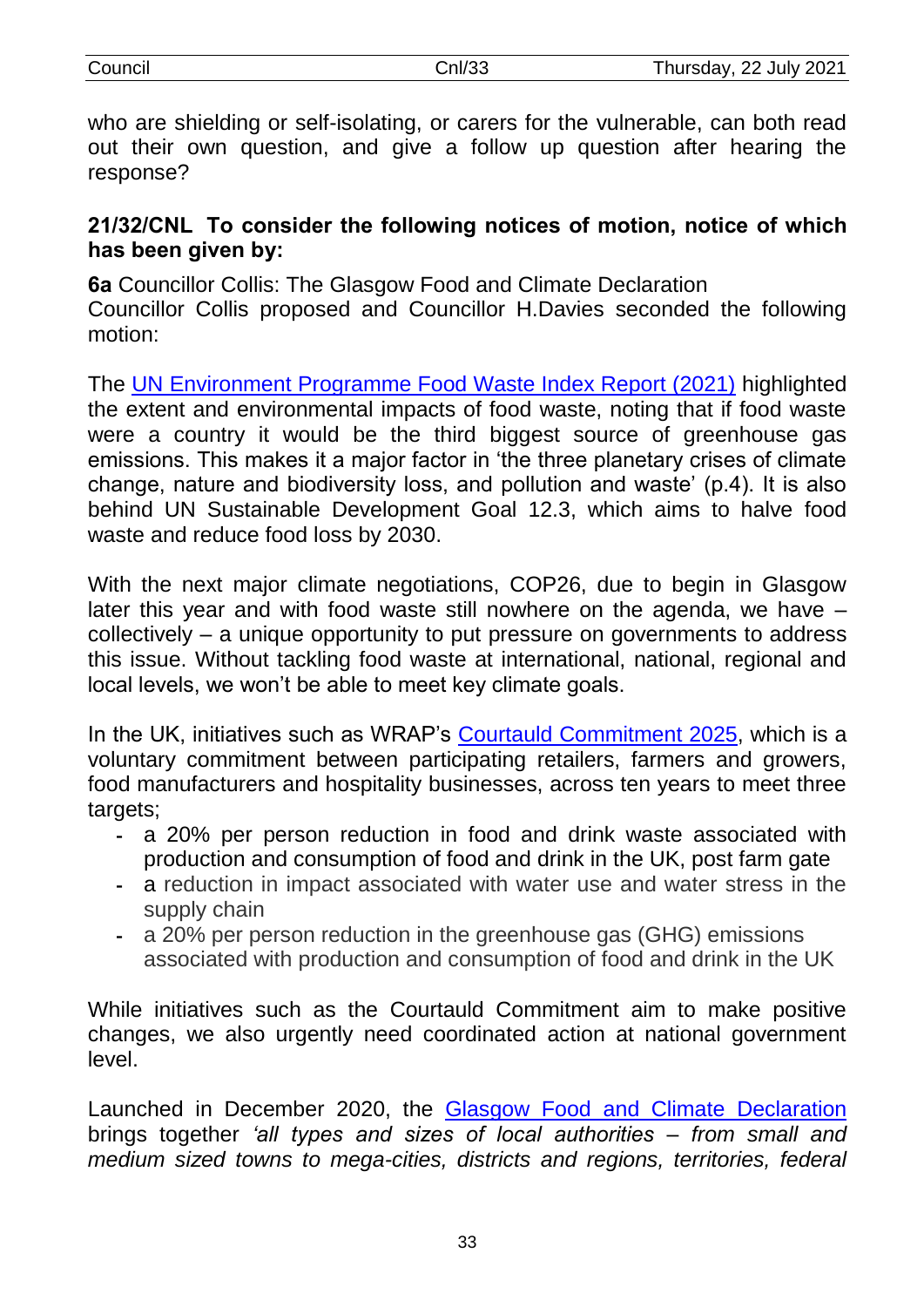| Council | Cnl/34 | Thursday, 22 July 2021 |
|---------|--------|------------------------|
|         |        |                        |

*states and provinces – to speak with a unified voice in renewing their commitments to develop sustainable food policies, promote mechanisms for joined-up action and call on national governments to put food and farming at the heart of the global response to the climate emergency.'.* It is only by speaking with this 'unified voice' that we can put pressure on global decision makers to act now, before it is too late.

## **Council therefore recognises;**

- the connection between environmental and social justice
- the environmental devastation caused by the current food system, that results in one-third of all food that is produced globally being wasted before it even reaches the table.
- that we have already taken a number of measures locally to address the issue of food waste including the adoption of a sustainable food policy (2018), our ongoing work with Cambridge Sustainable Food including the city's recent award of Silver Sustainable Food Place status, including a specific objective on sustainable food in our new climate change strategy and trialling food waste collections in parts of the city.
- that, as a district council, our capacity to 'to assess GHG emissions reduction targets from food systems' and directly achieve those reductions (Glasgow Declaration points 14 and 15) is inevitably limited.
- the importance and potential of a working with other authorities, including the Combined Authority and County Council, to address food waste and sustainability at a local level.

## **Council resolves to;**

- reaffirm our commitment to developing and implementing our own sustainable food policy, and to explore potential ways in which we can work with neighbouring authorities
- add the voices of the people of Cambridge to these calls for action by writing to Alok Sharma MP, president of the COP26 summit, calling for food waste and food systems to be put on the agenda.
- make Cambridge the first district council in the UK to sign up to the principles in the Glasgow Food and Climate Declaration and put pressure on national government to
	- o address the environmental impact of food waste
	- o recognise the fragility of our food systems, that has been highlighted under COVID-19 and shown, for example, by the demand on the city's food hubs.
	- o implement a food systems approach to accelerate climate action (and also to promote biodiversity and access to healthy and sustainable diets for all, among other co-benefits).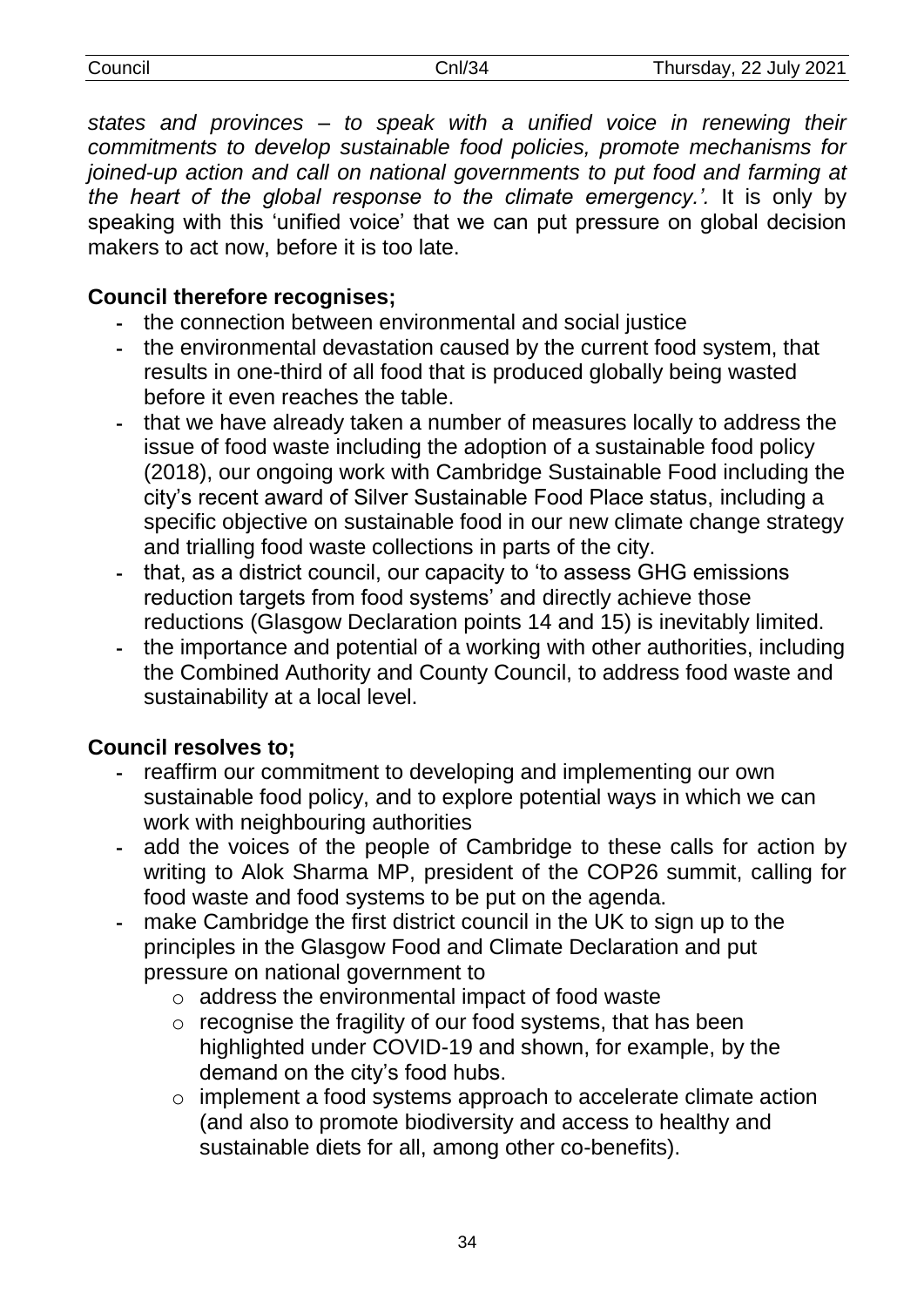# **Resolved (unanimously) to support the motion.**

**6b** Councillor Healy: Motion on Policing Bill Councillor Healy proposed and Councillor Herbert seconded the following motion:

# **This council notes:**

- The right to peaceful assembly and protest is a fundamental human right and a crucial part of our democratic society. The Police, Crime, Sentencing and Courts Bill (hereinafter "PCSC bill") undermines that right and represents a significant impingement on civil liberties. Additionally, the PCSC bill specifically targets Gypsy and Traveller communities, effectively criminalising their way of life.
- The provisions in part 3, concerning the right to protest and assemble, represent an unprecedented extension of policing powers which would effectively give both police and Government ministers the powers to ban or impose undue restrictions on peaceful protests, which interferes with the right to peaceful assembly, enshrined in international law. Many measures are neither proportionate nor necessary. The Bill also sets out to crackdown on explicitly nonviolent dissent - a form of protest which is clearly protected by the rights to freedom of expression and peaceful assembly. There is a huge risk of abuse of powers under the bill as it gives the Home Secretary unfettered power, to define "serious disruption" without parliamentary approval.
- The current version of the bill would also allow police to restrict static assemblies and vigils, rather than just moving demonstrations. A picket line outside a workplace, a sit-down protest or a solidarity vigil (like so many peaceful vigils held in Parker's Piece) could all be limited or banned if they are deemed to have an undue "impact" upon people. The whole point of demonstrations is to have an impact. If we think of some of the key moments in civil rights history, where change happened, it was through protests such as the civil rights movement in the US, the suffragette's movement in the UK or the women's strike in Dagenham factories which led to the equal pay act for women in the UK.
- The change in criminal threshold significantly lowers the standard to find someone guilty of a serious offence and the provisions are open to such wideranging and discretionary interpretation that they would almost certainly give rise to even more arbitrary and discriminatory approaches to how protests are managed. This may disproportionately impact on ethnic minority groups, who already experience disproportionality in the criminal justice system. The PCSC Bill also includes greater police powers to enhance stop and search– a tactic already used disproportionately against people of colour. The structural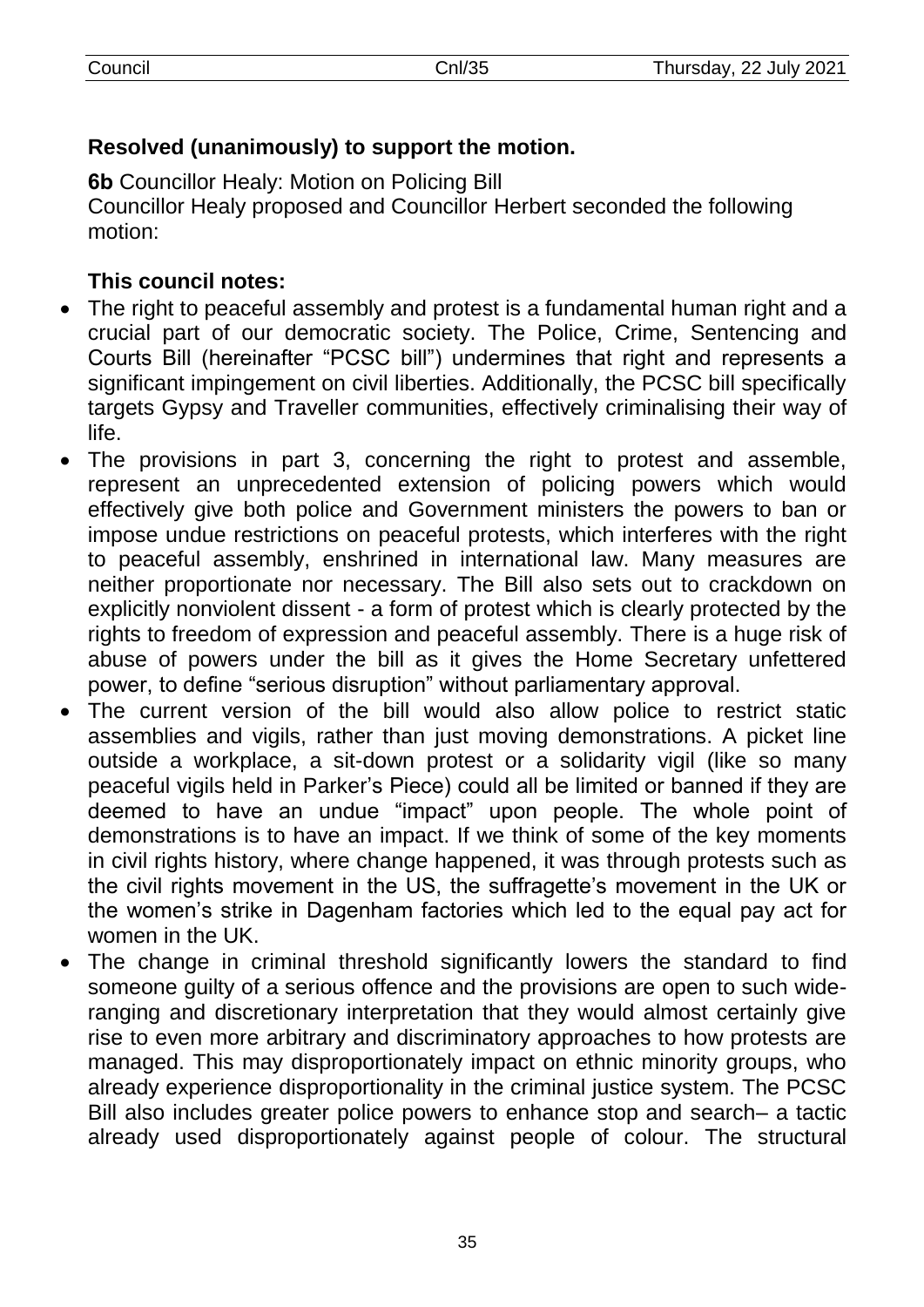inequalities in the criminal justice system need to be addressed first, not exacerbated.

- It is a really serious criminal offence which includes fine up to £10,000 and 10 years in prison for causing "serious annoyance" for taking part in a noisy protest. There will be a huge deterrent effect in terms of participating in protests or vigils as a result of the potential to be imprisoned for lengthy periods of time. Amnesty International has warned about the possibility of this leading to prisoners of conscience in this country, as a result of the bill, with people locked up for years for engaging in peaceful protests. The sort of thing we see in dictator regimes in other parts of the world.
- Part 4 of the Bill contains measures specifically targeting Gypsy and Traveller communities, who are some of the most discriminated against and marginalised minority ethnic communities in UK society. Yet the new PCSCB Bill further targets them by criminalising trespass to land. These measures will further exacerbate inequalities and discrimination, pushing these groups into the criminal justice system as Gypsies and Travellers unable to pay a fine (£2500) could be imprisoned (three months).
- No family willingly stops somewhere they are not welcome, with no running water, waste disposal or electricity, and the way to resolve this is not by criminalising GRT families or by introducing anti-encampment landscaping in open spaces.,. The existence of encampments needs to be understood not only in terms of the age-old cultural traditions of Gypsies and Travellers, but in terms of the historic failure of government to properly meet their accommodation needs. The proposals are being put forward despite the existence of a range of other eviction powers for encampments, and despite alternative solutions such as negotiated stopping agreements.
- The new provisions also allow authorities to seize property and caravans, which effectively amounts to seizing their homes and all their worldly possessions. The measure is clearly discriminatory and disproportionate. The consequences of these measures will be devastating for Gypsy and Traveller families – suddenly without a home or possessions and with the lead family member thrown into the criminal justice system. This will also have implications for Gypsy and Traveller families with children in Cambridgeshire, who may be at risk of entering the care system.

# **This Council resolves to:**

 Express strong concerns about the provisions in Part 3 and Part 4 of the PCSCB Bill, which will have a significant impact on the UK Government's adherence to its international and domestic human rights obligations and which will also affect relations and trust in Cambridge with Gypsy and Traveller communities.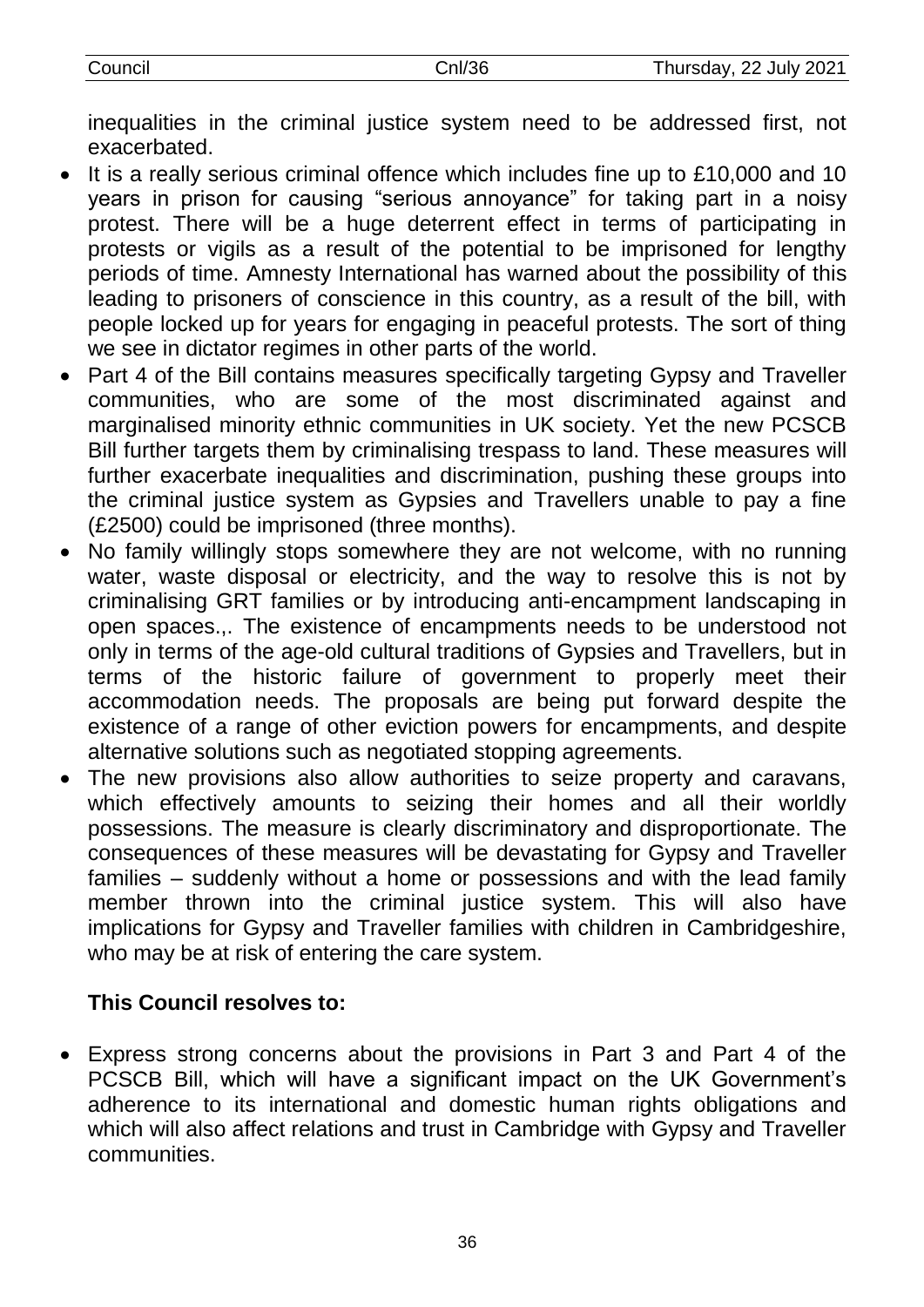- Stand in solidarity with Traveller and Gypsy communities in Cambridge and continue to build trust and good relations with them.
- Write to the Home Secretary to express strong concerns about the provisions in the PCSCB bill which impact on civil liberties including the right to protest and peaceful assembly and in relation to the provisions targeting Gypsy and Traveller communities.
- Continue to work with neighbouring local authorities in Cambridgeshire to find solutions where it is found that there is a lack of legal sites and stopping places for GRT communities.
- Identify opportunities to work with the police to find best practice solutions to supporting Gypsy and Traveller communities when no legal site places are available and to enable them to move to safe stopping places.

Councillor Copley proposed and Councillor Bennett seconded the following amendment to motion (deleted text struck through and additional text underlined):

## **This council notes:**

- The right to peaceful assembly and protest is a fundamental human right and a crucial part of our democratic society. The Police, Crime, Sentencing and Courts Bill (hereinafter "PCSC bill") undermines that right and represents a significant impingement on civil liberties. Additionally, the PCSC bill specifically targets Gypsy and Traveller communities, effectively criminalising their way of life.
- The provisions in part 3, concerning the right to protest and assemble, represent an unprecedented extension of policing powers which would effectively give both police and Government ministers the powers to ban or impose undue restrictions on peaceful protests, which interferes with the right to peaceful assembly, enshrined in international law. Many measures are neither proportionate nor necessary. The Bill also sets out to crackdown on explicitly nonviolent dissent - a form of protest which is clearly protected by the rights to freedom of expression and peaceful assembly. There is a huge risk of abuse of powers under the bill as it gives the Home Secretary unfettered power, to define "serious disruption" without parliamentary approval.
- The current version of the bill would also allow police to restrict static assemblies and vigils, rather than just moving demonstrations. A picket line outside a workplace, a sit-down protest or a solidarity vigil (like so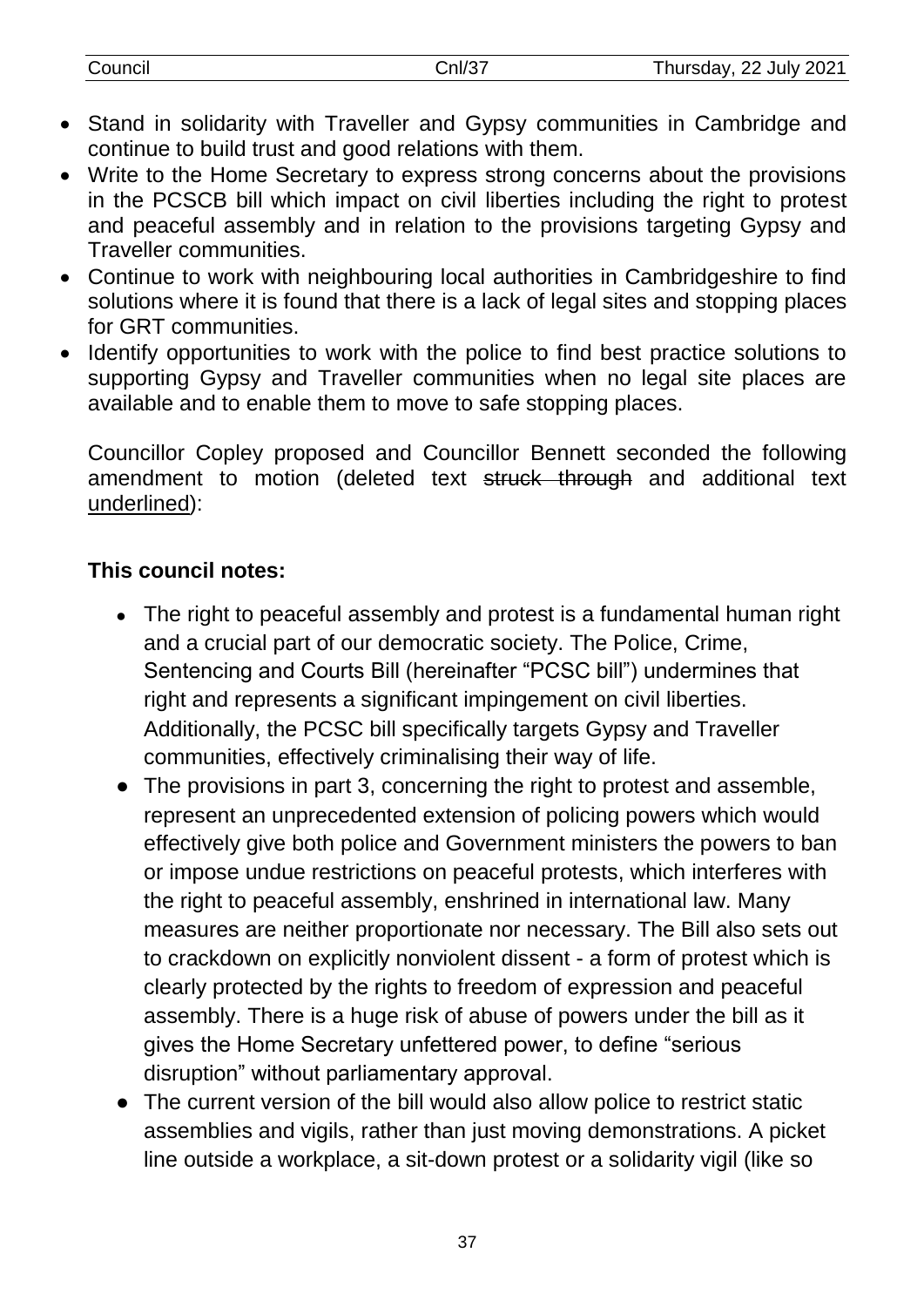| Council | Cnl/38 | Thursday, 22 July 2021 |
|---------|--------|------------------------|

many peaceful vigils held in Parker's Piece) could all be limited or banned if they are deemed to have an undue "impact" upon people. The whole point of demonstrations is to have an impact. If we think of some of the key moments in civil rights history, where change happened, it was through protests such as the civil rights movement in the US, the suffragette's movement in the UK or the women's strike in Dagenham factories which led to the equal pay act for women in the UK.

- The change in criminal threshold significantly lowers the standard to find someone guilty of a serious offence and the provisions are open to such wide-ranging and discretionary interpretation that they would almost certainly give rise to even more arbitrary and discriminatory approaches to how protests are managed. This may disproportionately impact on ethnic minority groups, who already experience disproportionality in the criminal justice system. The PCSC Bill also includes greater police powers to enhance stop and search– a tactic already used disproportionately against people of colour. The structural inequalities in the criminal justice system need to be addressed first, not exacerbated.
- It is a really serious criminal offence which includes fine up to £10,000 and 10 years in prison for causing "serious annoyance" for taking part in a noisy protest. There will be a huge deterrent effect in terms of participating in protests or vigils as a result of the potential to be imprisoned for lengthy periods of time. Amnesty International has warned about the possibility of this leading to prisoners of conscience in this country, as a result of the bill, with people locked up for years for engaging in peaceful protests. The sort of thing we see in dictator regimes in other parts of the world.
- Part 4 of the Bill contains measures specifically targeting Gypsy and Traveller communities, who are some of the most discriminated against and marginalised minority ethnic communities in UK society. Yet the new PCSCB Bill further targets them by criminalising trespass to land. These measures will further exacerbate inequalities and discrimination, pushing these groups into the criminal justice system as Gypsies and Travellers unable to pay a fine (£2500) could be imprisoned (three months).
- No family willingly stops somewhere they are not welcome, with no running water, waste disposal or electricity, and the way to resolve this is not by criminalising GRT families or by introducing anti-encampment landscaping in open spaces.,. The existence of encampments needs to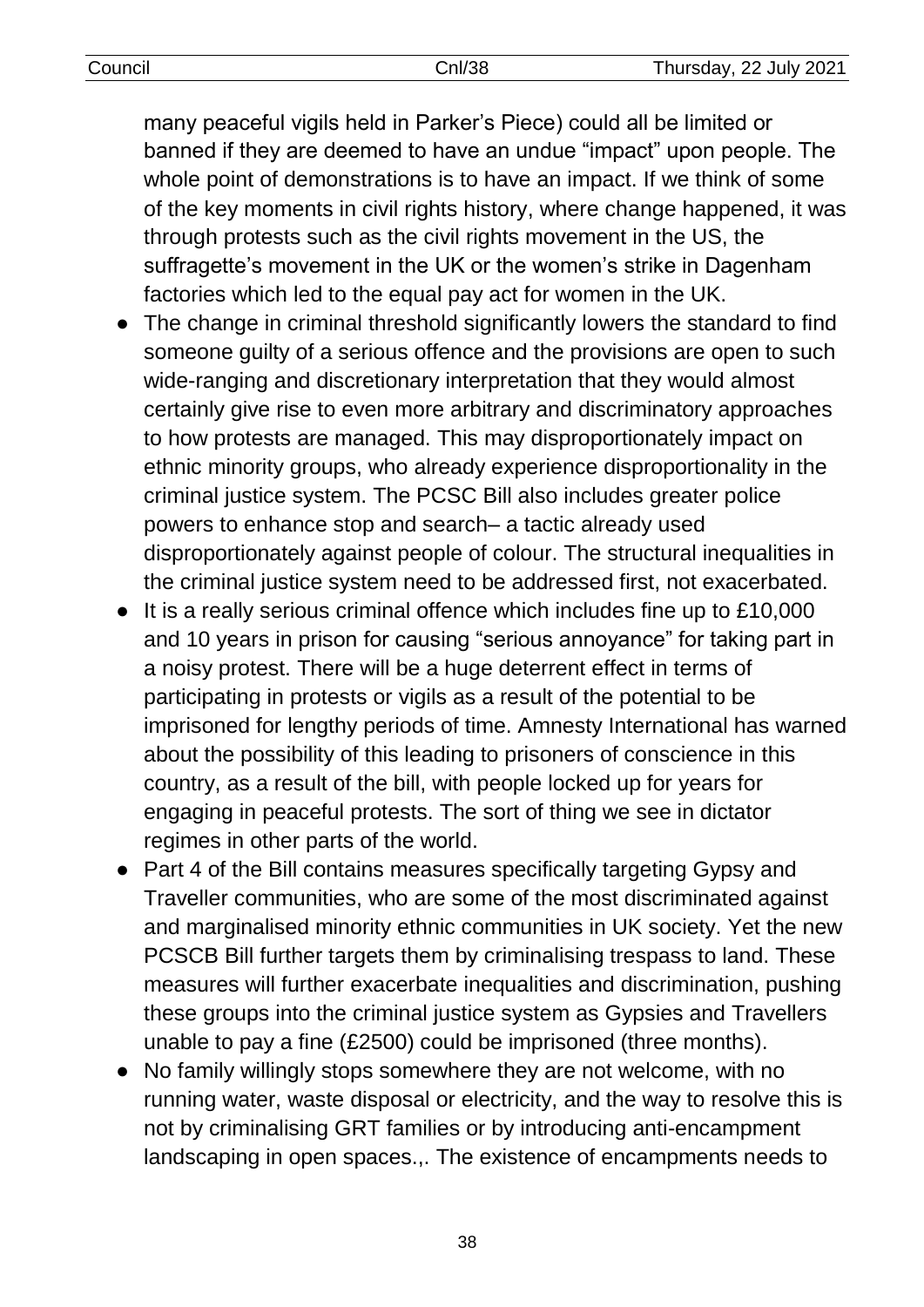be understood not only in terms of the age-old cultural traditions of Gypsies and Travellers, but in terms of the historic failure of government to properly meet their accommodation needs. The proposals are being put forward despite the existence of a range of other eviction powers for encampments, and despite alternative solutions such as negotiated stopping agreements.

● The new provisions also allow authorities to seize property and caravans, which effectively amounts to seizing their homes and all their worldly possessions. The measure is clearly discriminatory and disproportionate. The consequences of these measures will be devastating for Gypsy and Traveller families – suddenly without a home or possessions and with the lead family member thrown into the criminal justice system. This will also have implications for Gypsy and Traveller families with children in Cambridgeshire, who may be at risk of entering the care system.

# **This Council resolves to:**

- Express strong concerns about the provisions in Part 3 and Part 4 of the PCSCB Bill, which will have a significant impact on the UK Government's adherence to its international and domestic human rights obligations and which will also affect relations and trust in Cambridge with Gypsy and Traveller communities.
- Stand in solidarity with Traveller and Gypsy communities in Cambridge and continue to build trust and good relations with them.
- Write to the Home Secretary to express strong concerns about the provisions in the PCSCB bill which impact on civil liberties including the right to protest and peaceful assembly and in relation to the provisions targeting Gypsy and Traveller communities.
- Change the approach to unauthorised encampments, from enforcement, to an approach which prioritises provision of sites and negotiated stopping arrangements.
- Seek to identify suitable transit sites within the City of Cambridge for Travellers to legally stop at, recognising the immense cultural importance of the City to the Traveller community.
- Explore with the Cambridge Biomedical Campus (CBC) team potential locations for a transit site to enable the close relatives of Travellers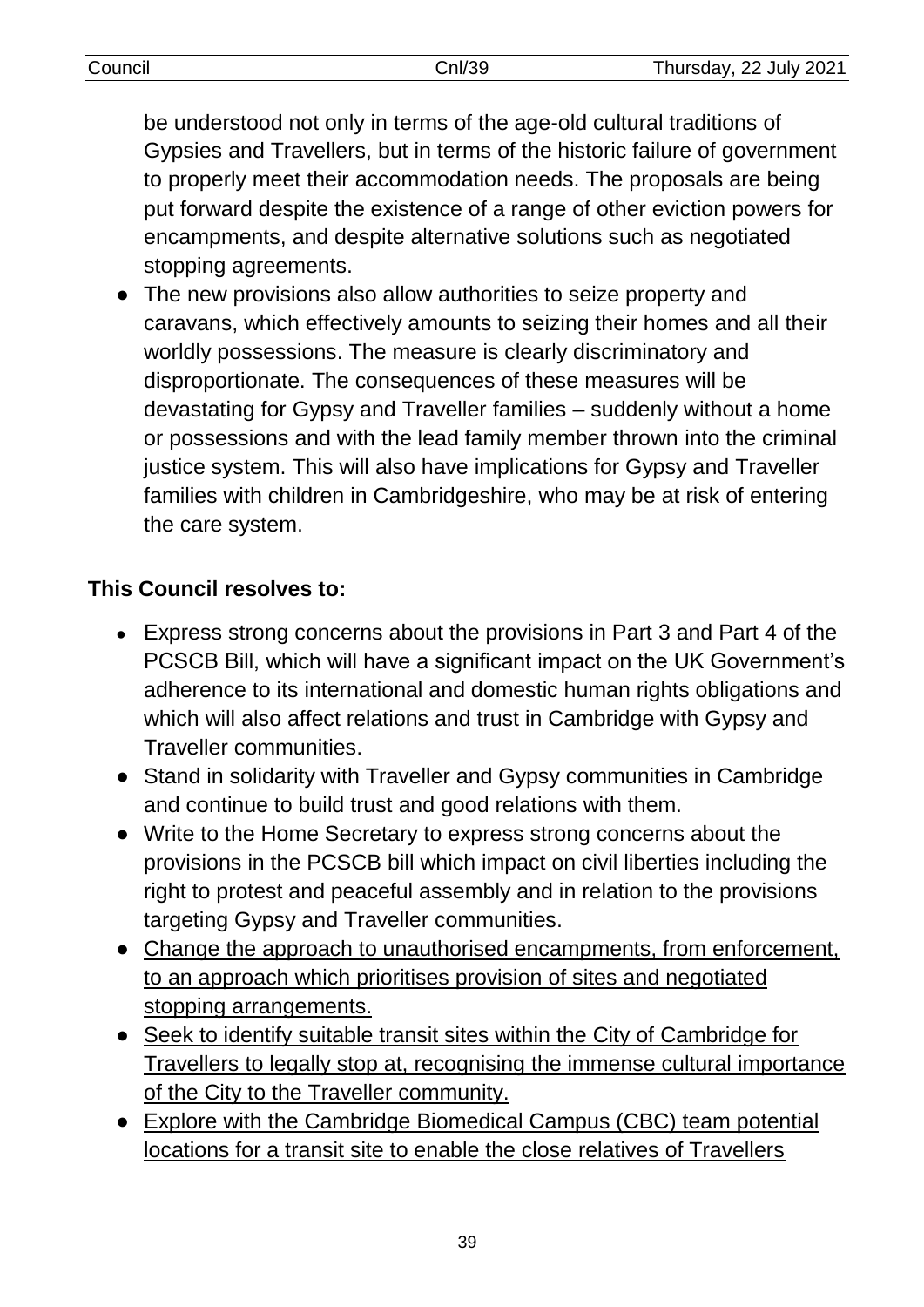requiring medical care to have access to a legal transit site, as part of their conversation with local communities about the future of the CBC.

- Continue to work with neighbouring local authorities in Cambridgeshire to find solutions where it is found that there is a lack of legal sites and stopping places for GRT communities.
- Identify opportunities to work with the police to find best practice solutions to supporting Gypsy and Traveller communities when no legal site places are available and to enable them to move to safe stopping places.

On a show of hands the amendment was lost by 12 votes to 20.

# **Resolved (unanimously):**

# **This council notes:**

- The right to peaceful assembly and protest is a fundamental human right and a crucial part of our democratic society. The Police, Crime, Sentencing and Courts Bill (hereinafter "PCSC bill") undermines that right and represents a significant impingement on civil liberties. Additionally, the PCSC bill specifically targets Gypsy and Traveller communities, effectively criminalising their way of life.
- The provisions in part 3, concerning the right to protest and assemble, represent an unprecedented extension of policing powers which would effectively give both police and Government ministers the powers to ban or impose undue restrictions on peaceful protests, which interferes with the right to peaceful assembly, enshrined in international law. Many measures are neither proportionate nor necessary. The Bill also sets out to crackdown on explicitly nonviolent dissent - a form of protest which is clearly protected by the rights to freedom of expression and peaceful assembly. There is a huge risk of abuse of powers under the bill as it gives the Home Secretary unfettered power, to define "serious disruption" without parliamentary approval.
- The current version of the bill would also allow police to restrict static assemblies and vigils, rather than just moving demonstrations. A picket line outside a workplace, a sit-down protest or a solidarity vigil (like so many peaceful vigils held in Parker's Piece) could all be limited or banned if they are deemed to have an undue "impact" upon people. The whole point of demonstrations is to have an impact. If we think of some of the key moments in civil rights history, where change happened, it was through protests such as the civil rights movement in the US, the suffragette's movement in the UK or the women's strike in Dagenham factories which led to the equal pay act for women in the UK.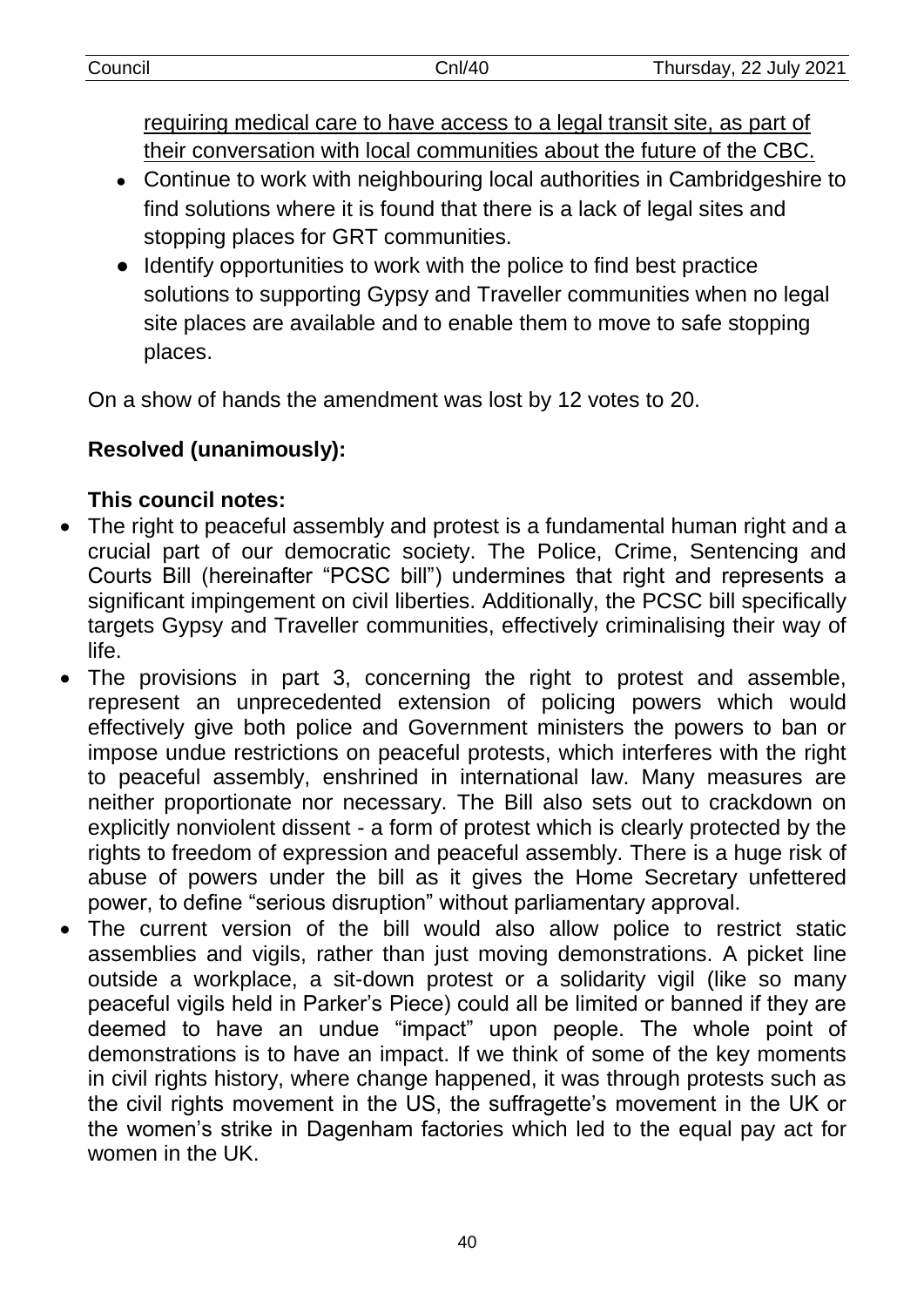| Council | Cnl/41 | Thursday, 22 July 2021 |
|---------|--------|------------------------|

- The change in criminal threshold significantly lowers the standard to find someone guilty of a serious offence and the provisions are open to such wideranging and discretionary interpretation that they would almost certainly give rise to even more arbitrary and discriminatory approaches to how protests are managed. This may disproportionately impact on ethnic minority groups, who already experience disproportionality in the criminal justice system. The PCSC Bill also includes greater police powers to enhance stop and search– a tactic already used disproportionately against people of colour. The structural inequalities in the criminal justice system need to be addressed first, not exacerbated.
- It is a really serious criminal offence which includes fine up to £10,000 and 10 years in prison for causing "serious annoyance" for taking part in a noisy protest. There will be a huge deterrent effect in terms of participating in protests or vigils as a result of the potential to be imprisoned for lengthy periods of time. Amnesty International has warned about the possibility of this leading to prisoners of conscience in this country, as a result of the bill, with people locked up for years for engaging in peaceful protests. The sort of thing we see in dictator regimes in other parts of the world.
- Part 4 of the Bill contains measures specifically targeting Gypsy and Traveller communities, who are some of the most discriminated against and marginalised minority ethnic communities in UK society. Yet the new PCSCB Bill further targets them by criminalising trespass to land. These measures will further exacerbate inequalities and discrimination, pushing these groups into the criminal justice system as Gypsies and Travellers unable to pay a fine (£2500) could be imprisoned (three months).
- No family willingly stops somewhere they are not welcome, with no running water, waste disposal or electricity, and the way to resolve this is not by criminalising GRT families or by introducing anti-encampment landscaping in open spaces.,. The existence of encampments needs to be understood not only in terms of the age-old cultural traditions of Gypsies and Travellers, but in terms of the historic failure of government to properly meet their accommodation needs. The proposals are being put forward despite the existence of a range of other eviction powers for encampments, and despite alternative solutions such as negotiated stopping agreements.
- The new provisions also allow authorities to seize property and caravans, which effectively amounts to seizing their homes and all their worldly possessions. The measure is clearly discriminatory and disproportionate. The consequences of these measures will be devastating for Gypsy and Traveller families – suddenly without a home or possessions and with the lead family member thrown into the criminal justice system. This will also have implications for Gypsy and Traveller families with children in Cambridgeshire, who may be at risk of entering the care system.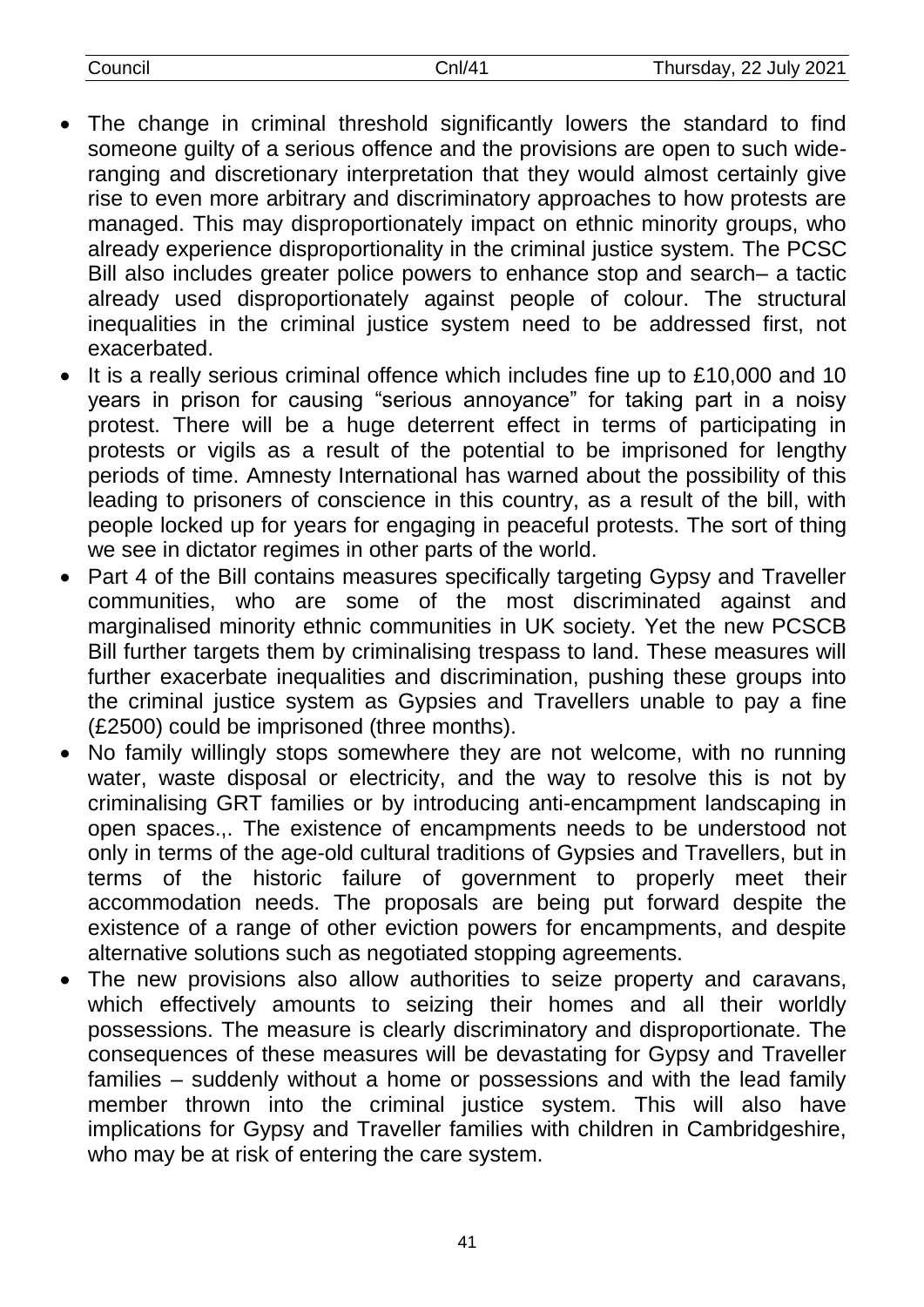## **This Council resolves to:**

- Express strong concerns about the provisions in Part 3 and Part 4 of the PCSCB Bill, which will have a significant impact on the UK Government's adherence to its international and domestic human rights obligations and which will also affect relations and trust in Cambridge with Gypsy and Traveller communities.
- Stand in solidarity with Traveller and Gypsy communities in Cambridge and continue to build trust and good relations with them.
- Write to the Home Secretary to express strong concerns about the provisions in the PCSCB bill which impact on civil liberties including the right to protest and peaceful assembly and in relation to the provisions targeting Gypsy and Traveller communities.
- Continue to work with neighbouring local authorities in Cambridgeshire to find solutions where it is found that there is a lack of legal sites and stopping places for GRT communities.
- Identify opportunities to work with the police to find best practice solutions to supporting Gypsy and Traveller communities when no legal site places are available and to enable them to move to safe stopping places.

**6c** Councillor Porrer: Pesticide-free Motion Councillor Porrer proposed and Councillor Payne seconded the following motion:

## **Council notes:**

That it unanimously voted in favour of declaring a Biodiversity Emergency on 18th July 2019;

That this included reducing and removing the need to use pesticides on highway footpaths and verges, and to find viable and effective alternatives;

That the recent Biodiversity strategy focusses on open spaces but excludes roads, pavements and infrastructure which are still being treated with pesticides by council staff;

That with the changed control of the County Council, there is real opportunity to stop day to day pesticide use for weed management across our city within the next year.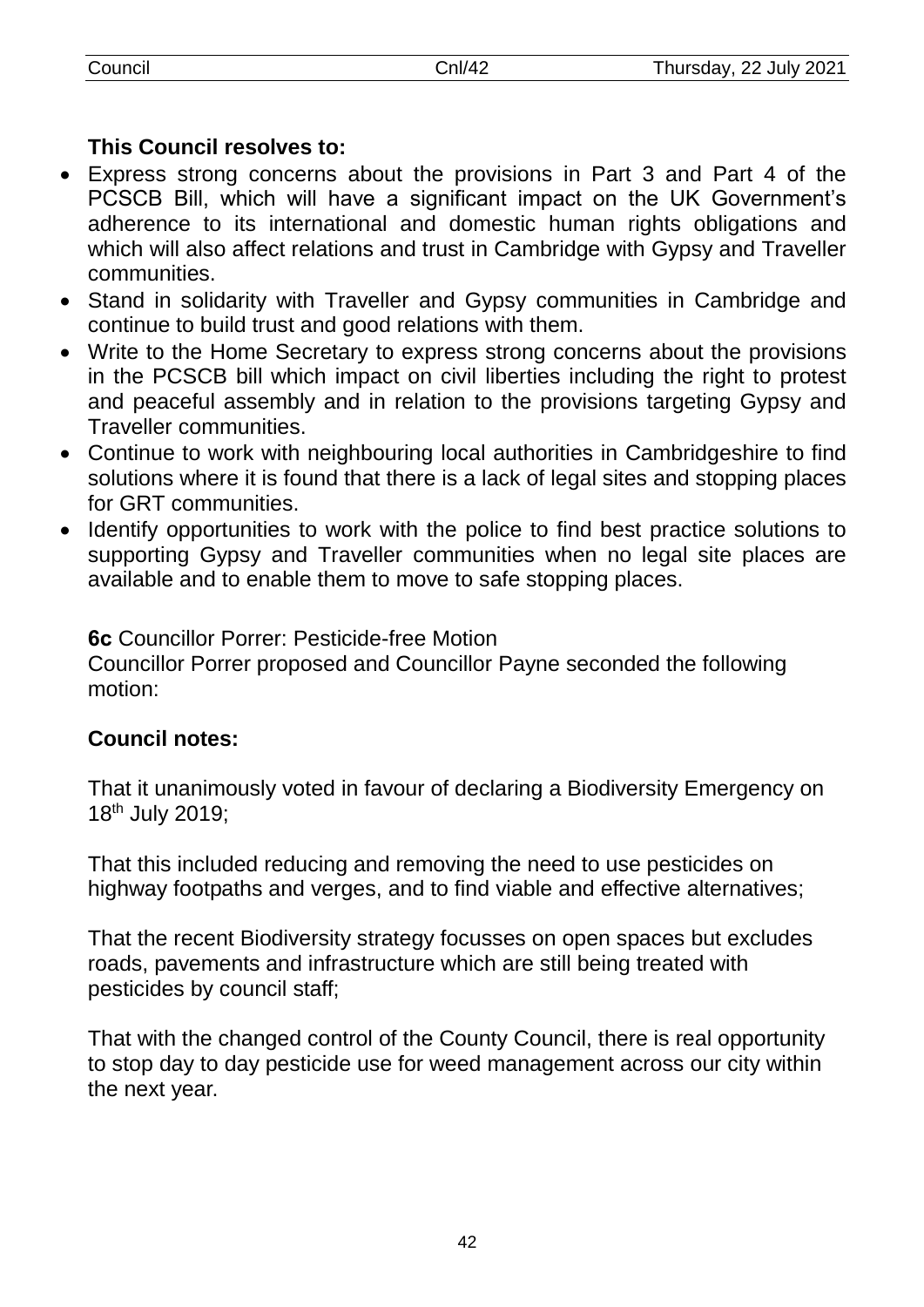## **Council resolves:**

To commit to making two wards completely pesticide-free from now on as a trial, and making the relevant ward residents aware of this trial;

In order to do this, to commit to purchasing or hiring brush cleaning equipment to use in the pesticide free wards (and others where possible) with active involvement of Pesticide Free Cambridge representatives and frontline council staff to select the product, prior to the next planned round of treatments in 2021;

To report back to the Environment and Community Scrutiny Committee on the differences between the pesticide-free wards and those wards that are not pesticide-free, and on the use of the brush equipment before the start of the 2022 cycle of treatments. This would include information about operative time and savings or costs made, feedback from residents and operatives, and the level of any complaints or compliments;

To commit to publishing the planned dates of pesticide treatments by road/ward for the remainder of 2021 and thereafter on the council's website, allowing residents to find out when a treatment is planned. This is because it can take several days before it is clear that a pesticide treatment has been applied and residents need to be informed so that they can choose to avoid the area and to keep children and animals in particular away from the treatment sites;

To commit, in addition to the online listings, to displaying signage in situ on the relevant roads and pavements with dates of any herbicide treatments from 2022 onwards.

To commit to publishing the amount of pesticide used each month and the cost to the council;

To commit officer time to working with community groups who may wish to volunteer to clear their street spaces to avoid pesticide use;

To commit to making Cambridge City Council pesticide free by the end of 2022.

To publish a regular six monthly update to the Environment and Community Scrutiny Committee on any exceptional usage of pesticide (for example for Japanese Knotweed) and to establish a clear protocol for any such usage,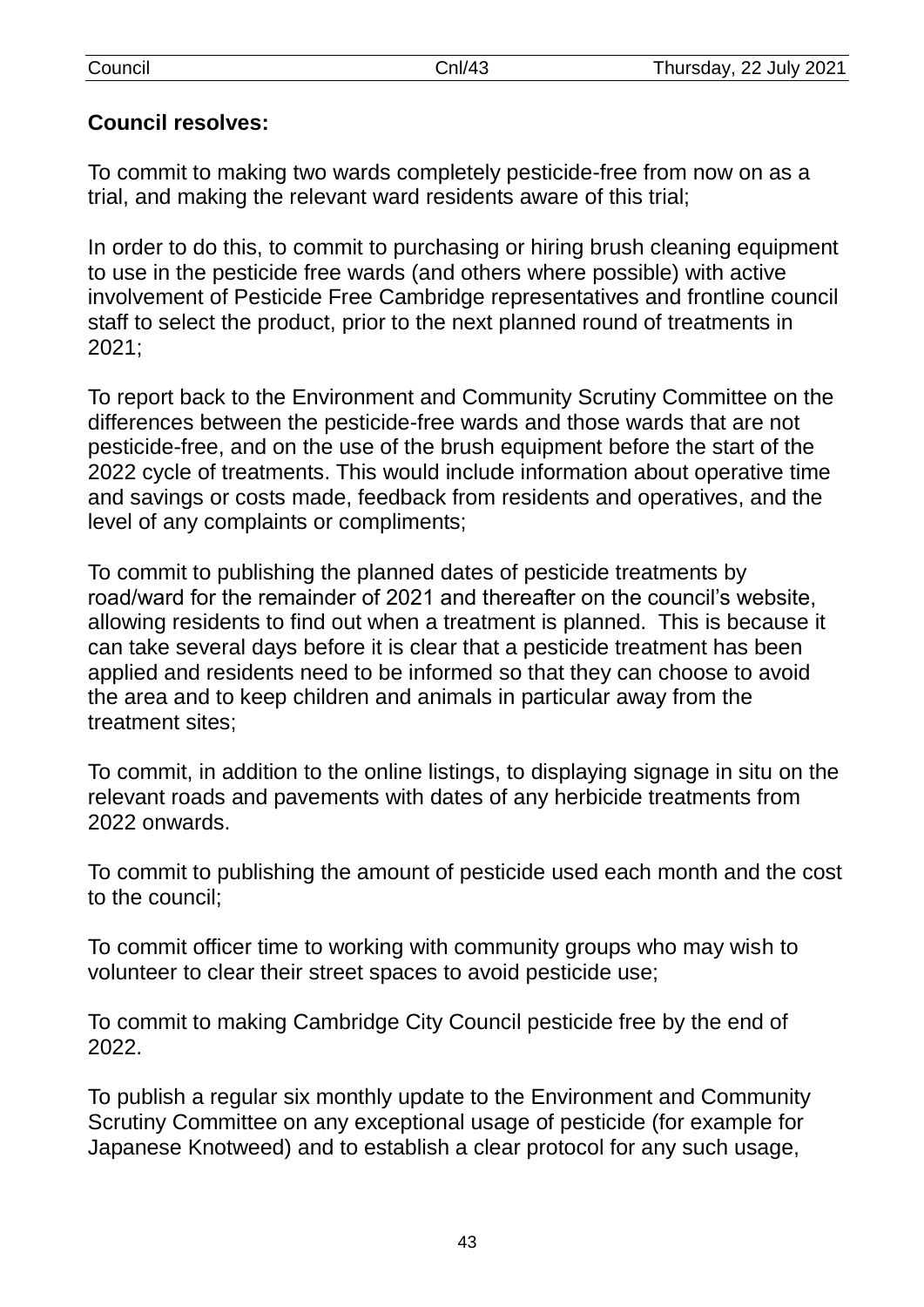| Council | Cnl/44 | Thursday, 22 July 2021 |
|---------|--------|------------------------|
|         |        |                        |

ensuring that the least harmful options are selected, including sign off by a senior manager before any use is permitted.

To commit to sharing the data on our trials with other councils considering similar trials and allowing an exchange of information (and visits if possible) for council staff to showcase and share Cambridge City Council's learning.

Councillor Collis proposed and Councillor Scutt seconded the following amendments to motion (additional text underlined, deleted text struck through).

## **Council notes:**

That it unanimously voted in favour of declaring a Biodiversity Emergency on 18th July 2019;

That this included reducing and removing the need to use pesticides herbicides on highway footpaths and verges, and to find viable and effective alternatives;

That the recent Biodiversity strategy focusses on city council owned open spaces but excludes county council assets including roads, pavements and infrastructure which are still being treated with pesticides herbicides by council staff;

The importance of working collaboratively and in partnership with the joint administration at the County Council to address herbicide use and Tthat with, the changed control of the County Council, there is real opportunity to stop day to day pesticide herbicide use for weed management across our city within the next year.

## **Council resolves:**

To explore the potential for making two wards completely herbicide-free at the earliest available opportunity on a trial basis, including;

- Carrying out a full assessment of the resources needed for any trial (which *may* include additional signage)
- Working with local communities in the wards identified to raise awareness of the trial and encourage participation / feedback, which *may* include the need for additional signage alongside other digital methods such as social media/ council website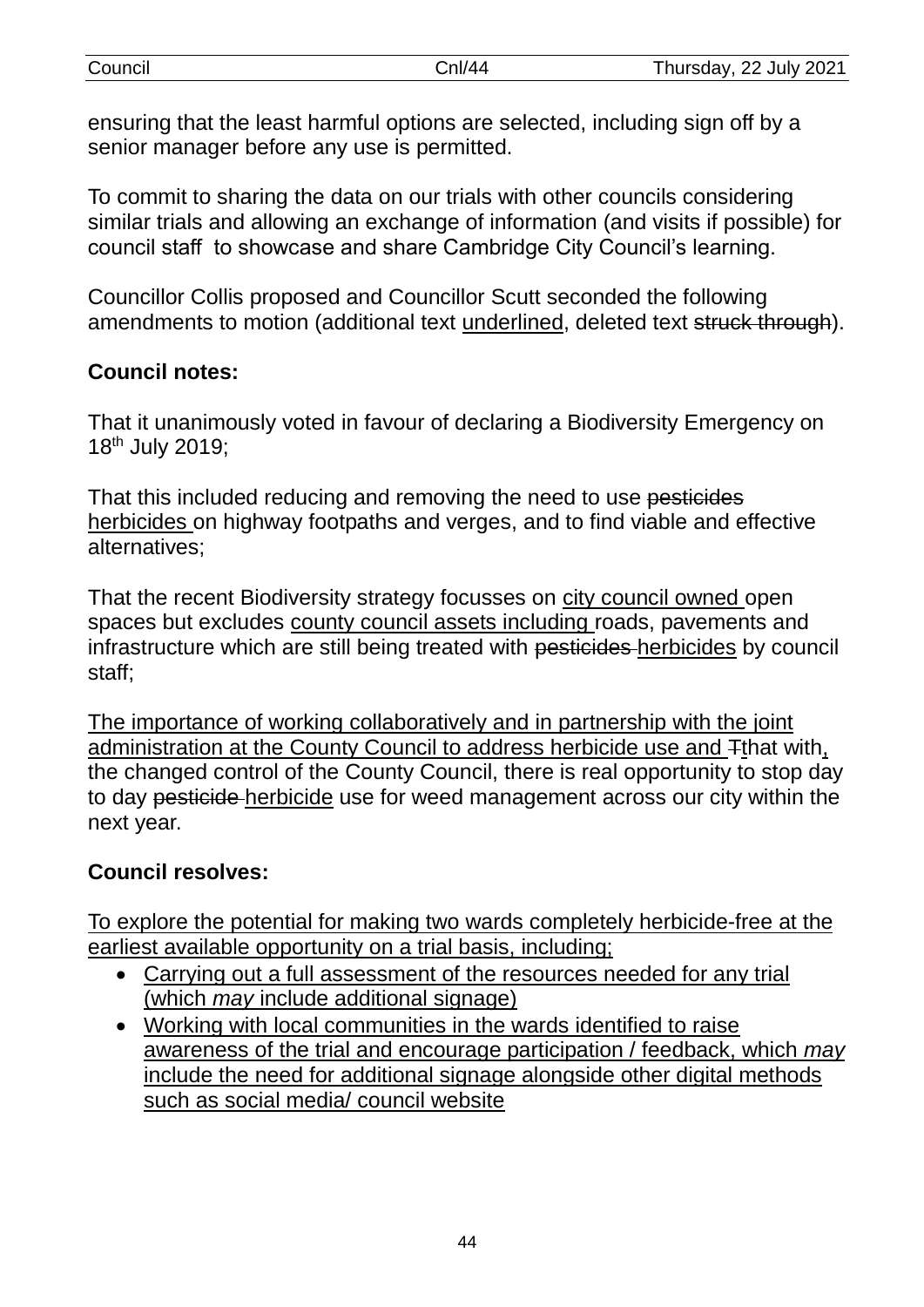| Council | Cnl/45 | Thursday, 22 July 2021 |
|---------|--------|------------------------|
|         |        |                        |

To commit to making two wards completely pesticide-free from now on as a trial, and making the relevant ward residents aware of this trial;

In order to do this, to continue our assessment of the full range of alternative weed control options available (including but not limited to brush cleaning equipment) commit to purchasing or hiring brush cleaning equipment to use in the pesticide herbicide free wards (and others where possible).

To assess alternative options with active involvement of Pesticide Free Cambridge representatives and frontline council staff to select the product, prior to the next planned round of treatments in 2021;

To report back to the Environment and Community Scrutiny Committee on the differences between the pesticide herbicide-free wards and those wards that are not pesticide-free in any identified trial, and on the use of identified alternatives the brush equipment before the start of the 2022 cycle of treatments. This would include information about operative time and savings or costs made, feedback from residents and operatives, and the level of any complaints or compliments;

To explore the most effective methods of communicating with residents (and any additional resource implications) about any necessary herbicide applications, which *may* include the following commitments (both existing and additional);

- To commit to publishing the planned dates of pesticide herbicide treatments by road/ward for the remainder of 2021 and thereafter on the council's website, allowing residents to find out when a treatment is planned. This is because it can take several days before it is clear that a pesticide treatment has been applied and residents need to be informed so that they can choose to avoid the area and to keep children and animals in particular away from the treatment sites;
- To commit, in addition to the online listings, to displaying signage in situ on the relevant roads and pavements with dates of any herbicide treatments from 2022 onwards.
- To commit to publishing the amount of pesticide herbicide used each month and the cost to the council;

To commit officer time to working with community groups who may wish to volunteer to clear their street spaces to avoid pesticide herbicide use;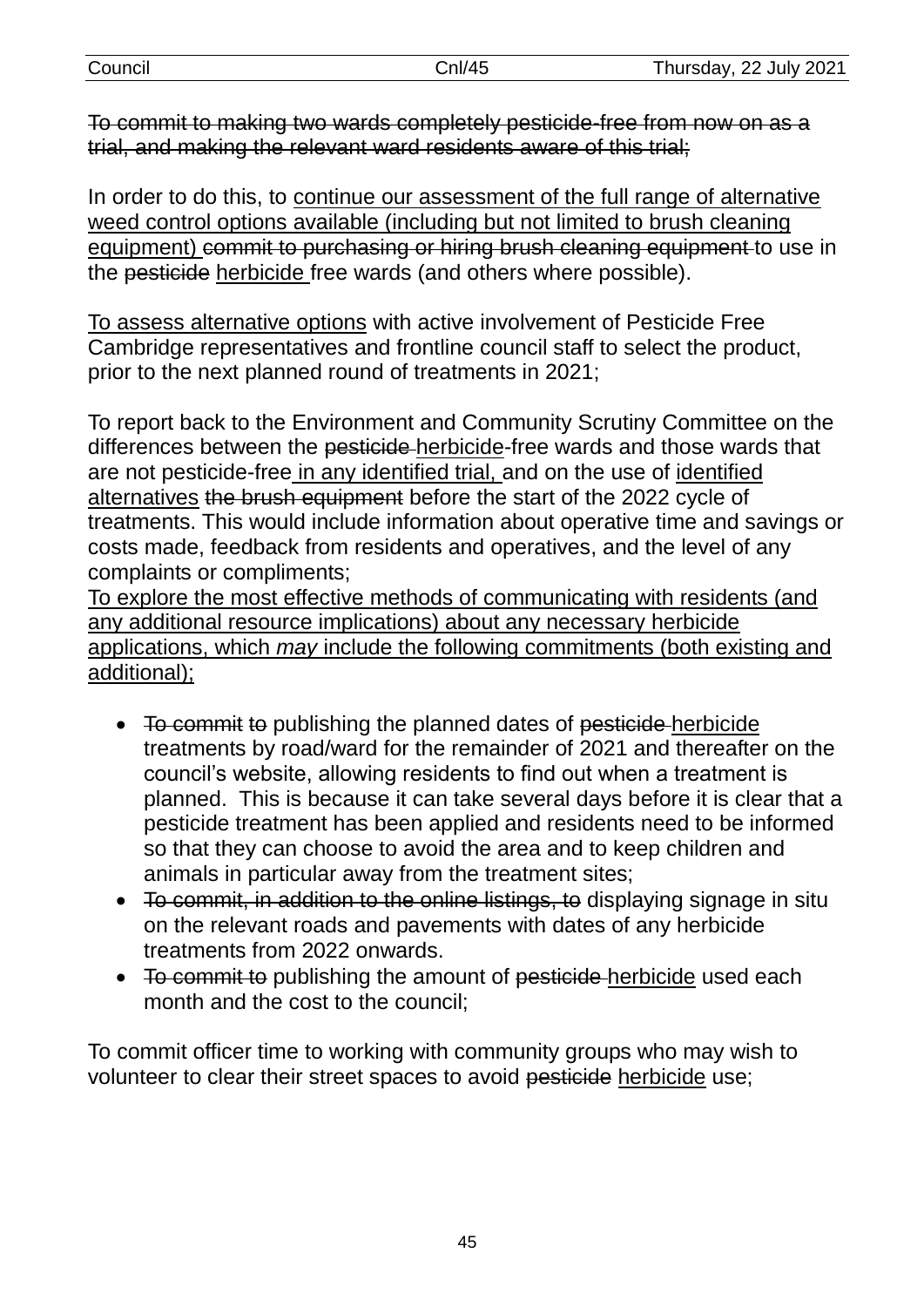| Council | Cnl/46 | Thursday, 22 July 2021 |
|---------|--------|------------------------|
|         |        |                        |

To complete a comprehensive assessment of the resources needed to ensure we can make To commit to making Cambridge City Council pesticide herbicide free by the end of 2022.

To publish a regular six monthly update to the Environment and Community Scrutiny Committee be included in the environmental reports already made to Area Committees on any exceptional usage of pesticide herbicide (for example for Japanese Knotweed) and to establish a clear protocol for any such usage, ensuring that the least harmful options are selected, including sign off by a senior manager before any use is permitted.

To commit to sharing the data on our trials with other councils considering similar trials and allowing an exchange of information (and visits if possible) for council staff to showcase and share Cambridge City Council's learning.

On a show of hands the amendment 19 votes to 12.

## **Resolved (unanimously) that:**

## **Council notes:**

That it unanimously voted in favour of declaring a Biodiversity Emergency on 18th July 2019;

That this included reducing and removing the need to use herbicides on highway footpaths and verges, and to find viable and effective alternatives;

That the recent Biodiversity strategy focusses on city council owned open spaces but excludes county council assets including roads, pavements and infrastructure which are still being treated with herbicides by council staff;

The importance of working collaboratively and in partnership with the joint administration at the County Council to address herbicide use and Tthat with, the changed control of the County Council, there is real opportunity to stop day to day herbicide use for weed management across our city within the next year.

## **Council resolves:**

To explore the potential for making two wards completely herbicide-free at the earliest available opportunity on a trial basis, including;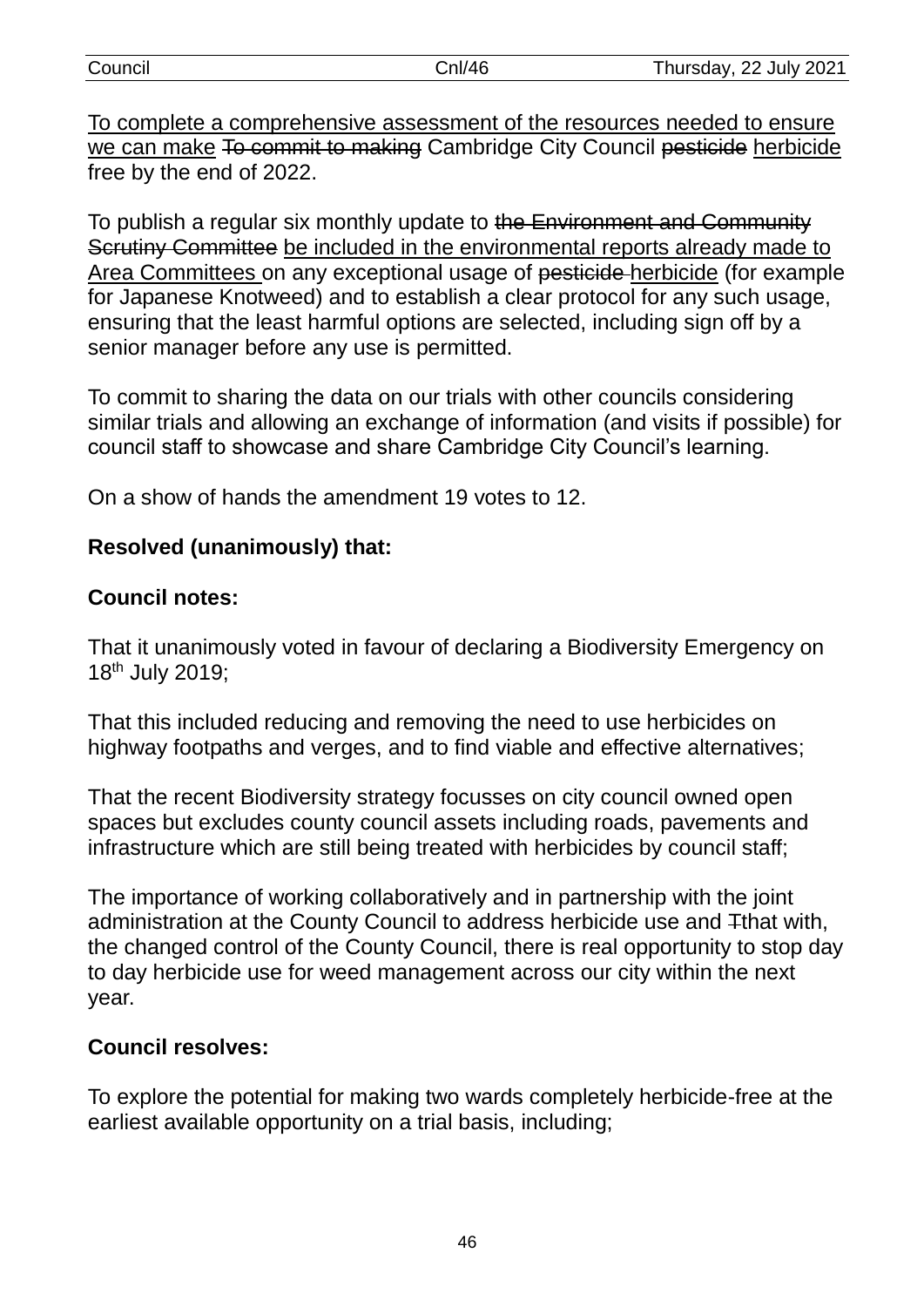- Carrying out a full assessment of the resources needed for any trial (which *may* include additional signage)
- Working with local communities in the wards identified to raise awareness of the trial and encourage participation / feedback, which *may* include the need for additional signage alongside other digital methods such as social media/ council website

In order to do this, to continue our assessment of the full range of alternative weed control options available (including but not limited to brush cleaning equipment) to use in the herbicide free wards (and others where possible).

To assess alternative options with active involvement of Pesticide Free Cambridge representatives and frontline council staff to select the product, prior to the next planned round of treatments in 2021;

To report back to the Environment and Community Scrutiny Committee on the differences between the herbicide-free wards and those wards that are not pesticide-free in any identified trial, and on the use of identified alternatives before the start of the 2022 cycle of treatments. This would include information about operative time and savings or costs made, feedback from residents and operatives, and the level of any complaints or compliments; To explore the most effective methods of communicating with residents (and any additional resource implications) about any necessary herbicide applications, which *may* include the following commitments (both existing and additional);

- publishing the planned dates of herbicide treatments by road/ward for the remainder of 2021 and thereafter on the council's website, allowing residents to find out when a treatment is planned. This is because it can take several days before it is clear that a pesticide treatment has been applied and residents need to be informed so that they can choose to avoid the area and to keep children and animals in particular away from the treatment sites;
- displaying signage in situ on the relevant roads and pavements with dates of any herbicide treatments from 2022 onwards.
- publishing the amount of herbicide used each month and the cost to the council;

To commit officer time to working with community groups who may wish to volunteer to clear their street spaces to avoid herbicide use;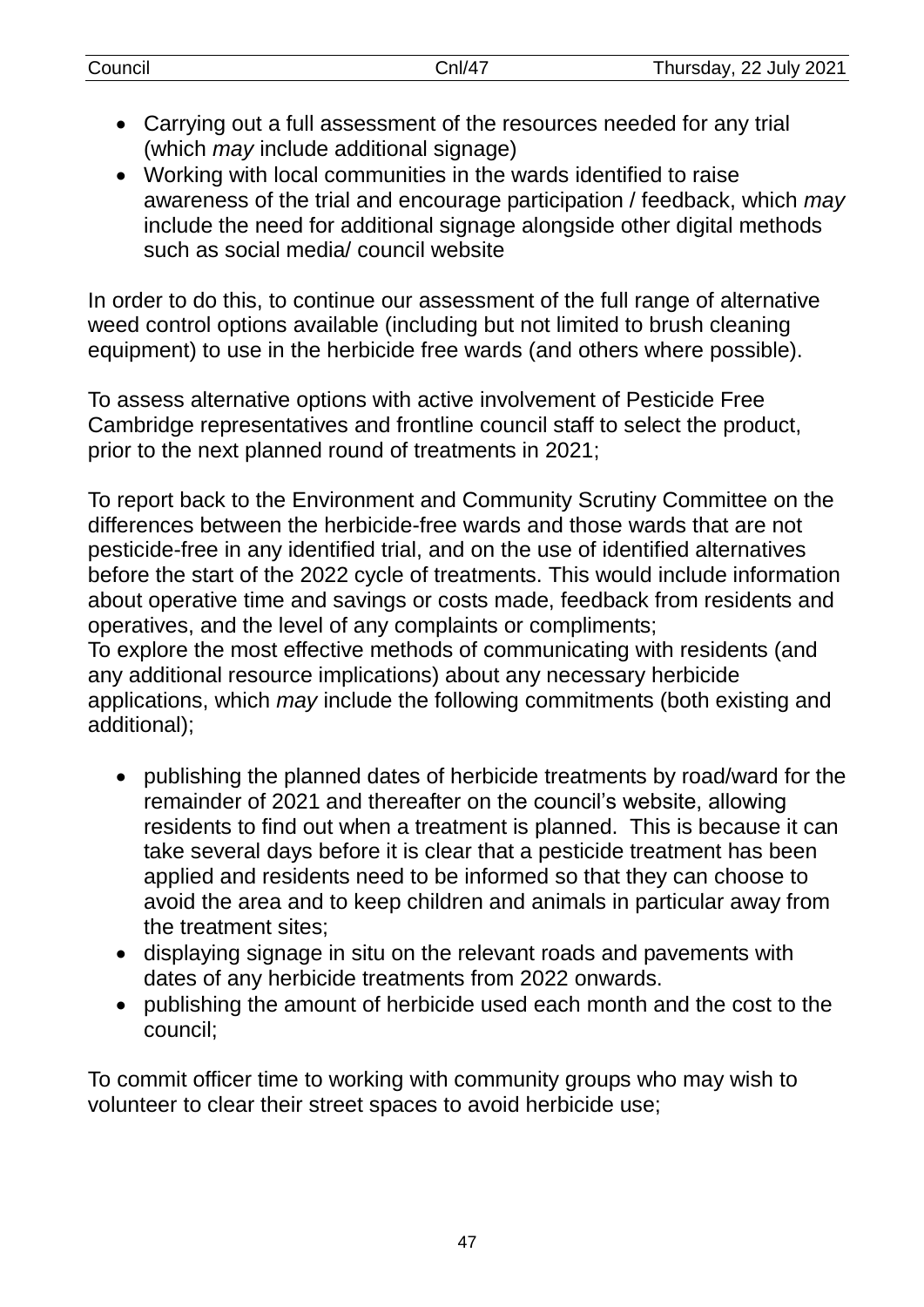| Council | Cnl/48 | Thursday, 22 July 2021 |
|---------|--------|------------------------|
|         |        |                        |

To complete a comprehensive assessment of the resources needed to ensure we can make Cambridge City Council herbicide free by the end of 2022.

To publish a regular six monthly update to be included in the environmental reports already made to Area Committees on any exceptional usage of herbicide (for example for Japanese Knotweed) and to establish a clear protocol for any such usage, ensuring that the least harmful options are selected, including sign off by a senior manager before any use is permitted.

To commit to sharing the data on our trials with other councils considering similar trials and allowing an exchange of information (and visits if possible) for council staff to showcase and share Cambridge City Council's learning.

**6d** Councillor Bick: Winter Opening of Jesus Green Lido Councillor Bick proposed and Councillor Dalzell seconded the following motion:

Noting the increased participation in outdoor swimming which has accelerated during the pandemic, and its recognised beneficial impact on wellbeing and mental health, council calls on the Executive Councillor for Communities to bring forward options for winter opening of Jesus Green Lido in consultation with GLL and the Friends of the Lido.

Councillor Sheil proposed and Councillor Scutt seconded the following amendment to motion (deleted text struck through and additional text underlined).

Noting the This council notes that:

- There is increased participation in outdoor swimming, which has accelerated during the pandemic, and its which has a recognised beneficial impact on wellbeing and mental health.
- In April 2021, GLL expressed a wish to explore with the Council an extension of the season of the outdoor Lido beyond the traditional closing date in mid-September, and to keep the Lido open to run a reduced swimming programme over the winter months.
- Initial discussions were held between officers and GLL in May, and after being given the go-ahead by the Executive Councillor to further these discussions, officers have continued to work with GLL to explore both the feasibility of swimming in the Lido over the winter, and what an extended offer may look like.
- A general consultation questionnaire for swimmers at the Lido, The Friends of Jesus Green Lido, and other open water swimming groups,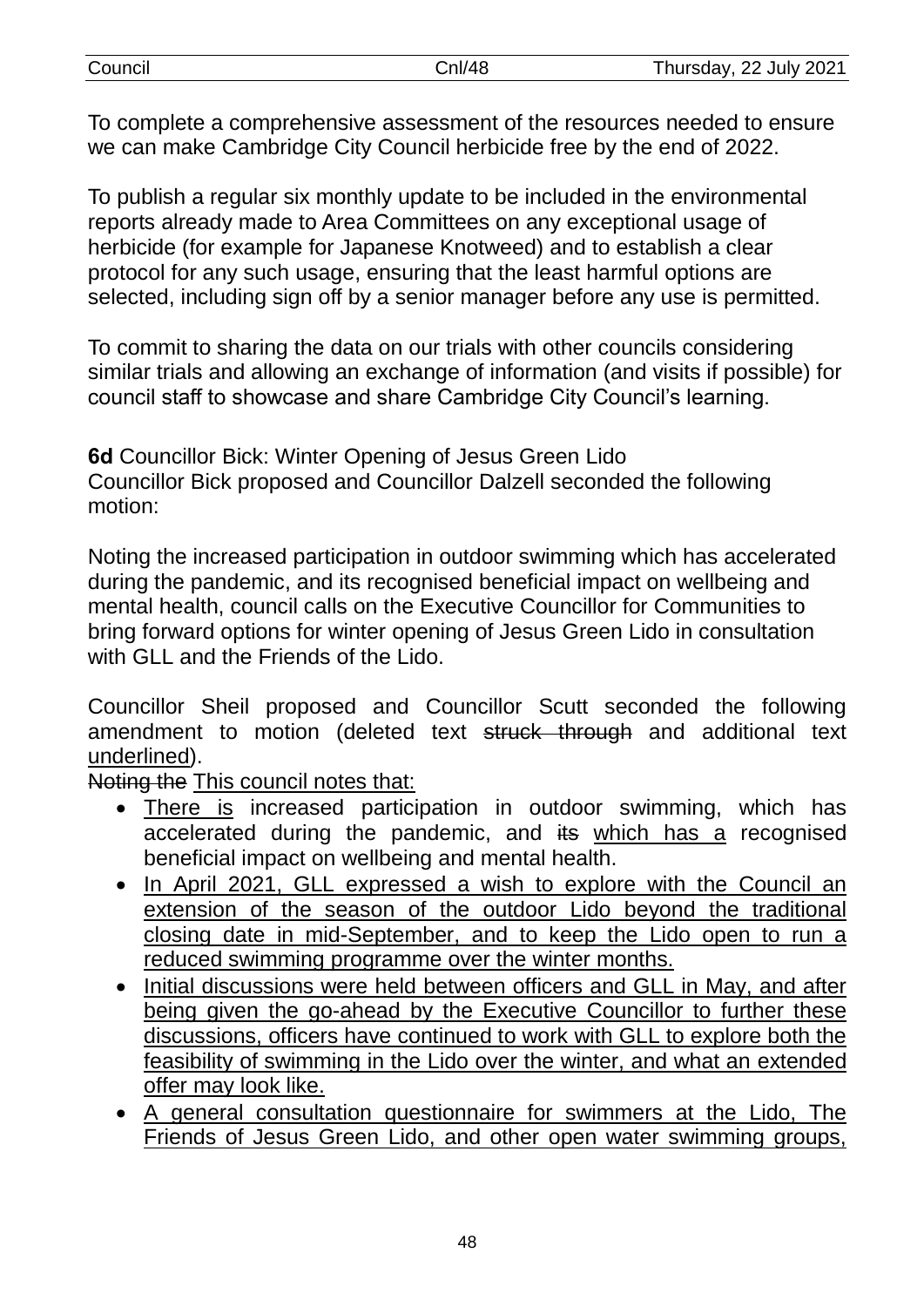has been designed, in order to gain feedback and assess levels of support.

- All feedback received will help further shape a final offer from GLL for continued outdoor swimming at the Lido.
- Details of a final programme will be announced by the end of the summer.
- Opening the Lido in the winter represents a significant undertaking and necessitates a great deal of work. It is therefore particularly praiseworthy that GLL and officers have put (and will put) so much time into this during such a difficult year.

council calls on the Executive Councillor for Communities to bring forward options for winter opening of Jesus Green Lido in consultation with GLL and the Friends of the Lido.

This council therefore resolves to:

- Thank GLL for bringing forward this proposal and GLL team and officers both for the feasibility work done so far and for the further consultation and feasibility work planned.
- Ask that the Executive Councillor and officers ensure that proposals made are compatible with the current contractual arrangements with GLL.
- Ask that a review of the trial is brought to a future Environment and Communities Scrutiny Committee.

On a show of hands the amendment was carried by 20 votes to 2.

# **Resolved (unanimously):**

This council notes that:

- There is increased participation in outdoor swimming, which has accelerated during the pandemic, and which has a recognised beneficial impact on wellbeing and mental health.
- In April 2021, GLL expressed a wish to explore with the Council an extension of the season of the outdoor Lido beyond the traditional closing date in mid-September, and to keep the Lido open to run a reduced swimming programme over the winter months.
- Initial discussions were held between officers and GLL in May, and after being given the go-ahead by the Executive Councillor to further these discussions, officers have continued to work with GLL to explore both the feasibility of swimming in the Lido over the winter, and what an extended offer may look like.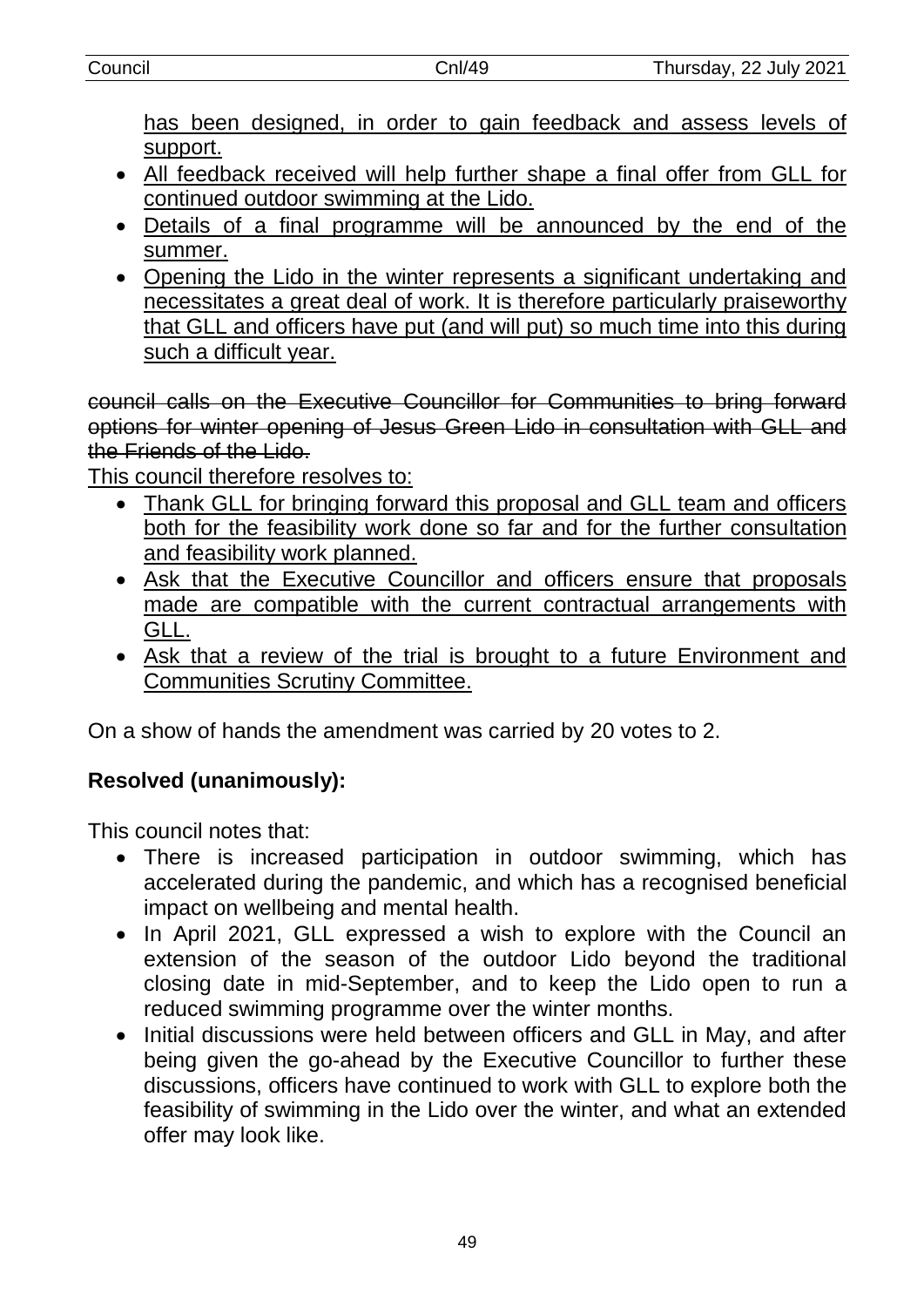- A general consultation questionnaire for swimmers at the Lido, The Friends of Jesus Green Lido, and other open water swimming groups, has been designed, in order to gain feedback and assess levels of support.
- All feedback received will help further shape a final offer from GLL for continued outdoor swimming at the Lido.
- Details of a final programme will be announced by the end of the summer.
- Opening the Lido in the winter represents a significant undertaking and necessitates a great deal of work. It is therefore particularly praiseworthy that GLL and officers have put (and will put) so much time into this during such a difficult year.

This council therefore resolves to:

- Thank GLL for bringing forward this proposal and GLL team and officers both for the feasibility work done so far and for the further consultation and feasibility work planned.
- Ask that the Executive Councillor and officers ensure that proposals made are compatible with the current contractual arrangements with GLL.
- Ask that a review of the trial is brought to a future Environment and Communities Scrutiny Committee.

**6e** Councillor Copley: Climate Change Task Force

Councillor Copley proposed and Councillor Bennett seconded the following motion:

This Council resolves to:

- Add our voice to calls for a joint local & national government Task Force to plan action to reach 'net zero' emissions.
- Write to Alok Sharma MP, President for COP26, the Prime Minister and the Leadership Board of the LGA informing them of our support for a joint Local/National Government Climate Change Partnership Taskforce and asking for one to be established as soon as possible.

Notes on the motion

- 1 Cambridge City Council's Climate Change Strategy has an ambitious vision for Cambridge to achieve net zero carbon status by 2030.
- 2 This requires the co-operation of our national government, industry and regulators.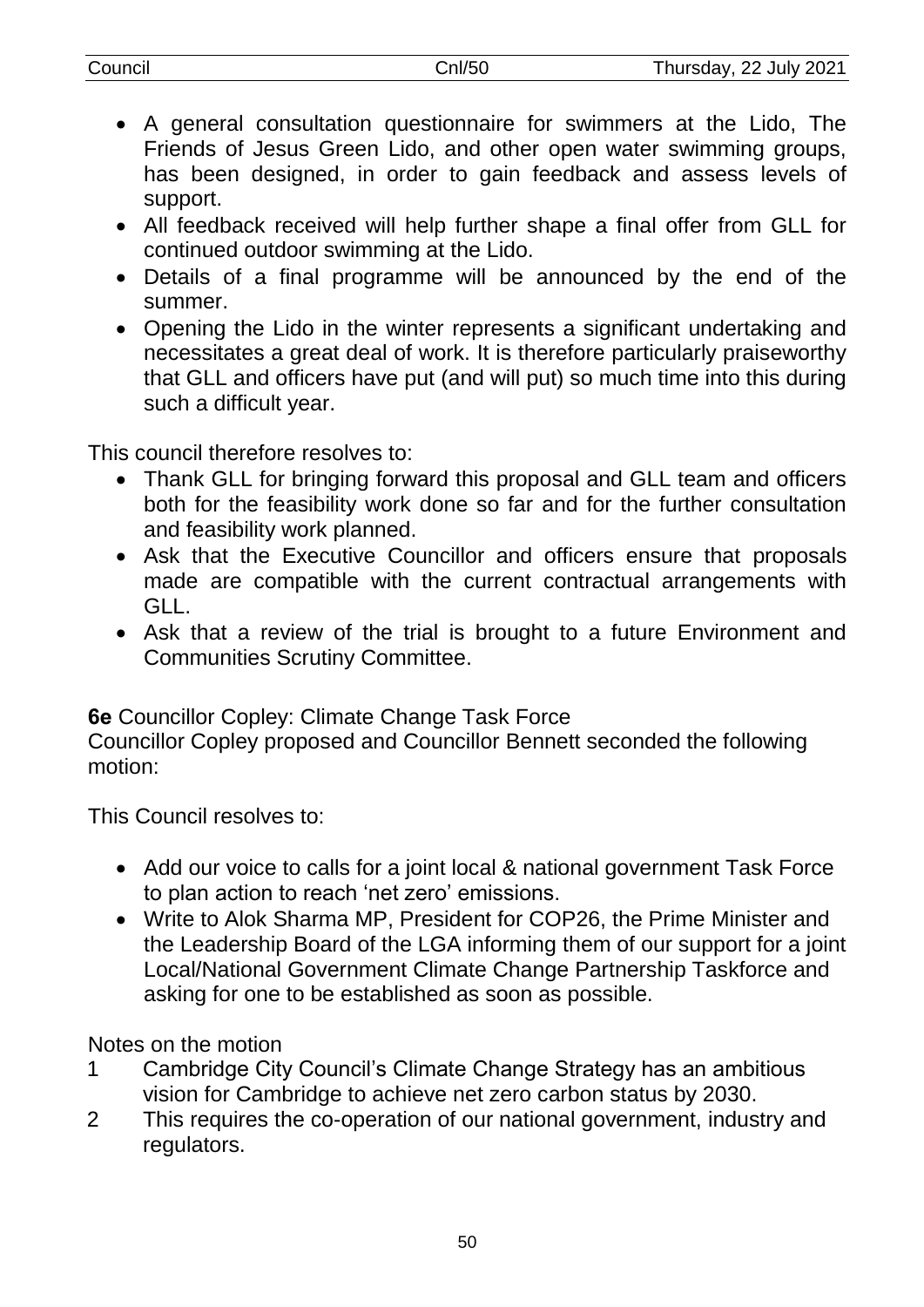| Council | Cnl/5 | Thursday, 22 July 2021 |
|---------|-------|------------------------|
|         |       |                        |

- 3 In 2018, at COP24, our national government made a commitment to having 'domestic institutional arrangements, public participation and engagement with local communities' so localities can play their part in delivering the UKs 'Nationally Determined Contributions' in the Paris Climate Agreement.
- 4 In May 2021 Alok Sharma MP, President of COP26 re-iterated this commitment;

*"Governments, business and civil society (sometimes called 'nonstate actors' and including local government) need to work together to transform the ways we power our homes and businesses, grow our food, develop infrastructure and move ourselves and goods around"*

- 5 The Local Government Association, the Association of Directors of Environment, Economy, Planning and Transport and other organisations have called for a joint local & national government Task Force to plan action to reach net zero emissions
- 6 Despite these agreements and statements, no action has been taken to set up any formal structure for such a partnership between local and national government.
- 7 Such a partnership can set appropriate regulations, benchmarks and targets and create robust long-term funding mechanisms. This is essential if local communities and economies are to decarbonise whilst remaining resilient and sustainable.
- 8 The Covid-19 pandemic has showed how important local action is and how rapidly local authorities can respond to major challenges, provided that they are fully supported by our national government.
- 9 Without such support, this council's vision to achieve net zero carbon by 2030 is unlikely to be achieved.

#### **Resolved (unanimously)** to support the motion.

**6f** Councillor Flaubert: A 'Developers' Charter'

Councillor Flaubert proposed and Councillor Thornburrow seconded the following motion:

Council awaits the government's response to the recent consultation on its white paper "Planning for the Future" and notes the widespread objections amongst communities locally and nationally about the direction of the proposals, including through our own detailed Greater Cambridge representation.